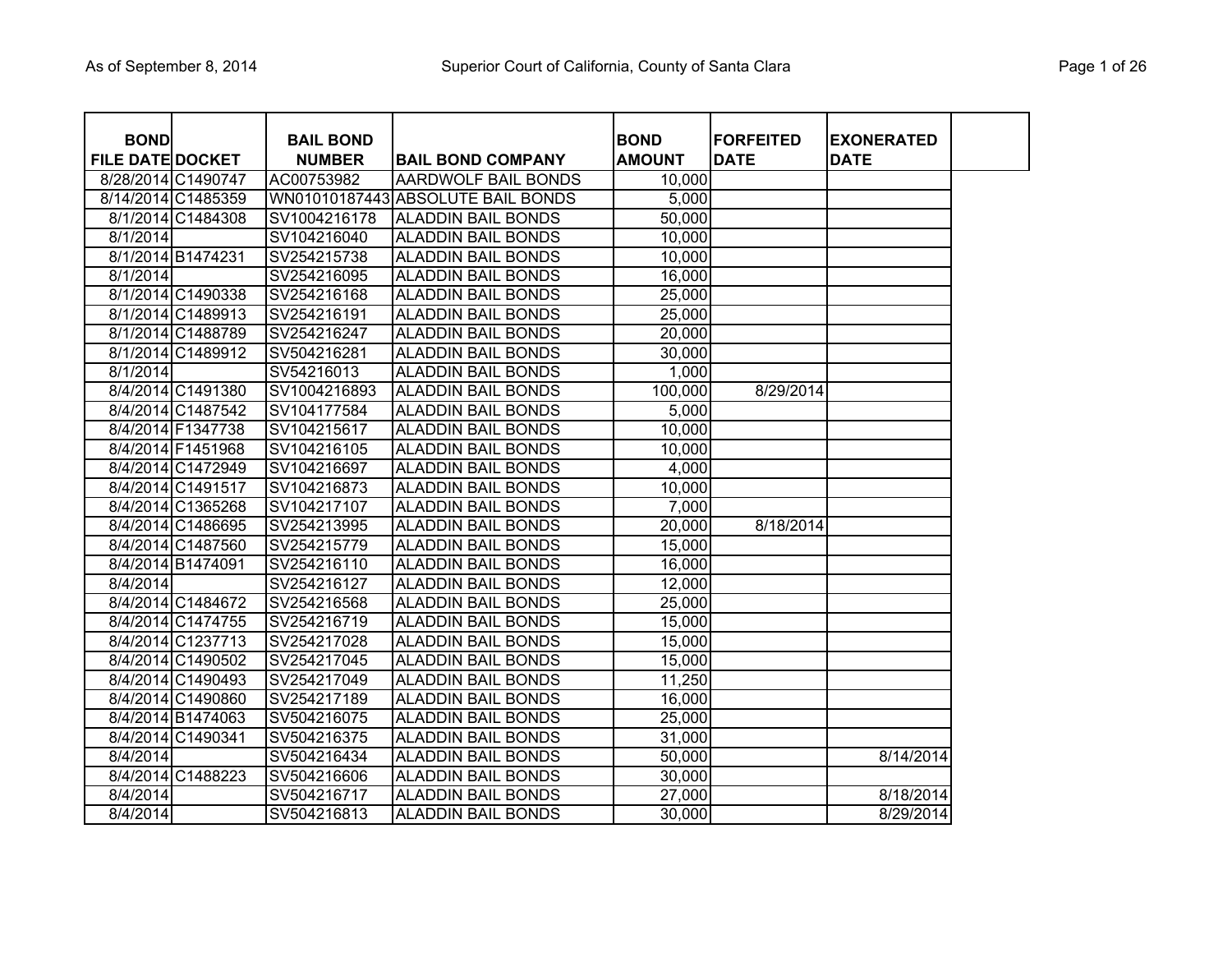| <b>BOND</b>             |                   | <b>BAIL BOND</b> |                           | <b>BOND</b>   | <b>IFORFEITED</b> | <b>EXONERATED</b> |
|-------------------------|-------------------|------------------|---------------------------|---------------|-------------------|-------------------|
| <b>FILE DATE DOCKET</b> |                   | <b>NUMBER</b>    | <b>BAIL BOND COMPANY</b>  | <b>AMOUNT</b> | <b>DATE</b>       | <b>DATE</b>       |
| 8/4/2014                |                   | SV504216884      | <b>ALADDIN BAIL BONDS</b> | 30,000        |                   | 9/2/2014          |
| 8/4/2014                |                   | SV504216919      | <b>ALADDIN BAIL BONDS</b> | 50,000        |                   | 8/18/2014         |
|                         | 8/4/2014 C1489714 | SV504217100      | <b>ALADDIN BAIL BONDS</b> | 50,000        |                   |                   |
|                         | 8/4/2014 C1484356 | SV54154195       | <b>ALADDIN BAIL BONDS</b> | 5,000         |                   |                   |
|                         | 8/4/2014 C1487336 | SV54177547       | <b>ALADDIN BAIL BONDS</b> | 5,000         |                   |                   |
|                         | 8/4/2014 CC944817 | SV54215546       | <b>ALADDIN BAIL BONDS</b> | 4,000         | 8/25/2014         |                   |
|                         | 8/4/2014 C1370155 | SV54216698       | <b>ALADDIN BAIL BONDS</b> | 3,000         |                   |                   |
|                         | 8/4/2014 C1486169 | SV54216699       | <b>ALADDIN BAIL BONDS</b> | 2,000         |                   |                   |
|                         | 8/5/2014 C1243273 | SV1004217555     | <b>ALADDIN BAIL BONDS</b> | 50,000        |                   |                   |
| 8/5/2014                |                   | SV104216928      | <b>ALADDIN BAIL BONDS</b> | 10,000        |                   |                   |
|                         | 8/5/2014 C1365428 | SV104217484      | <b>ALADDIN BAIL BONDS</b> | 10,000        |                   |                   |
| 8/5/2014                |                   | SV254195105      | <b>ALADDIN BAIL BONDS</b> | 15,000        |                   | 8/28/2014         |
|                         | 8/5/2014 B1370274 | SV254214815      | <b>ALADDIN BAIL BONDS</b> | 20,000        |                   |                   |
|                         | 8/5/2014 C1484490 | SV254217413      | <b>ALADDIN BAIL BONDS</b> | 20,000        |                   |                   |
| 8/5/2014                |                   | SV254217417      | <b>ALADDIN BAIL BONDS</b> | 10,000        |                   |                   |
| 8/5/2014                |                   | SV254217507      | <b>ALADDIN BAIL BONDS</b> | 20,000        |                   |                   |
| 8/5/2014                |                   | SV254217509      | <b>ALADDIN BAIL BONDS</b> | 25,000        |                   | 8/29/2014         |
|                         | 8/5/2014 C1367862 | SV254217603      | <b>ALADDIN BAIL BONDS</b> | 25,000        |                   |                   |
|                         | 8/5/2014 B1474058 | SV504217247      | <b>ALADDIN BAIL BONDS</b> | 45,000        |                   |                   |
|                         | 8/5/2014 C1491254 | SV504217525      | <b>ALADDIN BAIL BONDS</b> | 35,000        |                   |                   |
|                         | 8/5/2014 C1354409 | SV54215618       | <b>ALADDIN BAIL BONDS</b> | 5,000         |                   |                   |
|                         | 8/5/2014 C1231418 | SV54217607       | <b>ALADDIN BAIL BONDS</b> | 2,000         |                   |                   |
|                         | 8/6/2014 C1359640 | SV1004217501     | <b>ALADDIN BAIL BONDS</b> | 60,000        |                   |                   |
|                         | 8/6/2014 F1452011 | SV104215349      | <b>ALADDIN BAIL BONDS</b> | 10,000        |                   | 8/6/2014          |
|                         | 8/6/2014 B1474395 | SV104217305      | <b>ALADDIN BAIL BONDS</b> | 10,000        |                   |                   |
|                         | 8/6/2014 F1345646 | SV104217606      | <b>ALADDIN BAIL BONDS</b> | 6,000         |                   |                   |
|                         | 8/6/2014 F1450603 | SV254217023      | <b>ALADDIN BAIL BONDS</b> | 25,000        | 8/19/2014         |                   |
|                         | 8/6/2014 F1452157 | SV254217238      | <b>ALADDIN BAIL BONDS</b> | 15,000        |                   |                   |
|                         | 8/6/2014 B1471869 | SV254217400      | <b>ALADDIN BAIL BONDS</b> | 10,000        |                   |                   |
|                         | 8/6/2014 C1490958 | SV254217693      | <b>ALADDIN BAIL BONDS</b> | 15,000        |                   |                   |
|                         | 8/6/2014 C1477405 | SV254217768      | <b>ALADDIN BAIL BONDS</b> | 25,000        |                   |                   |
|                         | 8/6/2014 C1490733 | SV254217778      | <b>ALADDIN BAIL BONDS</b> | 15,000        |                   |                   |
|                         | 8/6/2014 C1490604 | SV254217782      | <b>ALADDIN BAIL BONDS</b> | 11,000        |                   |                   |
| 8/6/2014                |                   | SV504177635      | <b>ALADDIN BAIL BONDS</b> | 25,000        |                   | 9/2/2014          |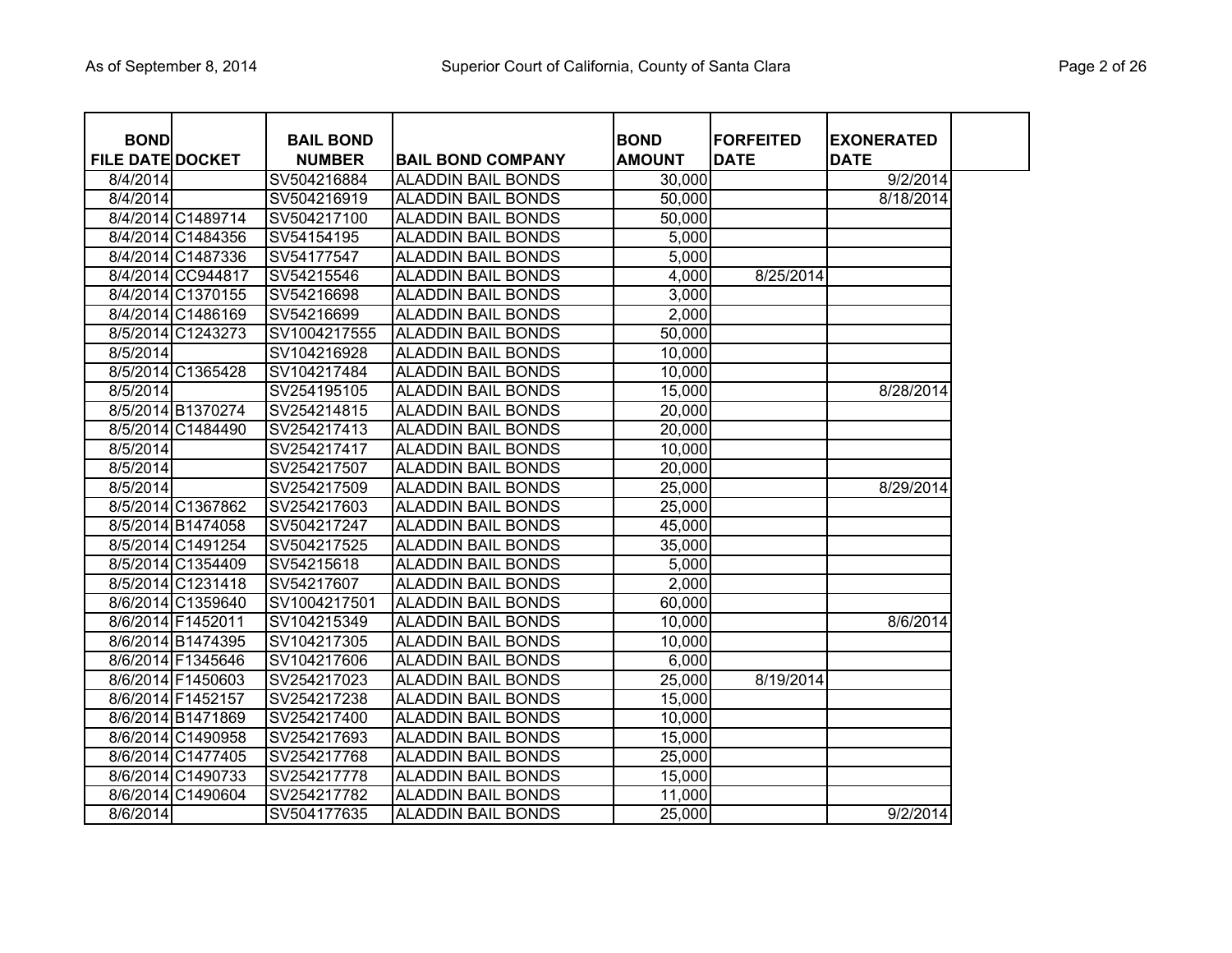| Page 3 of 26 |  |  |
|--------------|--|--|
|              |  |  |

| <b>BOND</b>             |                    | <b>BAIL BOND</b> |                           | <b>BOND</b>   | <b>FORFEITED</b> | <b>EXONERATED</b> |
|-------------------------|--------------------|------------------|---------------------------|---------------|------------------|-------------------|
| <b>FILE DATE DOCKET</b> |                    | <b>NUMBER</b>    | <b>BAIL BOND COMPANY</b>  | <b>AMOUNT</b> | <b>DATE</b>      | <b>DATE</b>       |
|                         | 8/6/2014 C1491611  | SV504217702      | <b>ALADDIN BAIL BONDS</b> | 30,000        |                  |                   |
| 8/6/2014                |                    | SV54217086       | <b>ALADDIN BAIL BONDS</b> | 1,000         |                  |                   |
|                         | 8/6/2014 F1450198  | SV54217108       | <b>ALADDIN BAIL BONDS</b> | 5,000         |                  |                   |
|                         | 8/7/2014 C1474381  | SV104215391      | <b>ALADDIN BAIL BONDS</b> | 10,000        |                  |                   |
|                         | 8/7/2014 C1490960  | SV104217867      | <b>ALADDIN BAIL BONDS</b> | 10,000        |                  |                   |
|                         | 8/7/2014 C1488148  | SV104218036      | <b>ALADDIN BAIL BONDS</b> | 10,000        |                  |                   |
|                         | 8/7/2014 C1488642  | SV254217921      | <b>ALADDIN BAIL BONDS</b> | 25,000        |                  |                   |
| 8/7/2014                |                    | SV254218019      | <b>ALADDIN BAIL BONDS</b> | 15,000        |                  |                   |
| 8/7/2014                |                    | SV254218112      | <b>ALADDIN BAIL BONDS</b> | 21,000        |                  | 9/2/2014          |
|                         | 8/7/2014 F1450756  | SV504217786      | <b>ALADDIN BAIL BONDS</b> | 30,000        |                  |                   |
|                         | 8/7/2014 C1490810  | SV504218142      | <b>ALADDIN BAIL BONDS</b> | 10,000        |                  |                   |
|                         | 8/7/2014 C1481850  | SV54216573       | <b>ALADDIN BAIL BONDS</b> | 5,000         | 8/22/2014        |                   |
|                         | 8/7/2014 C1364463  | SV54217957       | <b>ALADDIN BAIL BONDS</b> | 5,000         |                  |                   |
|                         | 8/8/2014 C1487365  | SV1004176816     | <b>ALADDIN BAIL BONDS</b> | 71,000        |                  |                   |
|                         | 8/8/2014 C1482345  | SV104216396      | <b>ALADDIN BAIL BONDS</b> | 10,000        |                  |                   |
|                         | 8/8/2014 C1362334  | SV1504218318     | <b>ALADDIN BAIL BONDS</b> | 125,000       |                  |                   |
|                         | 8/8/2014 C1479770  | SV254214276      | <b>ALADDIN BAIL BONDS</b> | 20,000        |                  |                   |
|                         | 8/8/2014 C1487609  | SV254217399      | <b>ALADDIN BAIL BONDS</b> | 11,000        |                  |                   |
| 8/8/2014                |                    | SV254218103      | <b>ALADDIN BAIL BONDS</b> | 16,000        |                  |                   |
|                         | 8/8/2014 C1491853  | SV254218196      | <b>ALADDIN BAIL BONDS</b> | 10,000        |                  |                   |
|                         | 8/8/2014 C1491645  | SV254218198      | <b>ALADDIN BAIL BONDS</b> | 10,000        |                  |                   |
| 8/8/2014                |                    | SV254218221      | <b>ALADDIN BAIL BONDS</b> | 20,000        |                  | 9/2/2014          |
|                         | 8/8/2014 C1490241  | SV254218297      | <b>ALADDIN BAIL BONDS</b> | 16,000        |                  |                   |
|                         | 8/8/2014 C1488893  | SV254218349      | <b>ALADDIN BAIL BONDS</b> | 13,000        | 9/3/2014         |                   |
| 8/8/2014                |                    | SV54217651       | <b>ALADDIN BAIL BONDS</b> | 5,000         |                  |                   |
|                         | 8/8/2014 C1481013  | SV54217761       | <b>ALADDIN BAIL BONDS</b> | 5,000         |                  |                   |
|                         | 8/8/2014 C1372183  | SV54218352       | <b>ALADDIN BAIL BONDS</b> | 5,000         |                  |                   |
|                         | 8/8/2014 C1476900  | SV54218353       | <b>ALADDIN BAIL BONDS</b> | 1,500         |                  |                   |
|                         | 8/8/2014 CC960317  | SV54218471       | <b>ALADDIN BAIL BONDS</b> | 5,000         |                  |                   |
|                         | 8/11/2014 C1482483 | SV104218453      | <b>ALADDIN BAIL BONDS</b> | 10,000        | 8/25/2014        |                   |
|                         | 8/11/2014 F1452090 | SV104218466      | <b>ALADDIN BAIL BONDS</b> | 10,000        |                  |                   |
|                         | 8/11/2014 C1119713 | SV104218912      | <b>ALADDIN BAIL BONDS</b> | 7,500         |                  |                   |
|                         | 8/11/2014 C1491015 | SV104219140      | <b>ALADDIN BAIL BONDS</b> | 6,000         |                  |                   |
|                         | 8/11/2014 C1481955 | SV254218486      | <b>ALADDIN BAIL BONDS</b> | 15,000        |                  |                   |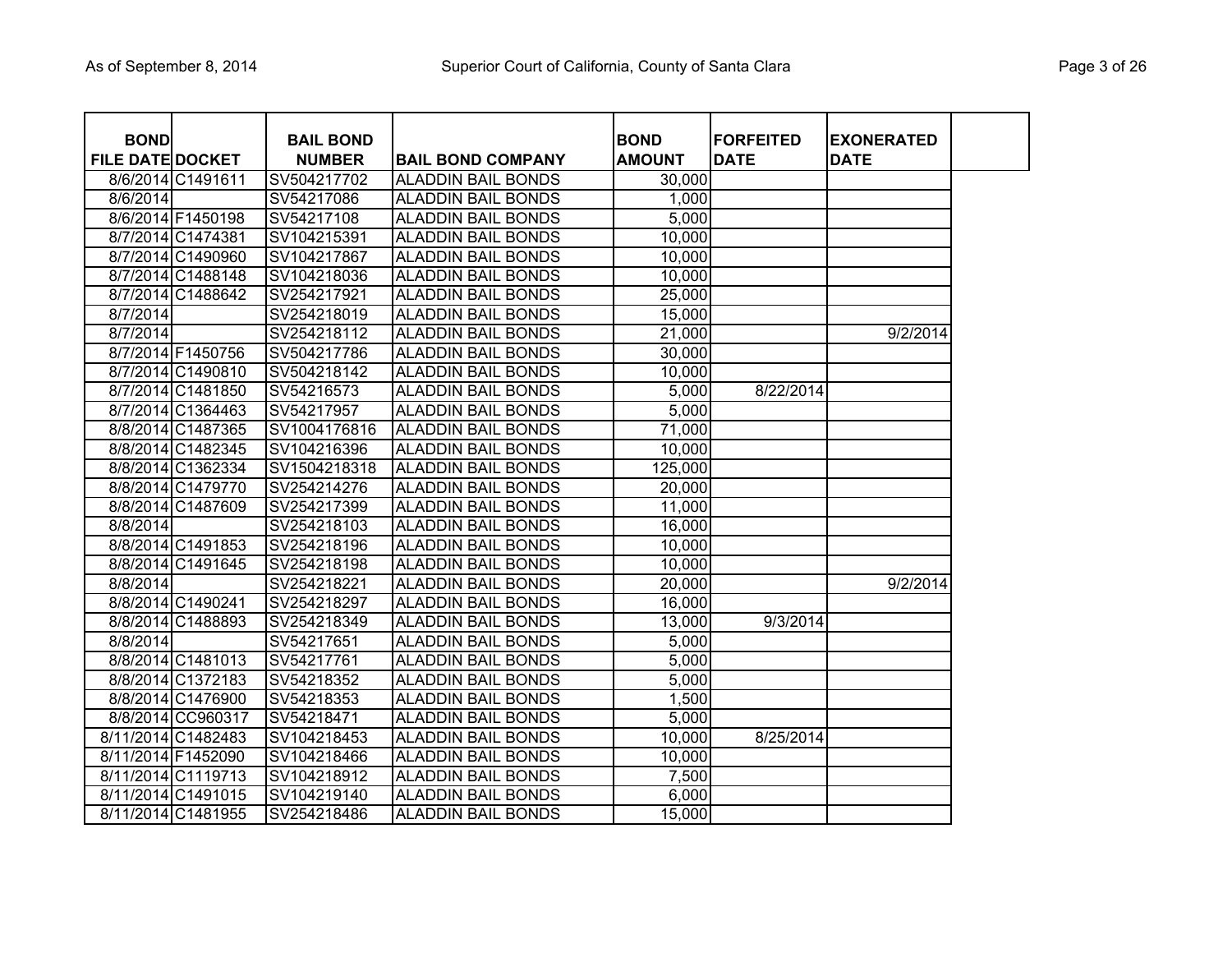| <b>BOND</b>             |                    | <b>BAIL BOND</b> |                           | <b>BOND</b>   | <b>FORFEITED</b> | <b>EXONERATED</b> |
|-------------------------|--------------------|------------------|---------------------------|---------------|------------------|-------------------|
| <b>FILE DATE DOCKET</b> |                    | <b>NUMBER</b>    | <b>BAIL BOND COMPANY</b>  | <b>AMOUNT</b> | <b>DATE</b>      | <b>DATE</b>       |
|                         | 8/11/2014 C1475284 | SV254218547      | <b>ALADDIN BAIL BONDS</b> | 15,000        |                  |                   |
| 8/11/2014               |                    | SV254218554      | <b>ALADDIN BAIL BONDS</b> | 15,000        |                  |                   |
| 8/11/2014               |                    | SV254218614      | <b>ALADDIN BAIL BONDS</b> | 11,000        |                  |                   |
|                         | 8/11/2014 C1490177 | SV254218745      | <b>ALADDIN BAIL BONDS</b> | 20,000        |                  |                   |
|                         | 8/11/2014 B1474272 | SV254218888      | <b>ALADDIN BAIL BONDS</b> | 15,000        | 8/25/2014        |                   |
|                         | 8/11/2014 C1368989 | SV254218919      | <b>ALADDIN BAIL BONDS</b> | 25,000        |                  |                   |
| 8/11/2014               |                    | SV254218936      | <b>ALADDIN BAIL BONDS</b> | 18,000        |                  |                   |
| 8/11/2014               |                    | SV254219069      | <b>ALADDIN BAIL BONDS</b> | 11,000        |                  |                   |
|                         | 8/11/2014 C1490306 | SV254219099      | <b>ALADDIN BAIL BONDS</b> | 11,250        | 8/15/2014        |                   |
| 8/11/2014               |                    | SV254219170      | <b>ALADDIN BAIL BONDS</b> | 25,000        |                  |                   |
|                         | 8/11/2014 C1492049 | SV254219284      | <b>ALADDIN BAIL BONDS</b> | 11,000        |                  |                   |
|                         | 8/11/2014 C1491052 | SV254219288      | <b>ALADDIN BAIL BONDS</b> | 21,000        | 8/25/2014        |                   |
|                         | 8/11/2014 B1474232 | SV504218268      | <b>ALADDIN BAIL BONDS</b> | 25,000        |                  |                   |
|                         | 8/11/2014 C1246838 | SV504218472      | <b>ALADDIN BAIL BONDS</b> | 50,000        |                  |                   |
|                         | 8/11/2014 C1491058 | SV504218507      | <b>ALADDIN BAIL BONDS</b> | 26,000        | 8/21/2014        |                   |
|                         | 8/11/2014 C1358635 | SV504218542      | <b>ALADDIN BAIL BONDS</b> | 15,000        |                  |                   |
|                         | 8/11/2014 C1475809 | SV504218712      | <b>ALADDIN BAIL BONDS</b> | 30,000        |                  |                   |
|                         | 8/11/2014 C1490968 | SV504218911      | <b>ALADDIN BAIL BONDS</b> | 30,000        |                  |                   |
| 8/11/2014               |                    | SV504218995      | <b>ALADDIN BAIL BONDS</b> | 30,000        |                  |                   |
|                         | 8/11/2014 C1105584 | SV504219068      | <b>ALADDIN BAIL BONDS</b> | 30,000        |                  |                   |
|                         | 8/11/2014 C1491012 | SV504219079      | <b>ALADDIN BAIL BONDS</b> | 50,000        | 8/22/2014        |                   |
|                         | 8/11/2014 C1488943 | SV504219294      | <b>ALADDIN BAIL BONDS</b> | 30,000        |                  |                   |
|                         | 8/11/2014 C1491016 | SV504219350      | <b>ALADDIN BAIL BONDS</b> | 50,000        |                  |                   |
|                         | 8/11/2014 C1480423 | SV54177550       | <b>ALADDIN BAIL BONDS</b> | 1,000         |                  |                   |
|                         | 8/11/2014 B1474125 | SV54218214       | <b>ALADDIN BAIL BONDS</b> | 5,000         |                  |                   |
|                         | 8/11/2014 C1370541 | SV54218886       | <b>ALADDIN BAIL BONDS</b> | 1,000         |                  |                   |
|                         | 8/11/2014 C1358804 | SV54219143       | <b>ALADDIN BAIL BONDS</b> | 1,000         |                  |                   |
|                         | 8/12/2014 C1485002 | SV104213655      | <b>ALADDIN BAIL BONDS</b> | 10,000        | 8/20/2014        |                   |
|                         | 8/12/2014 C1103330 | SV104217061      | <b>ALADDIN BAIL BONDS</b> | 6,000         |                  |                   |
|                         | 8/12/2014 C1491038 | SV104219594      | <b>ALADDIN BAIL BONDS</b> | 10,000        |                  |                   |
|                         | 8/12/2014 C1482442 | SV104219645      | <b>ALADDIN BAIL BONDS</b> | 5,000         |                  |                   |
|                         | 8/12/2014 C1491055 | SV504219499      | <b>ALADDIN BAIL BONDS</b> | 50,000        |                  |                   |
|                         | 8/12/2014 C1243514 | SV504219607      | <b>ALADDIN BAIL BONDS</b> | 50,000        |                  |                   |
|                         | 8/13/2014 B1474318 | SV104218695      | <b>ALADDIN BAIL BONDS</b> | 10,000        |                  |                   |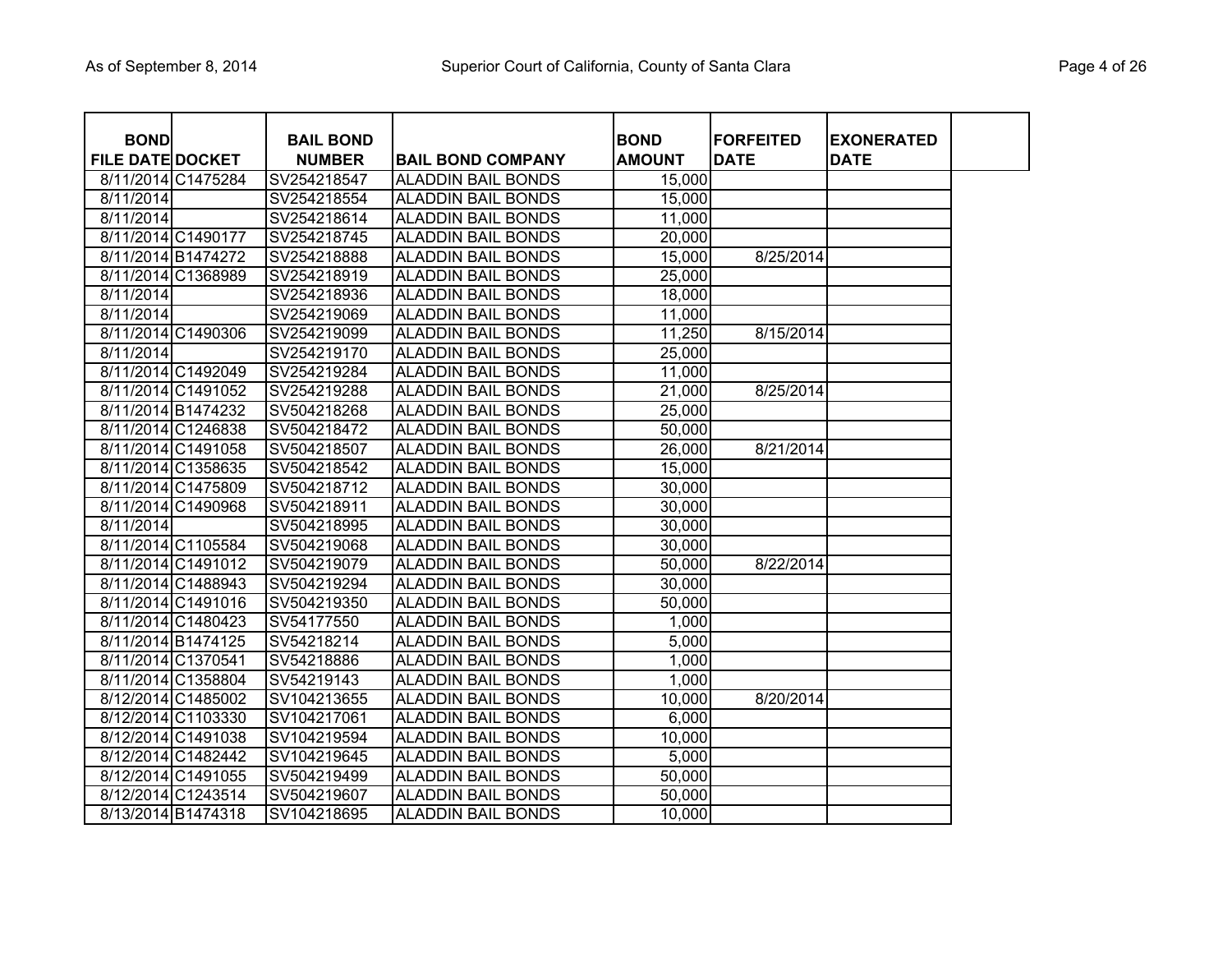| <b>BOND</b>             |                    | <b>BAIL BOND</b> |                           | <b>BOND</b>   | <b>FORFEITED</b> | <b>EXONERATED</b> |
|-------------------------|--------------------|------------------|---------------------------|---------------|------------------|-------------------|
| <b>FILE DATE DOCKET</b> |                    | <b>NUMBER</b>    | <b>BAIL BOND COMPANY</b>  | <b>AMOUNT</b> | <b>DATE</b>      | <b>DATE</b>       |
|                         | 8/13/2014 B1474332 | SV104219132      | <b>ALADDIN BAIL BONDS</b> | 5,250         |                  |                   |
|                         | 8/13/2014 F1452156 | SV104219134      | <b>ALADDIN BAIL BONDS</b> | 10,000        |                  |                   |
|                         | 8/13/2014 B1474342 | SV104219250      | <b>ALADDIN BAIL BONDS</b> | 10,000        |                  |                   |
| 8/13/2014               |                    | SV254218548      | <b>ALADDIN BAIL BONDS</b> | 10,000        |                  |                   |
|                         | 8/13/2014 F1452105 | SV254219006      | <b>ALADDIN BAIL BONDS</b> | 16,000        |                  |                   |
|                         | 8/13/2014 F1451689 | SV254219445      | <b>ALADDIN BAIL BONDS</b> | 20,000        |                  | 8/13/2014         |
| 8/13/2014               |                    | SV254219704      | <b>ALADDIN BAIL BONDS</b> | 10,000        |                  |                   |
|                         | 8/13/2014 C1490834 | SV254219708      | <b>ALADDIN BAIL BONDS</b> | 22,000        |                  |                   |
| $\overline{8}/13/2014$  |                    | SV254219715      | <b>ALADDIN BAIL BONDS</b> | 20,000        |                  |                   |
| 8/13/2014               |                    | SV254219735      | <b>ALADDIN BAIL BONDS</b> | 11,000        |                  |                   |
| 8/13/2014               |                    | SV254219921      | <b>ALADDIN BAIL BONDS</b> | 11,000        |                  |                   |
|                         | 8/13/2014 C1488622 | SV504217818      | <b>ALADDIN BAIL BONDS</b> | 50,000        |                  |                   |
|                         | 8/13/2014 C1491013 | SV504218584      | <b>ALADDIN BAIL BONDS</b> | 36,000        |                  |                   |
|                         | 8/13/2014 F1452223 | SV504218959      | <b>ALADDIN BAIL BONDS</b> | 35,000        |                  |                   |
|                         | 8/13/2014 F1452239 | SV504219357      | <b>ALADDIN BAIL BONDS</b> | 40,000        |                  |                   |
|                         | 8/13/2014 F1349285 | SV504219466      | <b>ALADDIN BAIL BONDS</b> | 35,000        |                  | 8/13/2014         |
|                         | 8/13/2014 C1488370 | SV504219845      | <b>ALADDIN BAIL BONDS</b> | 40,000        |                  |                   |
|                         | 8/13/2014 C1481867 | SV504219860      | <b>ALADDIN BAIL BONDS</b> | 50,000        |                  |                   |
|                         | 8/13/2014 B1474222 | SV54218766       | <b>ALADDIN BAIL BONDS</b> | 5,000         |                  |                   |
|                         | 8/13/2014 C1487694 | SV54219395       | <b>ALADDIN BAIL BONDS</b> | 5,000         |                  |                   |
| 8/13/2014 F1451457      |                    | SV54219446       | <b>ALADDIN BAIL BONDS</b> | 5,000         |                  | 8/13/2014         |
|                         | 8/14/2014 C1487582 | SV104219779      | <b>ALADDIN BAIL BONDS</b> | 6,000         |                  |                   |
|                         | 8/14/2014 C1485194 | SV104219997      | <b>ALADDIN BAIL BONDS</b> | 10,000        |                  |                   |
|                         | 8/14/2014 C1491386 | SV104220168      | <b>ALADDIN BAIL BONDS</b> | 10,000        |                  |                   |
| 8/14/2014               |                    | SV104220173      | <b>ALADDIN BAIL BONDS</b> | 3,000         |                  |                   |
| 8/14/2014               |                    | SV104220237      | <b>ALADDIN BAIL BONDS</b> | 10,000        |                  |                   |
|                         | 8/14/2014 B1472766 | SV254219394      | <b>ALADDIN BAIL BONDS</b> | 20,000        |                  |                   |
|                         | 8/14/2014 F1452144 | SV254220085      | <b>ALADDIN BAIL BONDS</b> | 25,000        |                  |                   |
|                         | 8/14/2014 C1488283 | SV254220154      | <b>ALADDIN BAIL BONDS</b> | 11,000        |                  |                   |
| 8/14/2014               |                    | SV504219695      | <b>ALADDIN BAIL BONDS</b> | 40,000        |                  |                   |
|                         | 8/14/2014 C1487965 | SV504219971      | <b>ALADDIN BAIL BONDS</b> | 40,000        |                  |                   |
|                         | 8/14/2014 C1365630 | SV504220101      | <b>ALADDIN BAIL BONDS</b> | 35,000        |                  |                   |
|                         | 8/14/2014 C1490544 | SV504220134      | <b>ALADDIN BAIL BONDS</b> | 35,000        |                  |                   |
|                         | 8/14/2014 CC624830 | SV504220174      | <b>ALADDIN BAIL BONDS</b> | 25,000        |                  |                   |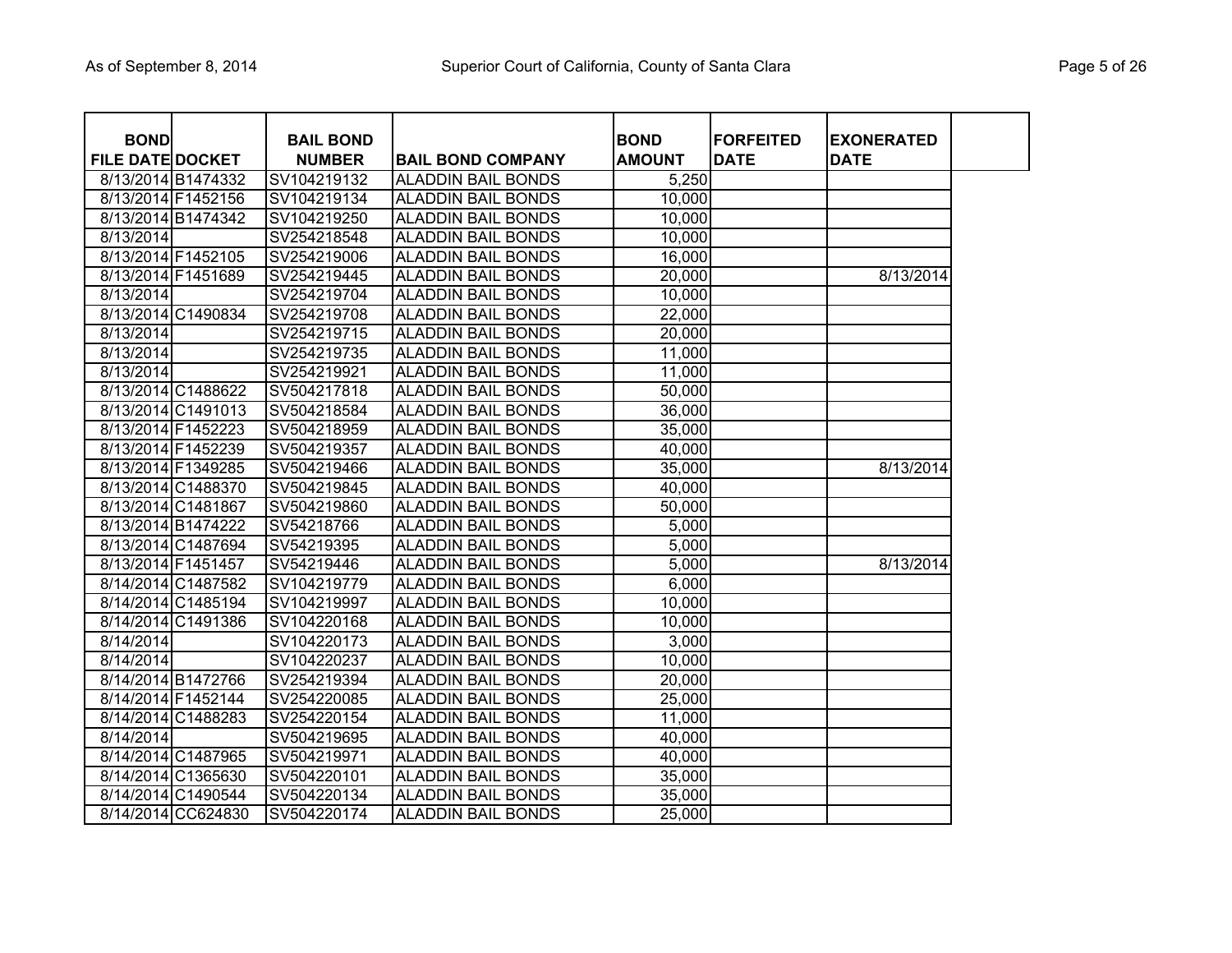| <b>BOND</b>             |                    | <b>BAIL BOND</b> |                           | <b>BOND</b>   | <b>FORFEITED</b> | <b>EXONERATED</b> |
|-------------------------|--------------------|------------------|---------------------------|---------------|------------------|-------------------|
| <b>FILE DATE DOCKET</b> |                    | <b>NUMBER</b>    | <b>BAIL BOND COMPANY</b>  | <b>AMOUNT</b> | <b>DATE</b>      | <b>DATE</b>       |
|                         | 8/14/2014 B1473830 | SV54219083       | <b>ALADDIN BAIL BONDS</b> | 5,000         |                  |                   |
| 8/15/2014               |                    | SV1004220027     | <b>ALADDIN BAIL BONDS</b> | 55,000        |                  |                   |
|                         | 8/15/2014 C1367961 | SV1004220436     | <b>ALADDIN BAIL BONDS</b> | 60,000        |                  |                   |
| 8/15/2014               |                    | SV1004220549     | <b>ALADDIN BAIL BONDS</b> | 75,000        |                  |                   |
| 8/15/2014               |                    | SV254220288      | <b>ALADDIN BAIL BONDS</b> | 13,000        |                  |                   |
| 8/15/2014               |                    | SV254220321      | <b>ALADDIN BAIL BONDS</b> | 21,000        |                  |                   |
| 8/15/2014               |                    | SV254220383      | <b>ALADDIN BAIL BONDS</b> | 21,000        |                  |                   |
|                         | 8/15/2014 C1489452 | SV254220397      | <b>ALADDIN BAIL BONDS</b> | 15,000        |                  |                   |
| 8/15/2014               |                    | SV254220566      | <b>ALADDIN BAIL BONDS</b> | 25,000        |                  |                   |
| 8/15/2014 B1474301      |                    | SV504220143      | <b>ALADDIN BAIL BONDS</b> | 25,000        |                  |                   |
| 8/15/2014               |                    | SV504220236      | <b>ALADDIN BAIL BONDS</b> | 25,000        |                  |                   |
|                         | 8/15/2014 C1481537 | SV504220423      | <b>ALADDIN BAIL BONDS</b> | 50,000        |                  |                   |
|                         | 8/18/2014 C1491610 | FCS251368202     | <b>ALADDIN BAIL BONDS</b> | 11,000        |                  |                   |
|                         | 8/18/2014 C1491275 | SV1004220443     | <b>ALADDIN BAIL BONDS</b> | 75,000        |                  |                   |
|                         | 8/18/2014 C1490524 | SV1004221021     | <b>ALADDIN BAIL BONDS</b> | 60,000        |                  |                   |
| 8/18/2014               |                    | SV104177587      | <b>ALADDIN BAIL BONDS</b> | 5,000         |                  |                   |
|                         | 8/18/2014 C1489957 | SV104177588      | <b>ALADDIN BAIL BONDS</b> | 7,500         |                  |                   |
|                         | 8/18/2014 B1473664 | SV104220462      | <b>ALADDIN BAIL BONDS</b> | 5,000         |                  |                   |
|                         | 8/18/2014 C1480171 | SV104220653      | <b>ALADDIN BAIL BONDS</b> | 10,000        |                  |                   |
|                         | 8/18/2014 C1481114 | SV104220890      | <b>ALADDIN BAIL BONDS</b> | 6,000         |                  |                   |
|                         | 8/18/2014 C1487157 | SV104220897      | <b>ALADDIN BAIL BONDS</b> | 5,000         |                  |                   |
|                         | 8/18/2014 C1487578 | SV104220933      | <b>ALADDIN BAIL BONDS</b> | 5,000         |                  |                   |
| 8/18/2014               |                    | SV104221040      | <b>ALADDIN BAIL BONDS</b> | 10,000        |                  |                   |
| 8/18/2014               |                    | SV2504154167     | <b>ALADDIN BAIL BONDS</b> | 170,000       |                  |                   |
|                         | 8/18/2014 C1478089 | SV254220203      | <b>ALADDIN BAIL BONDS</b> | 25,000        |                  |                   |
|                         | 8/18/2014 C1487330 | SV254220521      | <b>ALADDIN BAIL BONDS</b> | 10,000        |                  |                   |
| 8/18/2014               |                    | SV254220652      | <b>ALADDIN BAIL BONDS</b> | 15,000        |                  |                   |
| 8/18/2014               |                    | SV254220654      | <b>ALADDIN BAIL BONDS</b> | 15,000        |                  |                   |
|                         | 8/18/2014 C1368804 | SV254220864      | <b>ALADDIN BAIL BONDS</b> | 25,000        |                  |                   |
| 8/18/2014               |                    | SV254220878      | <b>ALADDIN BAIL BONDS</b> | 15,000        |                  |                   |
| 8/18/2014               |                    | SV254220891      | <b>ALADDIN BAIL BONDS</b> | 11,000        |                  |                   |
|                         | 8/18/2014 C1492061 | SV254220896      | <b>ALADDIN BAIL BONDS</b> | 11,000        |                  |                   |
| 8/18/2014               |                    | SV254221004      | <b>ALADDIN BAIL BONDS</b> | 11,000        |                  |                   |
|                         | 8/18/2014 C1491375 | SV254221082      | <b>ALADDIN BAIL BONDS</b> | 11,000        |                  |                   |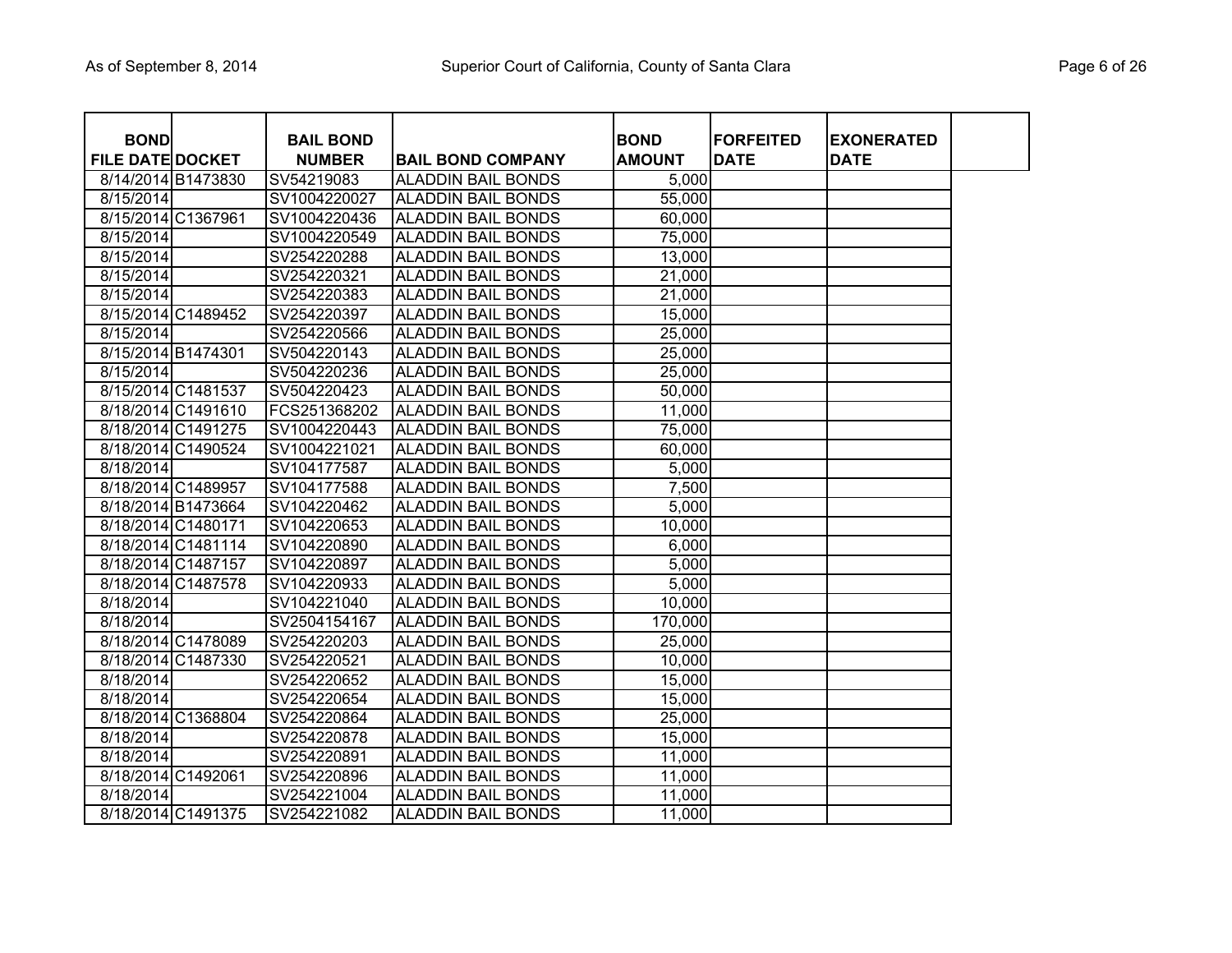| <b>BOND</b>             |                    | <b>BAIL BOND</b> |                           | <b>BOND</b>   | <b>FORFEITED</b> | <b>EXONERATED</b> |
|-------------------------|--------------------|------------------|---------------------------|---------------|------------------|-------------------|
| <b>FILE DATE DOCKET</b> |                    | <b>NUMBER</b>    | <b>BAIL BOND COMPANY</b>  | <b>AMOUNT</b> | <b>DATE</b>      | <b>DATE</b>       |
|                         | 8/18/2014 C1491585 | SV504177637      | <b>ALADDIN BAIL BONDS</b> | 25,000        |                  |                   |
|                         | 8/18/2014 C1482743 | SV504220169      | <b>ALADDIN BAIL BONDS</b> | 30,000        |                  |                   |
|                         | 8/18/2014 C1489220 | SV504220428      | <b>ALADDIN BAIL BONDS</b> | 40,000        |                  |                   |
|                         | 8/18/2014 C1488545 | SV504220576      | <b>ALADDIN BAIL BONDS</b> | 35,000        |                  |                   |
|                         | 8/18/2014 C1491032 | SV504220682      | <b>ALADDIN BAIL BONDS</b> | 50,000        |                  |                   |
| 8/18/2014               |                    | SV504220853      | <b>ALADDIN BAIL BONDS</b> | 35,000        |                  |                   |
| 8/18/2014               |                    | SV504220962      | <b>ALADDIN BAIL BONDS</b> | 35,000        |                  |                   |
| 8/18/2014               |                    | SV504221264      | <b>ALADDIN BAIL BONDS</b> | 40,000        |                  |                   |
| 8/18/2014               |                    | SV54219135       | <b>ALADDIN BAIL BONDS</b> | 5,000         |                  |                   |
| 8/18/2014 B1474007      |                    | SV54220468       | <b>ALADDIN BAIL BONDS</b> | 1,000         |                  |                   |
| 8/18/2014 B1473819      |                    | SV54220469       | <b>ALADDIN BAIL BONDS</b> | 1,000         |                  |                   |
| 8/18/2014 C1488911      |                    | SV54220655       | <b>ALADDIN BAIL BONDS</b> | 2,000         |                  |                   |
| 8/19/2014 F1451418      |                    | SV104220905      | <b>ALADDIN BAIL BONDS</b> | 5,000         |                  |                   |
| 8/19/2014 FF825715      |                    | SV104221572      | <b>ALADDIN BAIL BONDS</b> | 10,000        |                  |                   |
| 8/19/2014 F1452230      |                    | SV104221575      | <b>ALADDIN BAIL BONDS</b> | 10,000        |                  |                   |
| 8/19/2014 B1369350      |                    | SV254220935      | <b>ALADDIN BAIL BONDS</b> | 20,000        |                  |                   |
| 8/19/2014 B1474377      |                    | SV254220940      | <b>ALADDIN BAIL BONDS</b> | 20,000        |                  |                   |
| 8/19/2014               |                    | SV254221555      | <b>ALADDIN BAIL BONDS</b> | 15,000        |                  |                   |
| 8/19/2014               |                    | SV254221557      | <b>ALADDIN BAIL BONDS</b> | 11,000        |                  |                   |
| 8/19/2014 F1243200      |                    | SV254221573      | <b>ALADDIN BAIL BONDS</b> | 15,000        |                  |                   |
| 8/19/2014 F1451449      |                    | SV254221574      | <b>ALADDIN BAIL BONDS</b> | 15,000        |                  |                   |
|                         | 8/19/2014 C1491532 | SV254221590      | <b>ALADDIN BAIL BONDS</b> | 10,000        |                  |                   |
| 8/19/2014 F1452197      |                    | SV254221677      | <b>ALADDIN BAIL BONDS</b> | 25,000        |                  |                   |
|                         | 8/19/2014 C1483558 | SV254221689      | <b>ALADDIN BAIL BONDS</b> | 15,000        |                  |                   |
|                         | 8/19/2014 C1480880 | SV254221712      | <b>ALADDIN BAIL BONDS</b> | 25,000        |                  |                   |
| 8/19/2014 C1489727      |                    | SV254221781      | <b>ALADDIN BAIL BONDS</b> | 12,000        |                  |                   |
| 8/19/2014 F1452390      |                    | SV504177636      | <b>ALADDIN BAIL BONDS</b> | 31,000        |                  |                   |
|                         | 8/19/2014 C1486080 | SV504217808      | <b>ALADDIN BAIL BONDS</b> | 15,000        |                  |                   |
| 8/19/2014 F1349472      |                    | SV504220424      | <b>ALADDIN BAIL BONDS</b> | 3,000         |                  |                   |
| 8/19/2014               |                    | SV504221577      | <b>ALADDIN BAIL BONDS</b> | 25,000        |                  |                   |
|                         | 8/19/2014 C1491906 | SV504221579      | <b>ALADDIN BAIL BONDS</b> | 36,000        |                  |                   |
|                         | 8/19/2014 C1488544 | SV504221696      | <b>ALADDIN BAIL BONDS</b> | 25,000        |                  |                   |
| 8/19/2014               |                    | SV504221701      | <b>ALADDIN BAIL BONDS</b> | 35,000        |                  |                   |
| 8/19/2014 C1490551      |                    | SV504221813      | <b>ALADDIN BAIL BONDS</b> | 37,000        |                  |                   |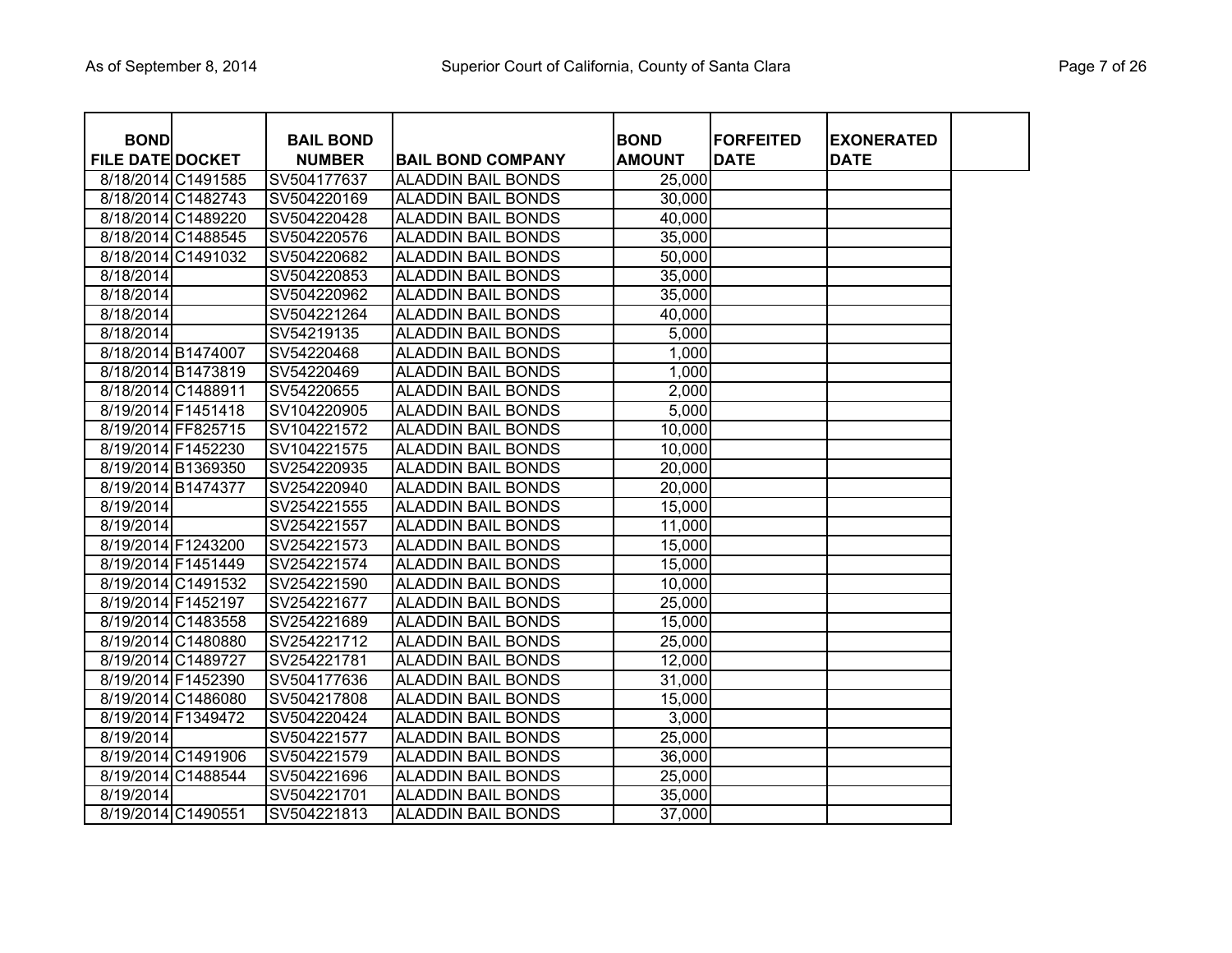| <b>BOND</b>             |                    | <b>BAIL BOND</b> |                           | <b>BOND</b>   | <b>FORFEITED</b> | <b>EXONERATED</b> |
|-------------------------|--------------------|------------------|---------------------------|---------------|------------------|-------------------|
| <b>FILE DATE DOCKET</b> |                    | <b>NUMBER</b>    | <b>BAIL BOND COMPANY</b>  | <b>AMOUNT</b> | <b>DATE</b>      | <b>DATE</b>       |
|                         | 8/19/2014 F1451400 | SV54220906       | <b>ALADDIN BAIL BONDS</b> | 5,000         |                  |                   |
|                         | 8/19/2014 C1489954 | SV54221688       | <b>ALADDIN BAIL BONDS</b> | 5,000         |                  |                   |
| 8/20/2014               |                    | SV104177596      | <b>ALADDIN BAIL BONDS</b> | 10,000        |                  |                   |
| 8/20/2014               |                    | SV104221820      | <b>ALADDIN BAIL BONDS</b> | 10,000        |                  |                   |
|                         | 8/20/2014 C1489595 | SV104222190      | <b>ALADDIN BAIL BONDS</b> | 7,000         |                  |                   |
|                         | 8/20/2014 C1368847 | SV104222211      | <b>ALADDIN BAIL BONDS</b> | 7,500         |                  |                   |
|                         | 8/20/2014 C1473051 | SV254177610      | <b>ALADDIN BAIL BONDS</b> | 15,000        |                  |                   |
|                         | 8/20/2014 C1491852 | SV254222246      | <b>ALADDIN BAIL BONDS</b> | 10,000        |                  |                   |
|                         | 8/20/2014 C1486294 | SV504177641      | <b>ALADDIN BAIL BONDS</b> | 50,000        |                  |                   |
|                         | 8/20/2014 C1489732 | SV54222191       | <b>ALADDIN BAIL BONDS</b> | 5,000         |                  |                   |
| 8/21/2014               |                    | SV104222404      | <b>ALADDIN BAIL BONDS</b> | 10,000        |                  |                   |
|                         | 8/21/2014 C1491551 | SV104222431      | <b>ALADDIN BAIL BONDS</b> | 10,000        |                  |                   |
|                         | 8/21/2014 C1356059 | SV104222500      | <b>ALADDIN BAIL BONDS</b> | 8,000         |                  |                   |
| 8/21/2014               |                    | SV104222545      | <b>ALADDIN BAIL BONDS</b> | 10,000        |                  |                   |
| 8/21/2014               |                    | SV104222547      | <b>ALADDIN BAIL BONDS</b> | 10,000        |                  |                   |
|                         | 8/21/2014 C1371837 | SV104222606      | <b>ALADDIN BAIL BONDS</b> | 10,000        |                  |                   |
|                         | 8/21/2014 C1234739 | SV104222621      | <b>ALADDIN BAIL BONDS</b> | 10,000        |                  |                   |
|                         | 8/21/2014 F1348160 | SV104711585      | <b>ALADDIN BAIL BONDS</b> | 7,500         |                  |                   |
|                         | 8/21/2014 C1491888 | SV254177611      | <b>ALADDIN BAIL BONDS</b> | 20,000        |                  |                   |
|                         | 8/21/2014 C1119745 | SV254220915      | <b>ALADDIN BAIL BONDS</b> | 20,000        |                  |                   |
|                         | 8/21/2014 B1368299 | SV254221816      | <b>ALADDIN BAIL BONDS</b> | 10,000        |                  |                   |
|                         | 8/21/2014 C1472623 | SV254222518      | <b>ALADDIN BAIL BONDS</b> | 25,000        |                  |                   |
| 8/21/2014               |                    | SV254222583      | <b>ALADDIN BAIL BONDS</b> | 25,000        |                  |                   |
| 8/21/2014               |                    | SV254222599      | <b>ALADDIN BAIL BONDS</b> | 10,000        |                  |                   |
|                         | 8/21/2014 B1473012 | SV54177553       | <b>ALADDIN BAIL BONDS</b> | 5,000         |                  |                   |
|                         | 8/21/2014 C1113563 | SV54221597       | <b>ALADDIN BAIL BONDS</b> | 5,000         |                  |                   |
| 8/21/2014               |                    | SV54222449       | <b>ALADDIN BAIL BONDS</b> | 1,000         |                  |                   |
|                         | 8/22/2014 C1488271 | SV104222625      | <b>ALADDIN BAIL BONDS</b> | 5,000         |                  |                   |
| 8/22/2014               |                    | SV104222871      | <b>ALADDIN BAIL BONDS</b> | 10,000        |                  |                   |
|                         | 8/22/2014 C1491890 | SV254222624      | <b>ALADDIN BAIL BONDS</b> | 21,000        |                  |                   |
|                         | 8/22/2014 C1473560 | SV254222639      | <b>ALADDIN BAIL BONDS</b> | 15,000        |                  |                   |
| 8/22/2014               |                    | SV254222663      | <b>ALADDIN BAIL BONDS</b> | 16,000        |                  |                   |
|                         | 8/22/2014 C1485897 | SV254222898      | <b>ALADDIN BAIL BONDS</b> | 25,000        |                  |                   |
|                         | 8/22/2014 C9690272 | SV54222897       | <b>ALADDIN BAIL BONDS</b> | 5,000         |                  |                   |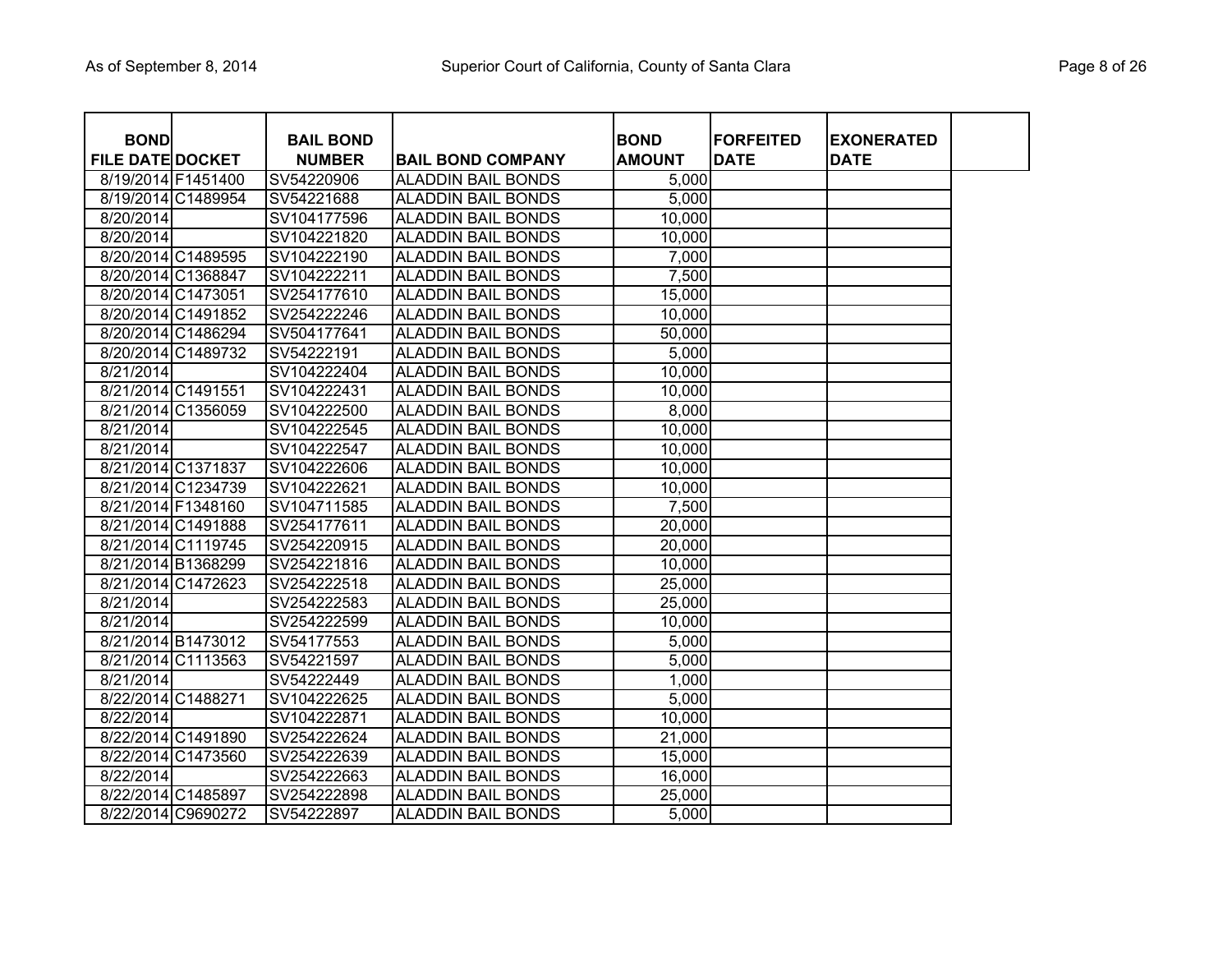| <b>BOND</b>             |                    | <b>BAIL BOND</b> |                           | <b>BOND</b>   | <b>FORFEITED</b> | <b>EXONERATED</b> |
|-------------------------|--------------------|------------------|---------------------------|---------------|------------------|-------------------|
| <b>FILE DATE DOCKET</b> |                    | <b>NUMBER</b>    | <b>BAIL BOND COMPANY</b>  | <b>AMOUNT</b> | <b>DATE</b>      | <b>DATE</b>       |
|                         | 8/25/2014 B1474351 | SV1004222832     | <b>ALADDIN BAIL BONDS</b> | 65,000        |                  |                   |
|                         | 8/25/2014 B1471540 | SV104221832      | <b>ALADDIN BAIL BONDS</b> | 5,000         |                  |                   |
|                         | 8/25/2014 C1490387 | SV104222476      | <b>ALADDIN BAIL BONDS</b> | 10,000        |                  |                   |
|                         | 8/25/2014 C1487555 | SV104222747      | <b>ALADDIN BAIL BONDS</b> | 10,000        |                  |                   |
|                         | 8/25/2014 B1473732 | SV104222907      | <b>ALADDIN BAIL BONDS</b> | 10,000        |                  |                   |
|                         | 8/25/2014 C1367330 | SV504222393      | <b>ALADDIN BAIL BONDS</b> | 50,000        |                  |                   |
|                         | 8/25/2014 C1480718 | SV54221535       | <b>ALADDIN BAIL BONDS</b> | 1,000         |                  |                   |
|                         | 8/26/2014 C1491032 | SV1004223075     | <b>ALADDIN BAIL BONDS</b> | 65,000        |                  |                   |
|                         | 8/26/2014 C1351480 | SV104223300      | <b>ALADDIN BAIL BONDS</b> | 5,000         |                  |                   |
|                         | 8/26/2014 C1239504 | SV104223415      | <b>ALADDIN BAIL BONDS</b> | 10,000        |                  |                   |
|                         | 8/26/2014 C1491230 | SV104223429      | <b>ALADDIN BAIL BONDS</b> | 10,000        |                  | 8/28/2014         |
|                         | 8/26/2014 C1474384 | SV104223599      | <b>ALADDIN BAIL BONDS</b> | 10,000        |                  |                   |
|                         | 8/26/2014 C1482423 | SV104223750      | <b>ALADDIN BAIL BONDS</b> | 10,000        |                  |                   |
| 8/26/2014               |                    | SV104223898      | <b>ALADDIN BAIL BONDS</b> | 10,000        |                  |                   |
|                         | 8/26/2014 C1356935 | SV254223031      | <b>ALADDIN BAIL BONDS</b> | 25,000        |                  |                   |
| 8/26/2014               |                    | SV254223230      | <b>ALADDIN BAIL BONDS</b> | 20,000        |                  |                   |
|                         | 8/26/2014 C1491577 | SV254223276      | <b>ALADDIN BAIL BONDS</b> | 15,000        | 9/4/2014         |                   |
| 8/26/2014               |                    | SV254223344      | <b>ALADDIN BAIL BONDS</b> | 10,250        |                  |                   |
| 8/26/2014               |                    | SV254223488      | <b>ALADDIN BAIL BONDS</b> | 15,000        |                  |                   |
|                         | 8/26/2014 C1487340 | SV254223489      | <b>ALADDIN BAIL BONDS</b> | 10,000        |                  |                   |
|                         | 8/26/2014 C1491848 | SV254223492      | <b>ALADDIN BAIL BONDS</b> | 20,000        |                  |                   |
|                         | 8/26/2014 CC442082 | SV254223535      | <b>ALADDIN BAIL BONDS</b> | 15,000        |                  |                   |
| 8/26/2014               |                    | SV254223636      | <b>ALADDIN BAIL BONDS</b> | 11,000        |                  |                   |
| 8/26/2014               |                    | SV254223869      | <b>ALADDIN BAIL BONDS</b> | 25,000        |                  |                   |
| 8/26/2014               |                    | SV254223879      | <b>ALADDIN BAIL BONDS</b> | 12,000        |                  |                   |
|                         | 8/26/2014 C1491920 | SV254223889      | <b>ALADDIN BAIL BONDS</b> | 25,000        |                  |                   |
| 8/26/2014               |                    | SV254223894      | <b>ALADDIN BAIL BONDS</b> | 25,000        |                  |                   |
| 8/26/2014               |                    | SV254223941      | <b>ALADDIN BAIL BONDS</b> | 15,000        |                  |                   |
| 8/26/2014               |                    | SV254223955      | <b>ALADDIN BAIL BONDS</b> | 25,000        |                  |                   |
| 8/26/2014               |                    | SV254224070      | <b>ALADDIN BAIL BONDS</b> | 16,000        |                  |                   |
|                         | 8/26/2014 C1484517 | SV254224078      | <b>ALADDIN BAIL BONDS</b> | 20,000        |                  |                   |
|                         | 8/26/2014 C1491266 | SV504223160      | <b>ALADDIN BAIL BONDS</b> | 30,000        | 8/26/2014        |                   |
|                         | 8/26/2014 C1492006 | SV504223303      | <b>ALADDIN BAIL BONDS</b> | 20,000        |                  |                   |
| 8/26/2014               |                    | SV504223421      | <b>ALADDIN BAIL BONDS</b> | 20,000        |                  |                   |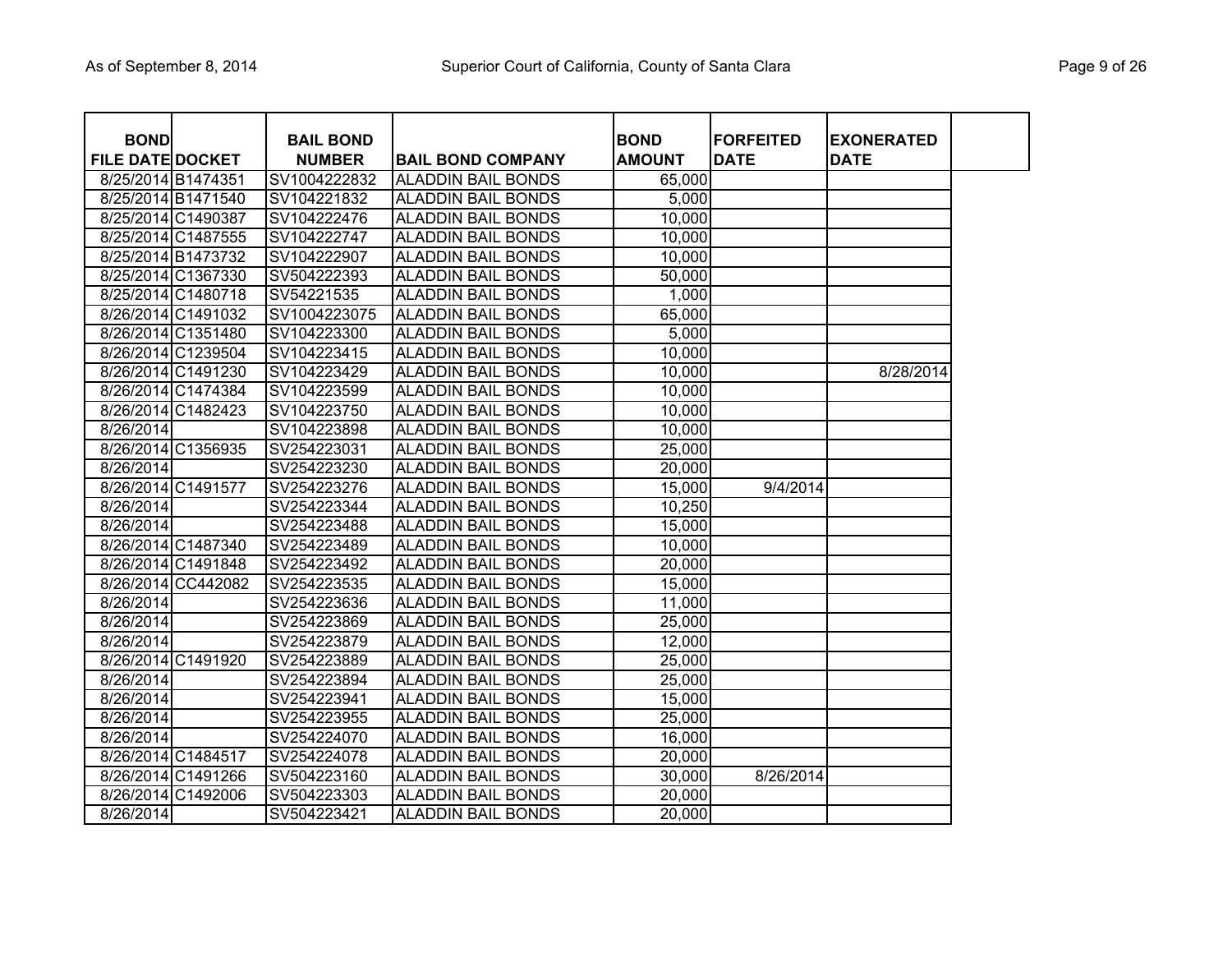| <b>BOND</b>             |                    | <b>BAIL BOND</b> |                           | <b>BOND</b>   | <b>FORFEITED</b> | <b>EXONERATED</b> |  |
|-------------------------|--------------------|------------------|---------------------------|---------------|------------------|-------------------|--|
| <b>FILE DATE DOCKET</b> |                    | <b>NUMBER</b>    | <b>BAIL BOND COMPANY</b>  | <b>AMOUNT</b> | <b>DATE</b>      | <b>DATE</b>       |  |
|                         | 8/26/2014 C1492227 | SV504223472      | <b>ALADDIN BAIL BONDS</b> | 43,000        |                  |                   |  |
| 8/26/2014               |                    | SV504223857      | <b>ALADDIN BAIL BONDS</b> | 40,000        |                  |                   |  |
| 8/26/2014 C1491481      |                    | SV54223125       | <b>ALADDIN BAIL BONDS</b> | 1,000         |                  |                   |  |
|                         | 8/26/2014 C1485743 | SV54223302       | <b>ALADDIN BAIL BONDS</b> | 1,000         |                  |                   |  |
|                         | 8/26/2014 C1101086 | SV54223416       | <b>ALADDIN BAIL BONDS</b> | 2,000         |                  |                   |  |
|                         | 8/26/2014 C1477701 | SV54223600       | <b>ALADDIN BAIL BONDS</b> | 5,000         |                  |                   |  |
|                         | 8/26/2014 C1489372 | SV54224142       | <b>ALADDIN BAIL BONDS</b> | 5,000         |                  |                   |  |
|                         | 8/27/2014 C1488709 | SV1004224167     | <b>ALADDIN BAIL BONDS</b> | 100,000       |                  |                   |  |
|                         | 8/27/2014 F1451592 | SV104223505      | <b>ALADDIN BAIL BONDS</b> | 7,500         |                  |                   |  |
|                         | 8/27/2014 C1480779 | SV104224086      | <b>ALADDIN BAIL BONDS</b> | 10,000        |                  |                   |  |
|                         | 8/27/2014 C1089651 | SV104224119      | <b>ALADDIN BAIL BONDS</b> | 7,500         |                  |                   |  |
| 8/27/2014               |                    | SV104224382      | <b>ALADDIN BAIL BONDS</b> | 10,000        |                  |                   |  |
|                         | 8/27/2014 C1357837 | SV104224425      | <b>ALADDIN BAIL BONDS</b> | 10,000        |                  |                   |  |
| 8/27/2014               |                    | SV104224432      | <b>ALADDIN BAIL BONDS</b> | 10,000        |                  |                   |  |
|                         | 8/27/2014 C1487910 | SV104224468      | <b>ALADDIN BAIL BONDS</b> | 10,000        |                  |                   |  |
|                         | 8/27/2014 C1238196 | SV254177381      | <b>ALADDIN BAIL BONDS</b> | 25,000        |                  |                   |  |
| 8/27/2014 F1452151      |                    | SV254223704      | <b>ALADDIN BAIL BONDS</b> | 20,000        |                  |                   |  |
|                         | 8/27/2014 C1491916 | SV254224337      | <b>ALADDIN BAIL BONDS</b> | 11,000        |                  |                   |  |
| 8/27/2014               |                    | SV254224422      | <b>ALADDIN BAIL BONDS</b> | 17,000        |                  |                   |  |
| 8/27/2014               |                    | SV54224350       | <b>ALADDIN BAIL BONDS</b> | 1,000         |                  |                   |  |
|                         | 8/28/2014 C1102777 | SV104221707      | <b>ALADDIN BAIL BONDS</b> | 8,000         |                  |                   |  |
|                         | 8/28/2014 B1474586 | SV104223407      | <b>ALADDIN BAIL BONDS</b> | 10,000        |                  |                   |  |
|                         | 8/28/2014 C1482019 | SV104224719      | <b>ALADDIN BAIL BONDS</b> | 10,000        |                  |                   |  |
| 8/28/2014               |                    | SV254223029      | <b>ALADDIN BAIL BONDS</b> | 11,000        |                  |                   |  |
| 8/28/2014               |                    | SV254223418      | <b>ALADDIN BAIL BONDS</b> | 10,000        |                  |                   |  |
|                         | 8/28/2014 B1473454 | SV254223461      | <b>ALADDIN BAIL BONDS</b> | 15,000        |                  |                   |  |
|                         | 8/28/2014 B1474389 | SV254224035      | <b>ALADDIN BAIL BONDS</b> | 19,000        |                  |                   |  |
|                         | 8/28/2014 C1491909 | SV504224500      | <b>ALADDIN BAIL BONDS</b> | 30,000        |                  |                   |  |
| 8/28/2014               |                    | SV504224646      | <b>ALADDIN BAIL BONDS</b> | 20,000        |                  |                   |  |
| 8/28/2014               |                    | SV504224660      | <b>ALADDIN BAIL BONDS</b> | 50,000        |                  |                   |  |
|                         | 8/28/2014 B1473353 | SV54223547       | <b>ALADDIN BAIL BONDS</b> | 5,000         |                  |                   |  |
|                         | 8/29/2014 C1491635 | SV1004224942     | <b>ALADDIN BAIL BONDS</b> | 60,000        |                  |                   |  |
|                         | 8/29/2014 C1489347 | SV104224682      | <b>ALADDIN BAIL BONDS</b> | 6,000         |                  |                   |  |
|                         | 8/29/2014 C1491794 | SV104224864      | <b>ALADDIN BAIL BONDS</b> | 10,000        |                  |                   |  |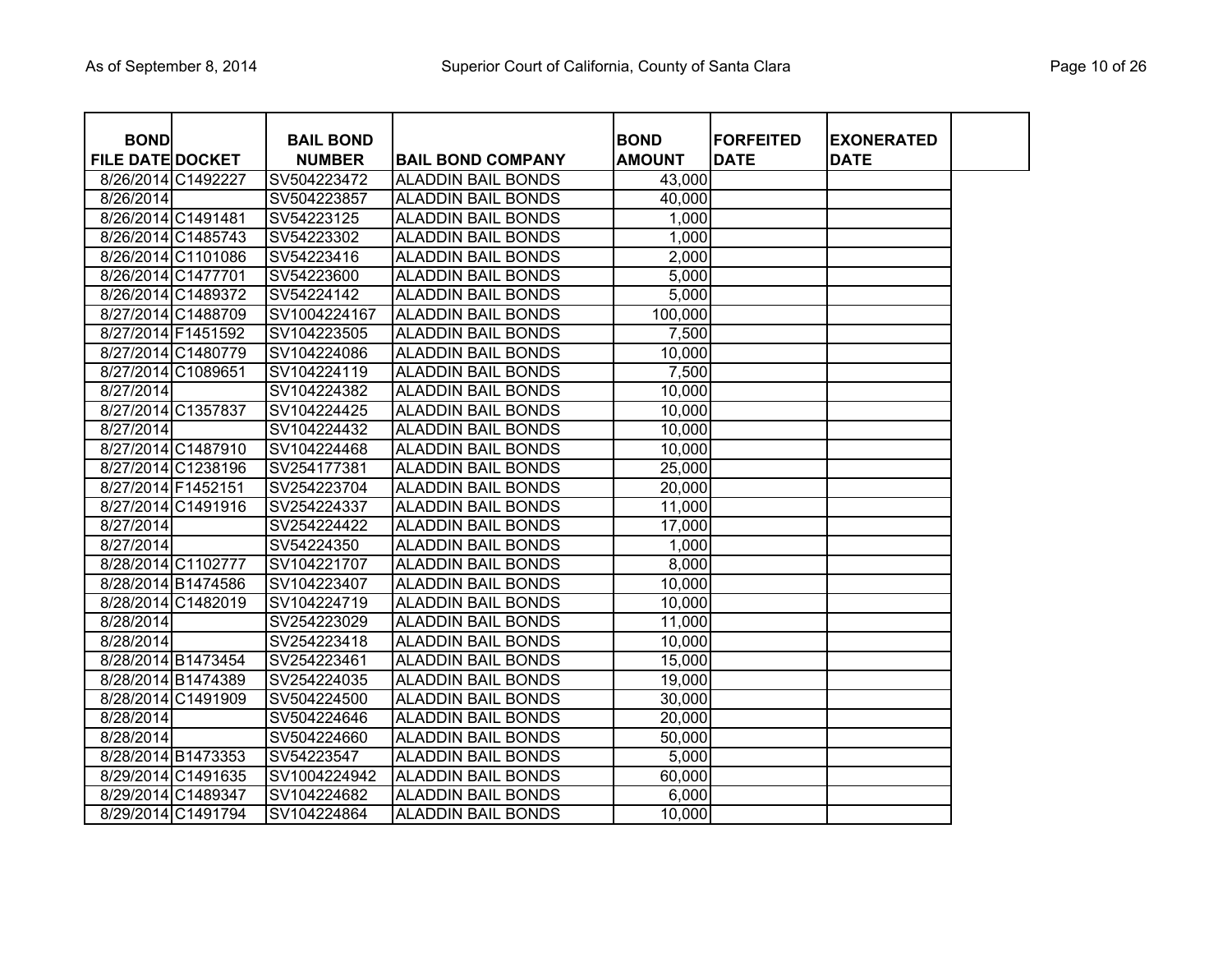| <b>BOND</b>             |                    | <b>BAIL BOND</b> |                               | <b>BOND</b>   | <b>FORFEITED</b> | <b>EXONERATED</b> |
|-------------------------|--------------------|------------------|-------------------------------|---------------|------------------|-------------------|
| <b>FILE DATE DOCKET</b> |                    | <b>NUMBER</b>    | <b>BAIL BOND COMPANY</b>      | <b>AMOUNT</b> | <b>DATE</b>      | <b>DATE</b>       |
| 8/29/2014               |                    | SV104224886      | <b>ALADDIN BAIL BONDS</b>     | 10,000        |                  |                   |
|                         | 8/29/2014 C1490231 | SV254224658      | <b>ALADDIN BAIL BONDS</b>     | 20,000        |                  |                   |
| 8/29/2014               |                    | SV254224757      | <b>ALADDIN BAIL BONDS</b>     | 16,000        |                  |                   |
|                         | 8/29/2014 C1490363 | SV254224973      | <b>ALADDIN BAIL BONDS</b>     | 15,000        |                  |                   |
| 8/29/2014               |                    | SV254225028      | <b>ALADDIN BAIL BONDS</b>     | 15,000        |                  |                   |
|                         | 8/29/2014 C1486182 | SV504221452      | <b>ALADDIN BAIL BONDS</b>     | 10,000        |                  |                   |
| 8/29/2014               |                    | SV504224577      | <b>ALADDIN BAIL BONDS</b>     | 26,000        |                  |                   |
|                         | 8/29/2014 C1243762 | SV504224780      | <b>ALADDIN BAIL BONDS</b>     | 30,000        |                  |                   |
|                         | 8/29/2014 C1490253 | SV504224899      | <b>ALADDIN BAIL BONDS</b>     | 30,000        |                  |                   |
| 8/29/2014               |                    | SV504224907      | <b>ALADDIN BAIL BONDS</b>     | 35,000        |                  |                   |
| 8/29/2014               |                    | SV54224870       | <b>ALADDIN BAIL BONDS</b>     | 2,000         |                  |                   |
|                         | 8/29/2014 C1489377 | SV54224883       | <b>ALADDIN BAIL BONDS</b>     | 5,000         |                  |                   |
|                         | 8/13/2014 C1487337 | 2014BB024120     | ALICE CORTEZ BAIL BONDS       | 6,000         |                  |                   |
| 8/21/2014 F1452371      |                    | 2014BB024130     | ALICE CORTEZ BAIL BONDS       | 10,000        |                  |                   |
| 8/1/2014                |                    |                  | 5112622774 ALL PRO BAIL BONDS | 11,000        |                  | 8/28/2014         |
| 8/1/2014                |                    |                  | 5271987392 ALL PRO BAIL BONDS | 15,000        |                  |                   |
|                         | 8/1/2014 C1489911  |                  | 5551157949 ALL PRO BAIL BONDS | 50,000        |                  |                   |
|                         | 8/1/2014 C1484445  |                  | 5551165278 ALL PRO BAIL BONDS | 50,000        |                  |                   |
|                         | 8/1/2014 C1486835  |                  | 5551165294 ALL PRO BAIL BONDS | 35,000        |                  |                   |
|                         | 8/4/2014 C1490731  |                  | 5112646424 ALL PRO BAIL BONDS | 10,000        |                  |                   |
|                         | 8/4/2014 C1360380  |                  | 5271773865 ALL PRO BAIL BONDS | 20,000        |                  |                   |
|                         | 8/4/2014 C1119644  |                  | 5271987404 ALL PRO BAIL BONDS | 25,000        |                  |                   |
| 8/4/2014                |                    |                  | 5271987459 ALL PRO BAIL BONDS | 15,000        |                  | 9/2/2014          |
| 8/5/2014                |                    |                  | 5112646411 ALL PRO BAIL BONDS | 10,000        |                  |                   |
|                         | 8/6/2014 F1452152  |                  | 5112646507 ALL PRO BAIL BONDS | 11,000        | 8/19/2014        |                   |
| 8/6/2014                |                    |                  | 5271773922 ALL PRO BAIL BONDS | 25,000        |                  | 9/2/2014          |
| 8/6/2014                |                    |                  | 5271987181 ALL PRO BAIL BONDS | 10,000        |                  |                   |
|                         | 8/6/2014 C1491515  |                  | 5551185227 ALL PRO BAIL BONDS | 45,000        |                  |                   |
|                         | 8/7/2014 C1083283  |                  | 5112622790 ALL PRO BAIL BONDS | 5,000         |                  |                   |
|                         | 8/7/2014 F1451947  |                  | 5112646383 ALL PRO BAIL BONDS | 6,000         |                  |                   |
|                         | 8/8/2014 B1474186  |                  | 5105415138 ALL PRO BAIL BONDS | 65,000        |                  |                   |
|                         | 8/8/2014 C1490832  |                  | 5271773852 ALL PRO BAIL BONDS | 20,000        |                  |                   |
| 8/8/2014                |                    |                  | 5271987194 ALL PRO BAIL BONDS | 16,000        |                  | 9/4/2014          |
| 8/8/2014                |                    |                  | 5271987491 ALL PRO BAIL BONDS | 15,000        |                  |                   |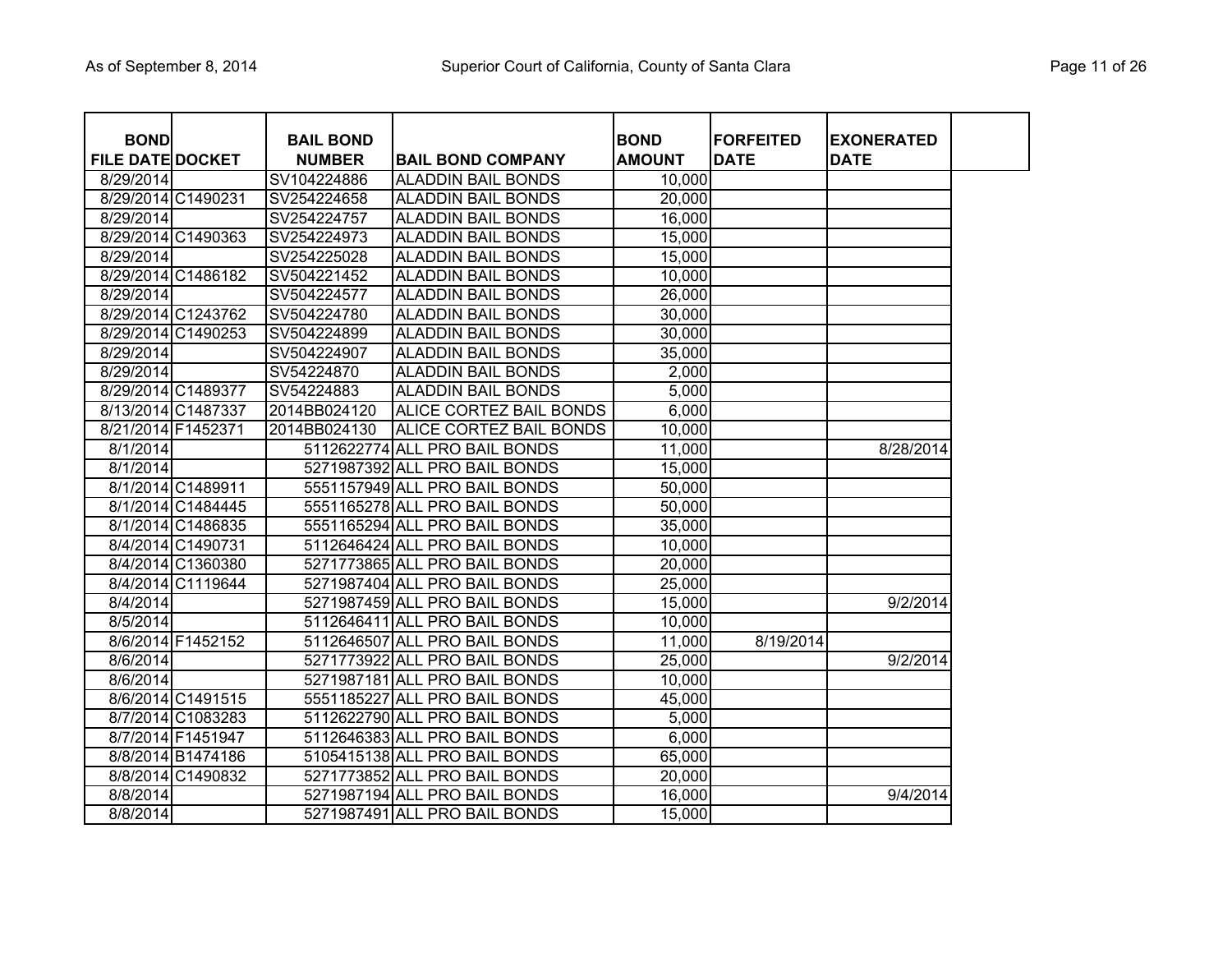| <b>BOND</b>             |                    | <b>BAIL BOND</b> |                                | <b>BOND</b>   | <b>FORFEITED</b> | <b>EXONERATED</b> |  |
|-------------------------|--------------------|------------------|--------------------------------|---------------|------------------|-------------------|--|
| <b>FILE DATE DOCKET</b> |                    | <b>NUMBER</b>    | <b>BAIL BOND COMPANY</b>       | <b>AMOUNT</b> | <b>DATE</b>      | <b>DATE</b>       |  |
| 8/11/2014               |                    |                  | 5112622844 ALL PRO BAIL BONDS  | 10,000        |                  |                   |  |
|                         | 8/11/2014 C1490647 |                  | 5112646396 ALL PRO BAIL BONDS  | 10,000        | 8/21/2014        |                   |  |
|                         | 8/11/2014 B1368647 |                  | 5271987503 ALL PRO BAIL BONDS  | 20,000        |                  | 8/19/2014         |  |
|                         | 8/11/2014 F1451907 |                  | 51126227802 ALL PRO BAIL BONDS | 10,000        |                  |                   |  |
|                         | 8/12/2014 C1491780 |                  | 5271773807 ALL PRO BAIL BONDS  | 21,000        |                  |                   |  |
|                         | 8/13/2014 C1477534 |                  | 5112646354 ALL PRO BAIL BONDS  | 5,000         |                  |                   |  |
|                         | 8/13/2014 C1477540 |                  | 5112646367 ALL PRO BAIL BONDS  | 5,000         |                  |                   |  |
|                         | 8/13/2014 C1245022 |                  | 5271773779 ALL PRO BAIL BONDS  | 20,000        |                  |                   |  |
| 8/13/2014               |                    |                  | 5271773782 ALL PRO BAIL BONDS  | 25,000        |                  |                   |  |
|                         | 8/13/2014 C1229229 |                  | 5271775418 ALL PRO BAIL BONDS  | 25,000        |                  |                   |  |
|                         | 8/13/2014 B1474367 |                  | 5551185230 ALL PRO BAIL BONDS  | 35,000        |                  |                   |  |
|                         | 8/13/2014 C1488046 |                  | 5551185243 ALL PRO BAIL BONDS  | 50,000        |                  |                   |  |
|                         | 8/14/2014 C1491273 |                  | 5112622857 ALL PRO BAIL BONDS  | 5,000         | 8/26/2014        |                   |  |
|                         | 8/14/2014 B1472153 |                  | 5112623007 ALL PRO BAIL BONDS  | 5,000         |                  |                   |  |
|                         | 8/14/2014 C1492084 |                  | 5271773906 ALL PRO BAIL BONDS  | 16,000        |                  |                   |  |
|                         | 8/14/2014 C1483584 |                  | 5271773919 ALL PRO BAIL BONDS  | 25,000        |                  |                   |  |
|                         | 8/14/2014 C1491256 |                  | 5271987488 ALL PRO BAIL BONDS  | 16,000        |                  |                   |  |
|                         | 8/15/2014 C1491830 |                  | 5112622873 ALL PRO BAIL BONDS  | 10,000        |                  |                   |  |
|                         | 8/15/2014 B1473398 |                  | 5271773795 ALL PRO BAIL BONDS  | 5,000         |                  |                   |  |
| 8/18/2014               |                    |                  | 5112622914 ALL PRO BAIL BONDS  | 5,000         |                  |                   |  |
|                         | 8/18/2014 C1489283 |                  | 5112622943 ALL PRO BAIL BONDS  | 10,000        |                  |                   |  |
| 8/18/2014               |                    |                  | 5112622956 ALL PRO BAIL BONDS  | 10,000        |                  |                   |  |
|                         | 8/18/2014 C1489354 |                  | 5112622998 ALL PRO BAIL BONDS  | 5,000         |                  |                   |  |
|                         | 8/18/2014 C1487009 |                  | 5271773810 ALL PRO BAIL BONDS  | 25,000        |                  |                   |  |
| 8/18/2014               |                    |                  | 5271773823 ALL PRO BAIL BONDS  | 15,000        |                  |                   |  |
|                         | 8/18/2014 B1474376 |                  | 5271773894 ALL PRO BAIL BONDS  | 20,000        |                  |                   |  |
| 8/18/2014               |                    |                  | 5551165319 ALL PRO BAIL BONDS  | 10,000        |                  |                   |  |
| 8/18/2014               |                    |                  | 5551165335 ALL PRO BAIL BONDS  | 25,000        |                  |                   |  |
|                         | 8/18/2014 C1368090 |                  | 5551185991 ALL PRO BAIL BONDS  | 10,000        | 8/28/2014        |                   |  |
|                         | 8/19/2014 F1451616 |                  | 5112622901 ALL PRO BAIL BONDS  | 6,000         |                  |                   |  |
|                         | 8/19/2014 B1474381 |                  | 5112622969 ALL PRO BAIL BONDS  | 10,000        | 9/2/2014         |                   |  |
| 8/19/2014               |                    |                  | 5150004307 ALL PRO BAIL BONDS  | 125,000       |                  |                   |  |
| $\overline{8}$ /19/2014 |                    |                  | 5271773711 ALL PRO BAIL BONDS  | 16,000        |                  |                   |  |
|                         | 8/19/2014 C1491616 |                  | 5271773737 ALL PRO BAIL BONDS  | 16,000        |                  |                   |  |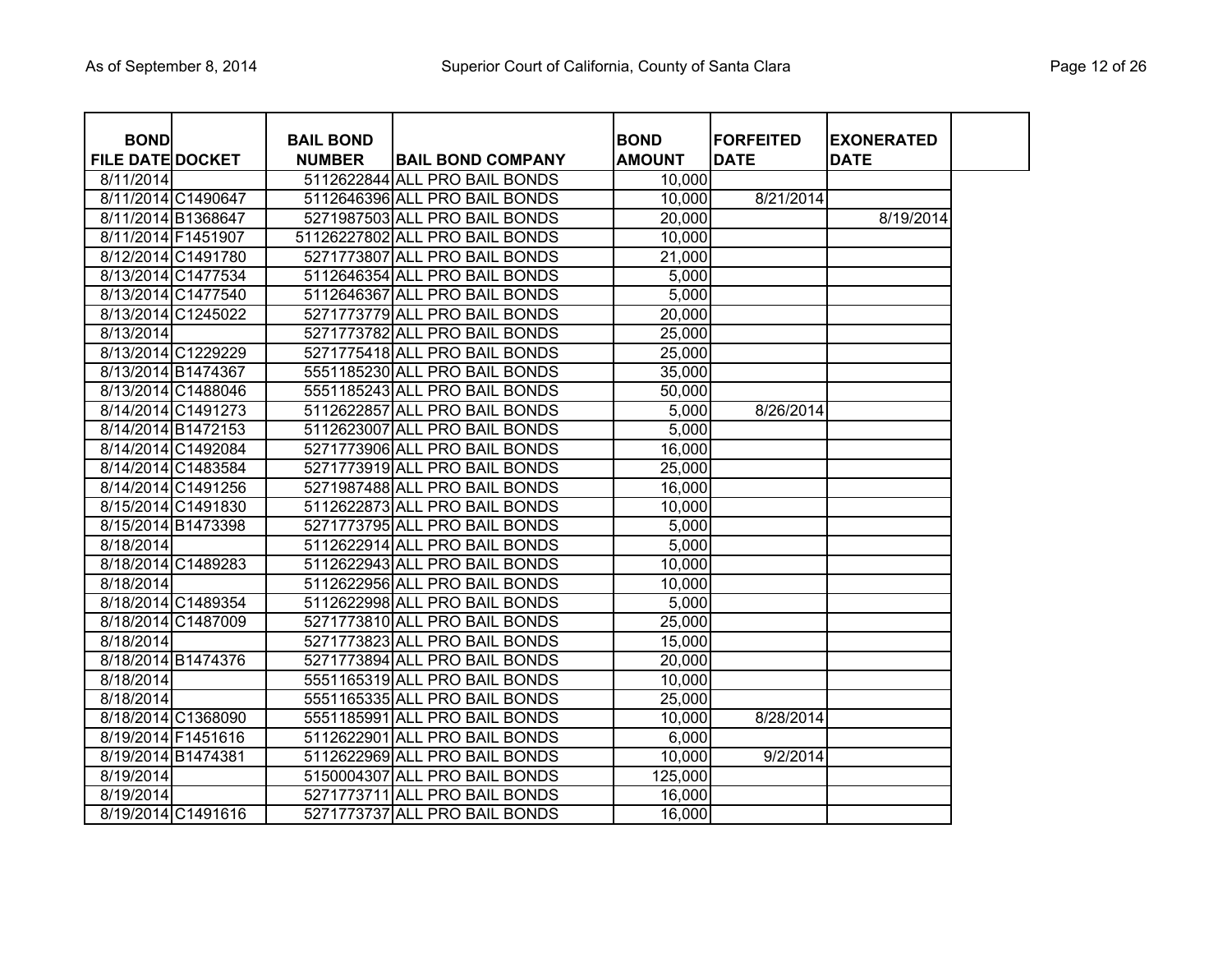| <b>BOND</b>             |                    | <b>BAIL BOND</b> |                               | <b>BOND</b>   | <b>FORFEITED</b> | <b>EXONERATED</b> |  |
|-------------------------|--------------------|------------------|-------------------------------|---------------|------------------|-------------------|--|
| <b>FILE DATE DOCKET</b> |                    | <b>NUMBER</b>    | <b>BAIL BOND COMPANY</b>      | <b>AMOUNT</b> | <b>DATE</b>      | <b>DATE</b>       |  |
|                         | 8/19/2014 C1491590 |                  | 5551185272 ALL PRO BAIL BONDS | 50,000        |                  |                   |  |
|                         | 8/20/2014 CC930546 |                  | 5112622985 ALL PRO BAIL BONDS | 5,000         |                  |                   |  |
|                         | 8/21/2014 C1489599 |                  | 5112622860 ALL PRO BAIL BONDS | 11,000        |                  |                   |  |
|                         | 8/21/2014 F1451919 |                  | 5112622886 ALL PRO BAIL BONDS | 5,000         |                  |                   |  |
|                         | 8/21/2014 C1491589 |                  | 5112622927 ALL PRO BAIL BONDS | 11,000        |                  |                   |  |
|                         | 8/21/2014 C1237555 |                  | 5112622930 ALL PRO BAIL BONDS | 3,500         |                  |                   |  |
|                         | 8/21/2014 C1487953 |                  | 5112622972 ALL PRO BAIL BONDS | 10,000        |                  |                   |  |
|                         | 8/21/2014 F1452116 |                  | 5551165377 ALL PRO BAIL BONDS | 50,000        |                  |                   |  |
|                         | 8/21/2014 B1474340 |                  | 5551165380 ALL PRO BAIL BONDS | 40,000        |                  |                   |  |
|                         | 8/21/2014 C1488139 |                  | 5551185201 ALL PRO BAIL BONDS | 50,000        |                  |                   |  |
|                         | 8/22/2014 CC772166 |                  | 5112648642 ALL PRO BAIL BONDS | 10,000        |                  |                   |  |
| 8/22/2014               |                    |                  | 5271773881 ALL PRO BAIL BONDS | 20,000        |                  |                   |  |
|                         | 8/22/2014 C1488645 |                  | 5271775562 ALL PRO BAIL BONDS | 15,000        |                  |                   |  |
| 8/22/2014               |                    |                  | 5272009503 ALL PRO BAIL BONDS | 25,000        |                  |                   |  |
|                         | 8/22/2014 C1370282 |                  | 5551165364 ALL PRO BAIL BONDS | 50,000        |                  |                   |  |
|                         | 8/22/2014 C1490813 |                  | 5551185285 ALL PRO BAIL BONDS | 35,000        |                  |                   |  |
|                         | 8/25/2014 F1452152 |                  | 5271773654 ALL PRO BAIL BONDS | 25,000        |                  |                   |  |
|                         | 8/25/2014 C1238019 |                  | 5802097976 ALL PRO BAIL BONDS | 5,000         |                  |                   |  |
| 8/26/2014               |                    |                  | 5112672919 ALL PRO BAIL BONDS | 11,000        |                  |                   |  |
|                         | 8/26/2014 C1479619 |                  | 5250003224 ALL PRO BAIL BONDS | 200,000       |                  |                   |  |
|                         | 8/26/2014 C1476308 |                  | 5271773836 ALL PRO BAIL BONDS | 20,000        |                  |                   |  |
| 8/26/2014               |                    |                  | 5551185269 ALL PRO BAIL BONDS | 36,000        |                  |                   |  |
|                         | 8/27/2014 C1489340 |                  | 5112672948 ALL PRO BAIL BONDS | 5,000         |                  |                   |  |
|                         | 8/27/2014 C1475018 |                  | 5112673044 ALL PRO BAIL BONDS | 5,000         |                  |                   |  |
| 8/27/2014               |                    |                  | 5271987532 ALL PRO BAIL BONDS | 25,000        |                  |                   |  |
| 8/27/2014               |                    |                  | 5272009558 ALL PRO BAIL BONDS | 25,000        |                  |                   |  |
| 8/27/2014 F1452411      |                    |                  | 5551165351 ALL PRO BAIL BONDS | 30,000        |                  |                   |  |
|                         | 8/27/2014 F1451933 |                  | 5551185298 ALL PRO BAIL BONDS | 50,000        |                  |                   |  |
|                         | 8/27/2014 C1231511 |                  | 5551185300 ALL PRO BAIL BONDS | 55,000        |                  |                   |  |
| 8/27/2014               |                    |                  | 5551185339 ALL PRO BAIL BONDS | 50,000        |                  |                   |  |
|                         | 8/28/2014 C1225456 |                  | 5112672922 ALL PRO BAIL BONDS | 5,000         |                  |                   |  |
|                         | 8/28/2014 B1474517 |                  | 5112672951 ALL PRO BAIL BONDS | 10,000        |                  |                   |  |
|                         | 8/28/2014 B1474109 |                  | 5112673057 ALL PRO BAIL BONDS | 5,000         |                  |                   |  |
|                         | 8/28/2014 B1474394 |                  | 5271987475 ALL PRO BAIL BONDS | 25,000        |                  |                   |  |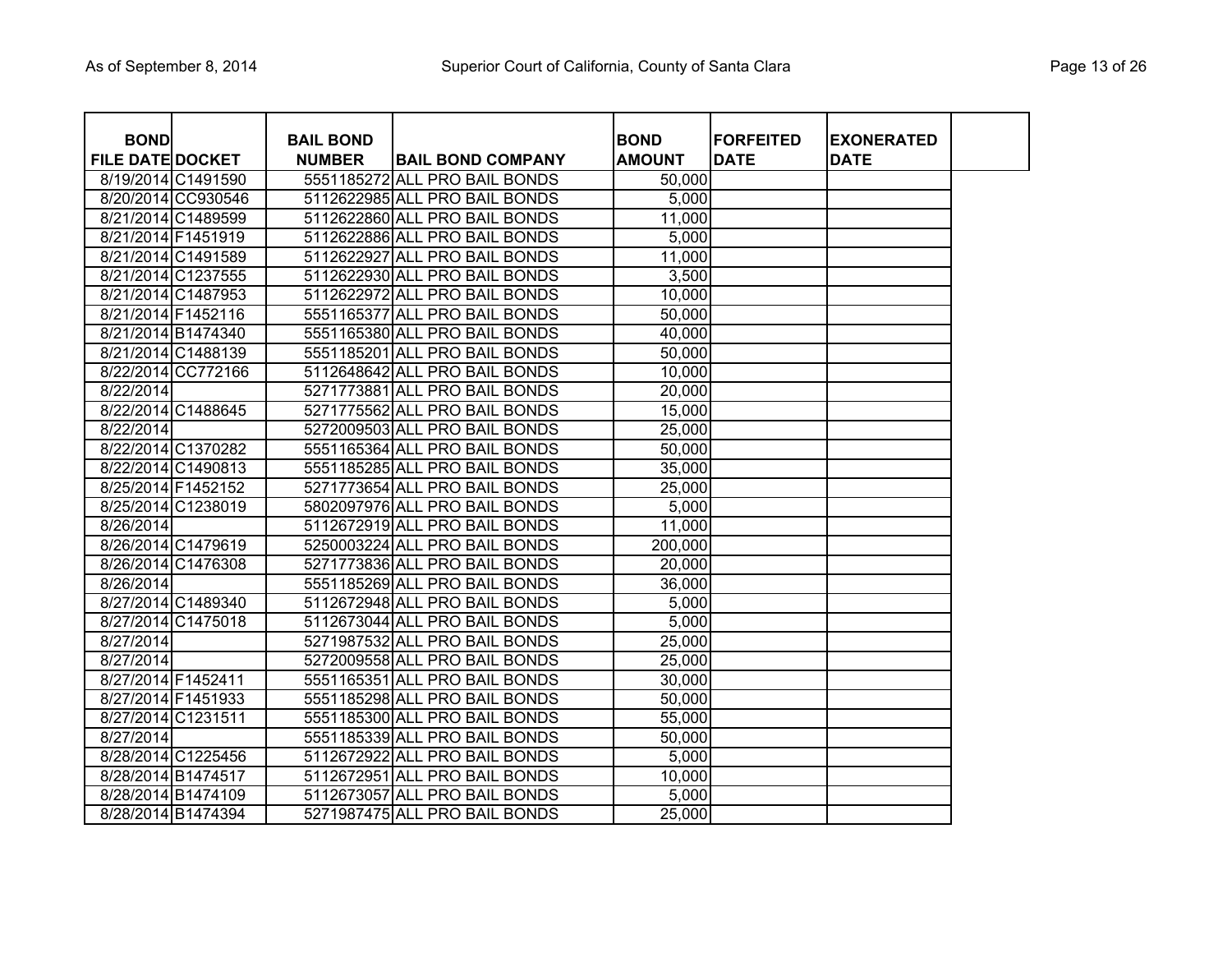| <b>BOND</b>             |                    | <b>BAIL BOND</b> |                               | <b>BOND</b>   | <b>FORFEITED</b> | <b>EXONERATED</b> |
|-------------------------|--------------------|------------------|-------------------------------|---------------|------------------|-------------------|
| <b>FILE DATE DOCKET</b> |                    | <b>NUMBER</b>    | <b>BAIL BOND COMPANY</b>      | <b>AMOUNT</b> | <b>DATE</b>      | <b>DATE</b>       |
|                         | 8/28/2014 C1491800 |                  | 5272009516 ALL PRO BAIL BONDS | 26,000        |                  |                   |
|                         | 8/28/2014 C1491802 |                  | 5551165348 ALL PRO BAIL BONDS | 50,000        |                  |                   |
| 8/28/2014               |                    |                  | 5551185313 ALL PRO BAIL BONDS | 36,000        |                  |                   |
|                         | 8/28/2014 B1473922 |                  | 5551186592 ALL PRO BAIL BONDS | 35,000        |                  |                   |
| 8/29/2014               |                    |                  | 5272009561 ALL PRO BAIL BONDS | 15,000        |                  |                   |
| 8/29/2014               |                    |                  | 5551185342 ALL PRO BAIL BONDS | 25,000        |                  |                   |
| 8/4/2014                |                    | IS30K163992      | <b>AMIGO BAIL BONDS</b>       | 20,000        |                  |                   |
|                         | 8/4/2014 C1486249  | IS50K101915      | <b>AMIGO BAIL BONDS</b>       | 5,000         |                  |                   |
|                         | 8/8/2014 C1487030  | IS30K163991      | <b>AMIGO BAIL BONDS</b>       | 10,000        |                  |                   |
|                         | 8/8/2014 C1487327  | IS50K102629      | <b>AMIGO BAIL BONDS</b>       | 10,000        |                  |                   |
|                         | 8/8/2014 C1487339  | IS50K103171      | <b>AMIGO BAIL BONDS</b>       | 5,000         |                  |                   |
| 8/14/2014               |                    | IS50K104504      | <b>AMIGO BAIL BONDS</b>       | 35,000        |                  |                   |
| 8/1/2014                |                    | T10050476910     | <b>BAD BOYS BAIL BONDS</b>    | 40,000        |                  | 8/13/2014         |
|                         | 8/1/2014 C1489914  | T2550472964      | <b>BAD BOYS BAIL BONDS</b>    | 25,000        |                  |                   |
|                         | 8/1/2014 B1474229  | T5050471705      | <b>BAD BOYS BAIL BONDS</b>    | 50,000        |                  |                   |
|                         | 8/4/2014 C1476039  | T10050477512     | <b>BAD BOYS BAIL BONDS</b>    | 100,000       |                  |                   |
|                         | 8/4/2014 C1361365  | T1050468447      | <b>BAD BOYS BAIL BONDS</b>    | 10,000        |                  |                   |
|                         | 8/4/2014 F1451753  | T1050471851      | <b>BAD BOYS BAIL BONDS</b>    | 10,000        | 8/28/2014        |                   |
|                         | 8/4/2014 C1490859  | T1050476370      | <b>BAD BOYS BAIL BONDS</b>    | 10,000        |                  |                   |
|                         | 8/4/2014 B1474042  | T1050476548      | <b>BAD BOYS BAIL BONDS</b>    | 10,000        |                  |                   |
| 8/4/2014                |                    | T1050476721      | <b>BAD BOYS BAIL BONDS</b>    | 10,000        |                  |                   |
| 8/4/2014                |                    | T2550472961      | <b>BAD BOYS BAIL BONDS</b>    | 16,000        |                  |                   |
| 8/4/2014                |                    | T2550476726      | <b>BAD BOYS BAIL BONDS</b>    | 25,000        |                  | 8/15/2014         |
| 8/4/2014                |                    | T2550477489      | <b>BAD BOYS BAIL BONDS</b>    | 16,000        |                  |                   |
| 8/4/2014                |                    | T2550477490      | <b>BAD BOYS BAIL BONDS</b>    | 15,000        |                  |                   |
| 8/4/2014                |                    | T2550477493      | <b>BAD BOYS BAIL BONDS</b>    | 25,000        |                  | 8/28/2014         |
| 8/4/2014                |                    | T5050472895      | <b>BAD BOYS BAIL BONDS</b>    | 25,000        |                  | 8/28/2014         |
| 8/4/2014                |                    | T5050476894      | <b>BAD BOYS BAIL BONDS</b>    | 36,000        |                  |                   |
| 8/4/2014                |                    | T5050476895      | <b>BAD BOYS BAIL BONDS</b>    | 35,000        |                  |                   |
|                         | 8/4/2014 C1244458  | T550477472       | <b>BAD BOYS BAIL BONDS</b>    | 1,000         |                  |                   |
|                         | 8/4/2014 C1358388  | T550477473       | <b>BAD BOYS BAIL BONDS</b>    | 2,000         |                  |                   |
|                         | 8/4/2014 C1484351  | T550477476       | <b>BAD BOYS BAIL BONDS</b>    | 5,000         |                  |                   |
|                         | 8/4/2014 C1490555  | T7550477509      | <b>BAD BOYS BAIL BONDS</b>    | 40,000        |                  |                   |
|                         | 8/5/2014 F1451948  | T1050476720      | <b>BAD BOYS BAIL BONDS</b>    | 6,000         |                  |                   |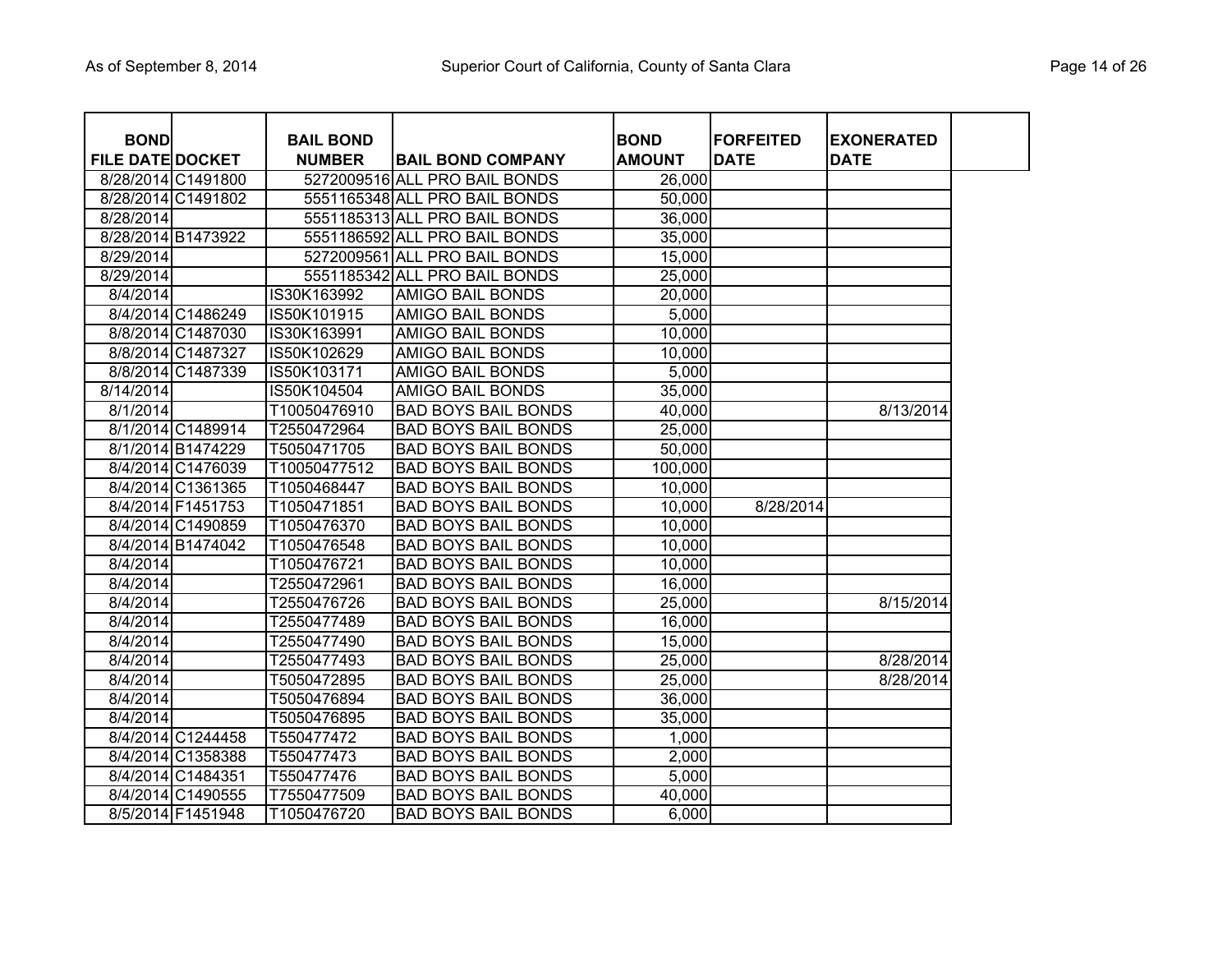| <b>BOND</b>             |                    | <b>BAIL BOND</b>   |                            | <b>BOND</b>   | <b>FORFEITED</b> | <b>EXONERATED</b> |  |
|-------------------------|--------------------|--------------------|----------------------------|---------------|------------------|-------------------|--|
| <b>FILE DATE DOCKET</b> |                    | <b>NUMBER</b>      | <b>BAIL BOND COMPANY</b>   | <b>AMOUNT</b> | <b>DATE</b>      | <b>DATE</b>       |  |
|                         | 8/5/2014 B1470450  | T1050477480        | <b>BAD BOYS BAIL BONDS</b> | 10,000        |                  | 8/19/2014         |  |
|                         | 8/5/2014 B1474396  | T2550476727        | <b>BAD BOYS BAIL BONDS</b> | 15,000        |                  |                   |  |
| 8/5/2014                |                    | T2550476880        | <b>BAD BOYS BAIL BONDS</b> | 25,000        |                  | 9/2/2014          |  |
| 8/5/2014                |                    | T2550477487        | <b>BAD BOYS BAIL BONDS</b> | 25,000        |                  | 9/2/2014          |  |
|                         | 8/5/2014 B1474276  | T2550477491        | <b>BAD BOYS BAIL BONDS</b> | 12,000        |                  |                   |  |
|                         | 8/6/2014 C1489387  | T10050477746       | <b>BAD BOYS BAIL BONDS</b> | 100,000       |                  |                   |  |
|                         | 8/6/2014 F1348798  | T1050468445        | <b>BAD BOYS BAIL BONDS</b> | 10,000        |                  |                   |  |
|                         | 8/6/2014 F1452153  | T2550472963        | <b>BAD BOYS BAIL BONDS</b> | 16,000        | 8/22/2014        |                   |  |
| 8/6/2014                |                    | T2550476569        | <b>BAD BOYS BAIL BONDS</b> | 15,000        |                  |                   |  |
| 8/6/2014                |                    | T2550476570        | <b>BAD BOYS BAIL BONDS</b> | 11,000        |                  |                   |  |
|                         | 8/6/2014 C1490497  | T2550476882        | <b>BAD BOYS BAIL BONDS</b> | 15,000        |                  |                   |  |
|                         | 8/6/2014 B1474031  | T5050476896        | <b>BAD BOYS BAIL BONDS</b> | 50,000        |                  |                   |  |
| 8/6/2014                |                    | 214054 T5050477644 | <b>BAD BOYS BAIL BONDS</b> | 50,000        |                  |                   |  |
|                         | 8/6/2014 C1490772  | T5050477645        | <b>BAD BOYS BAIL BONDS</b> | 30,250        |                  |                   |  |
|                         | 8/6/2014 F1348403  | T550477474         | <b>BAD BOYS BAIL BONDS</b> | 1,000         |                  |                   |  |
|                         | 8/7/2014 C1488808  | T10050477664       | <b>BAD BOYS BAIL BONDS</b> | 52,000        |                  |                   |  |
|                         | 8/7/2014 C1484785  | T10050477747       | <b>BAD BOYS BAIL BONDS</b> | 60,000        |                  |                   |  |
|                         | 8/7/2014 F1452015  | T2550476571        | <b>BAD BOYS BAIL BONDS</b> | 15,000        |                  | 8/14/2014         |  |
| 8/7/2014                |                    | T2550477492        | <b>BAD BOYS BAIL BONDS</b> | 12,000        |                  | 9/3/2014          |  |
|                         | 8/7/2014 C1482852  | T5050477649        | <b>BAD BOYS BAIL BONDS</b> | 50,000        |                  |                   |  |
|                         | 8/8/2014 C1487617  | T20050476224       | <b>BAD BOYS BAIL BONDS</b> | 125,000       |                  |                   |  |
|                         | 8/8/2014 C1487583  | T2550476566        | <b>BAD BOYS BAIL BONDS</b> | 11,000        |                  |                   |  |
|                         | 8/8/2014 C1115526  | T2550476883        | <b>BAD BOYS BAIL BONDS</b> | 12,000        |                  |                   |  |
|                         | 8/8/2014 C1487588  | T2550477494        | <b>BAD BOYS BAIL BONDS</b> | 15,000        |                  |                   |  |
|                         | 8/8/2014 B1473758  | T2550477709        | <b>BAD BOYS BAIL BONDS</b> | 20,000        |                  |                   |  |
|                         | 8/8/2014 CC942983  | T2550477712        | <b>BAD BOYS BAIL BONDS</b> | 15,000        |                  |                   |  |
|                         | 8/8/2014 B1471720  | T5050477498        | <b>BAD BOYS BAIL BONDS</b> | 50,000        |                  |                   |  |
|                         | 8/8/2014 C1484958  | T5050477651        | <b>BAD BOYS BAIL BONDS</b> | 40,000        |                  |                   |  |
|                         | 8/8/2014 C1487618  | T7550477510        | <b>BAD BOYS BAIL BONDS</b> | 45,000        |                  |                   |  |
|                         | 8/11/2014 C1487547 | T1050472939        | <b>BAD BOYS BAIL BONDS</b> | 10,000        |                  |                   |  |
| 8/11/2014               |                    | T1050477688        | <b>BAD BOYS BAIL BONDS</b> | 10,000        |                  |                   |  |
|                         | 8/11/2014 B1474223 | T2550477488        | <b>BAD BOYS BAIL BONDS</b> | 25,000        |                  |                   |  |
| 8/11/2014               |                    | T2550477708        | <b>BAD BOYS BAIL BONDS</b> | 16,000        |                  |                   |  |
|                         | 8/11/2014 C1491982 | T2550477711        | <b>BAD BOYS BAIL BONDS</b> | 17,000        |                  |                   |  |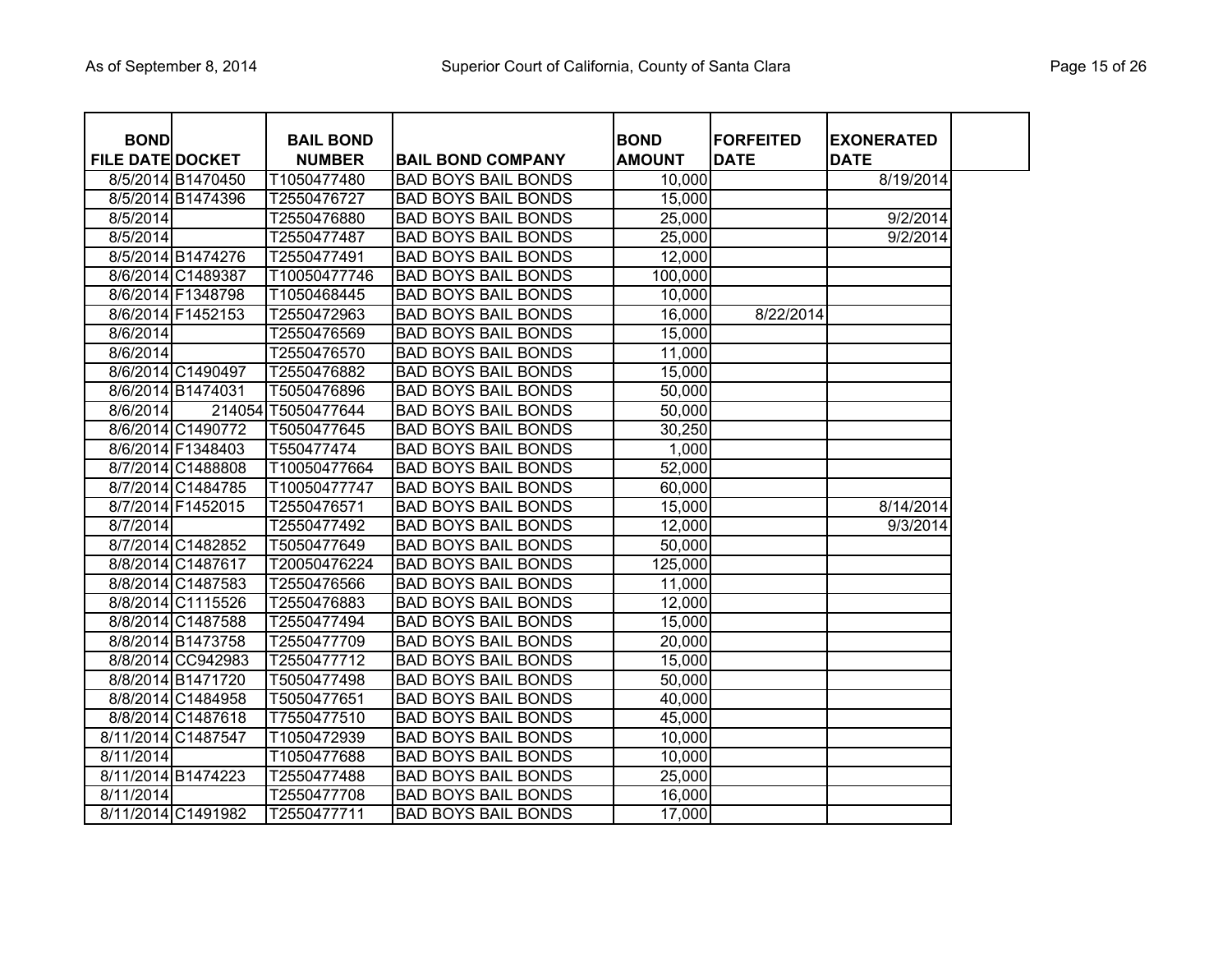| <b>BOND</b><br><b>FILE DATE DOCKET</b> |                    | <b>BAIL BOND</b><br><b>NUMBER</b> | <b>BAIL BOND COMPANY</b>   | <b>BOND</b><br><b>AMOUNT</b> | <b>FORFEITED</b><br><b>DATE</b> | <b>EXONERATED</b><br><b>DATE</b> |  |
|----------------------------------------|--------------------|-----------------------------------|----------------------------|------------------------------|---------------------------------|----------------------------------|--|
|                                        | 8/11/2014 C1488262 | T2550477713                       | <b>BAD BOYS BAIL BONDS</b> | 15,000                       |                                 |                                  |  |
|                                        | 8/12/2014 C1482104 | T1050472501                       | <b>BAD BOYS BAIL BONDS</b> | 10,000                       |                                 |                                  |  |
| 8/12/2014 C1488906                     |                    | T1050472502                       | <b>BAD BOYS BAIL BONDS</b> | 10,000                       |                                 |                                  |  |
| 8/13/2014 F1451658                     |                    | T1050468448                       | <b>BAD BOYS BAIL BONDS</b> | 2,500                        |                                 |                                  |  |
|                                        | 8/13/2014 C1488155 | T1050472497                       | <b>BAD BOYS BAIL BONDS</b> | 10,000                       |                                 |                                  |  |
|                                        | 8/13/2014 B1369506 | T1050472938                       | <b>BAD BOYS BAIL BONDS</b> | 10,000                       |                                 |                                  |  |
| 8/13/2014 F1346272                     |                    | T1050477606                       | <b>BAD BOYS BAIL BONDS</b> | 10,000                       |                                 |                                  |  |
|                                        | 8/13/2014 C1491013 | T2550476567                       | <b>BAD BOYS BAIL BONDS</b> | 11,000                       |                                 |                                  |  |
|                                        | 8/13/2014 C1491013 | T2550476568                       | <b>BAD BOYS BAIL BONDS</b> | 11,000                       |                                 |                                  |  |
| 8/13/2014 F1452155                     |                    | T2550477820                       | <b>BAD BOYS BAIL BONDS</b> | 16,000                       | 8/26/2014                       |                                  |  |
|                                        | 8/13/2014 C1491447 | T5050477729                       | <b>BAD BOYS BAIL BONDS</b> | 36,000                       | 8/25/2014                       |                                  |  |
| 8/13/2014 B1474367                     |                    | T5050477829                       | <b>BAD BOYS BAIL BONDS</b> | 40,000                       |                                 |                                  |  |
|                                        | 8/14/2014 CC585231 | T10050477850                      | <b>BAD BOYS BAIL BONDS</b> | 100,000                      | 8/22/2014                       |                                  |  |
| 8/14/2014                              |                    | T1050472861                       | <b>BAD BOYS BAIL BONDS</b> | 10,000                       |                                 |                                  |  |
|                                        | 8/14/2014 C1490562 | T550472837                        | <b>BAD BOYS BAIL BONDS</b> | 5,000                        | 8/25/2014                       |                                  |  |
|                                        | 8/15/2014 C1484463 | T1M50477753                       | <b>BAD BOYS BAIL BONDS</b> | 150,000                      |                                 |                                  |  |
| 8/15/2014                              |                    | T2550477620                       | <b>BAD BOYS BAIL BONDS</b> | 11,000                       |                                 |                                  |  |
|                                        | 8/15/2014 C1490739 | T7550478020                       | <b>BAD BOYS BAIL BONDS</b> | 60,000                       |                                 |                                  |  |
| 8/18/2014                              |                    | T1050468442                       | <b>BAD BOYS BAIL BONDS</b> | 10,000                       |                                 |                                  |  |
| 8/18/2014 C1488291                     |                    | T1050472495                       | <b>BAD BOYS BAIL BONDS</b> | 10,000                       |                                 |                                  |  |
|                                        | 8/18/2014 C1489282 | T1050477481                       | <b>BAD BOYS BAIL BONDS</b> | 10,000                       |                                 |                                  |  |
| 8/18/2014 B1473907                     |                    | T2550477717                       | <b>BAD BOYS BAIL BONDS</b> | 25,000                       |                                 |                                  |  |
| 8/18/2014                              |                    | T2550477987                       | <b>BAD BOYS BAIL BONDS</b> | 16,000                       |                                 |                                  |  |
| 8/18/2014                              |                    | T5050477842                       | <b>BAD BOYS BAIL BONDS</b> | 50,000                       |                                 |                                  |  |
| 8/18/2014                              |                    | T550477595                        | <b>BAD BOYS BAIL BONDS</b> | 1,000                        |                                 |                                  |  |
| 8/19/2014 F1449822                     |                    | T20050477869                      | <b>BAD BOYS BAIL BONDS</b> | 105,000                      |                                 |                                  |  |
| 8/19/2014 F1450223                     |                    | T2550477624                       | <b>BAD BOYS BAIL BONDS</b> | 15,000                       |                                 |                                  |  |
| 8/19/2014                              |                    | T2550477985                       | <b>BAD BOYS BAIL BONDS</b> | 16,000                       |                                 |                                  |  |
| 8/19/2014                              |                    | T2550477989                       | <b>BAD BOYS BAIL BONDS</b> | 25,000                       |                                 |                                  |  |
| 8/19/2014 F1348661                     |                    | T550472834                        | <b>BAD BOYS BAIL BONDS</b> | 5,000                        |                                 |                                  |  |
| 8/19/2014 F1450889                     |                    | T550472835                        | <b>BAD BOYS BAIL BONDS</b> | 3,000                        |                                 |                                  |  |
| 8/19/2014 F1349142                     |                    | T550477475                        | <b>BAD BOYS BAIL BONDS</b> | 5,000                        |                                 |                                  |  |
|                                        | 8/20/2014 C1484635 | T1050472856                       | <b>BAD BOYS BAIL BONDS</b> | 7,000                        |                                 |                                  |  |
|                                        | 8/20/2014 C1491282 | T2550477817                       | <b>BAD BOYS BAIL BONDS</b> | 25,000                       |                                 |                                  |  |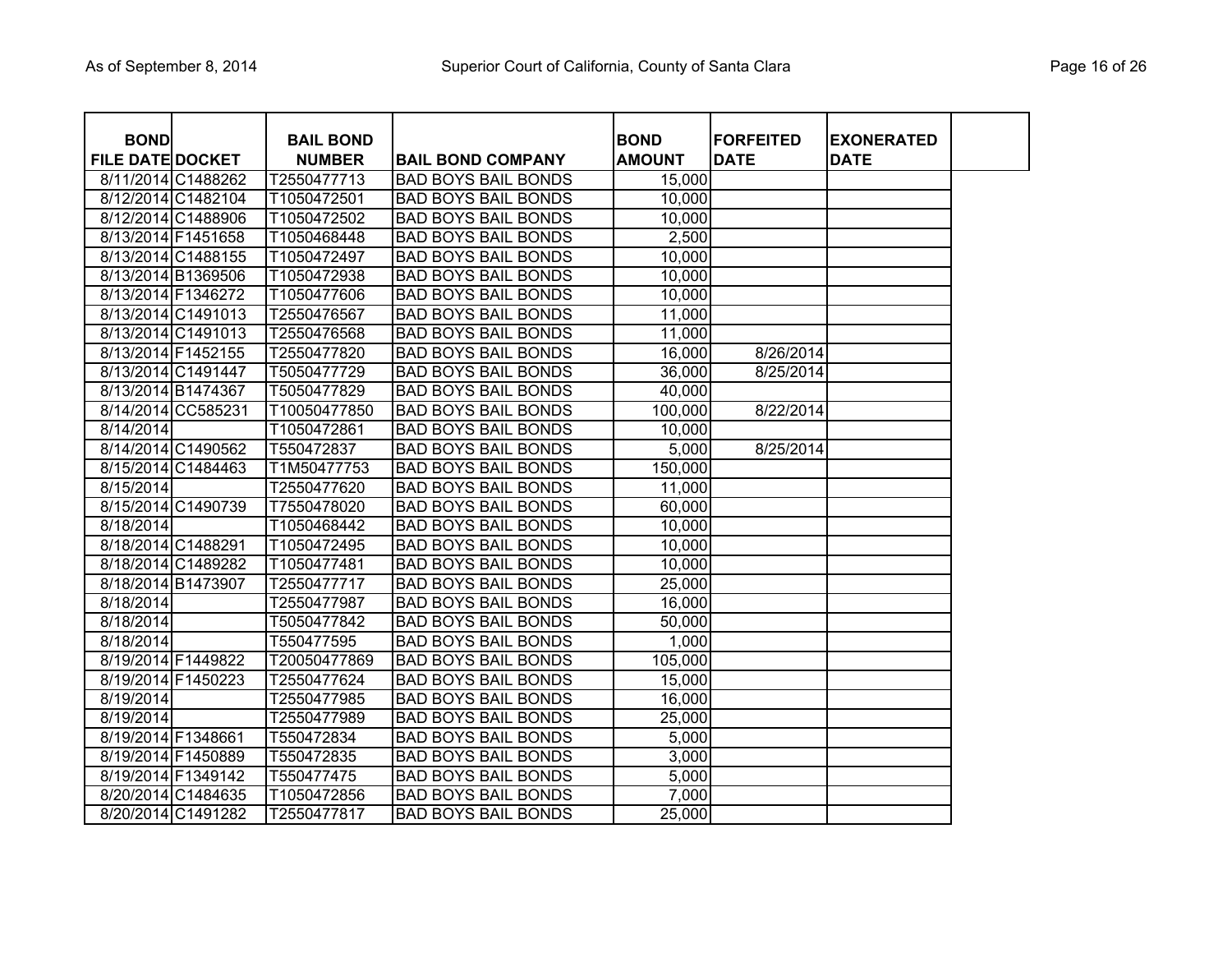| <b>BOND</b>             |                    | <b>BAIL BOND</b>   |                            | <b>BOND</b>   | <b>FORFEITED</b> | <b>EXONERATED</b> |  |
|-------------------------|--------------------|--------------------|----------------------------|---------------|------------------|-------------------|--|
| <b>FILE DATE DOCKET</b> |                    | <b>NUMBER</b>      | <b>BAIL BOND COMPANY</b>   | <b>AMOUNT</b> | <b>DATE</b>      | <b>DATE</b>       |  |
|                         | 8/20/2014 C1481594 | T2550477986        | <b>BAD BOYS BAIL BONDS</b> | 20,000        |                  |                   |  |
|                         | 8/20/2014 C1489306 | T2550477990        | <b>BAD BOYS BAIL BONDS</b> | 20,000        |                  |                   |  |
|                         | 8/21/2014 B1473930 | 0T0550471662       | <b>BAD BOYS BAIL BONDS</b> | 5,000         |                  |                   |  |
| 8/21/2014               |                    | T1050472499        | <b>BAD BOYS BAIL BONDS</b> | 10,000        |                  |                   |  |
|                         | 8/21/2014 C1241999 | T2550477621        | <b>BAD BOYS BAIL BONDS</b> | 20,000        |                  |                   |  |
|                         | 8/21/2014 C1363067 | T5050477828        | <b>BAD BOYS BAIL BONDS</b> | 25,000        |                  |                   |  |
|                         | 8/21/2014 C1489620 | T550477471         | <b>BAD BOYS BAIL BONDS</b> | 5,000         |                  |                   |  |
|                         | 8/22/2014 C1487717 | T1050472496        | <b>BAD BOYS BAIL BONDS</b> | 10,000        | 8/29/2014        |                   |  |
| 8/22/2014               |                    | T2550478954        | <b>BAD BOYS BAIL BONDS</b> | 25,000        |                  |                   |  |
|                         | 8/22/2014 B1473247 | TS50472936         | <b>BAD BOYS BAIL BONDS</b> | 5,000         |                  |                   |  |
|                         | 8/25/2014 B1474352 | T10050477849       | <b>BAD BOYS BAIL BONDS</b> | 100,000       |                  |                   |  |
|                         | 8/25/2014 C1491175 | T2550478952        | <b>BAD BOYS BAIL BONDS</b> | 25,000        |                  |                   |  |
|                         | 8/25/2014 F1452220 | T2550478953        | <b>BAD BOYS BAIL BONDS</b> | 25,000        |                  |                   |  |
|                         | 8/25/2014 C1359998 | T550472833         | <b>BAD BOYS BAIL BONDS</b> | 5,000         |                  |                   |  |
|                         | 8/26/2014 C1486076 | T10050478936       | <b>BAD BOYS BAIL BONDS</b> | 97,000        |                  |                   |  |
|                         | 8/26/2014 C1475701 | T1050472498        | <b>BAD BOYS BAIL BONDS</b> | 10,000        |                  |                   |  |
| 8/26/2014               |                    | T1050478864        | <b>BAD BOYS BAIL BONDS</b> | 10,000        |                  |                   |  |
|                         | 8/26/2014 C1488650 | T1050478941        | <b>BAD BOYS BAIL BONDS</b> | 7,000         |                  |                   |  |
| 8/26/2014               |                    | T2550478887        | <b>BAD BOYS BAIL BONDS</b> | 25,000        |                  |                   |  |
|                         | 8/26/2014 C1482817 | T2550478891        | <b>BAD BOYS BAIL BONDS</b> | 25,000        |                  |                   |  |
| 8/26/2014               |                    | T2550478892        | <b>BAD BOYS BAIL BONDS</b> | 20,000        |                  |                   |  |
| 8/26/2014               |                    | T2550478894        | <b>BAD BOYS BAIL BONDS</b> | 15,000        |                  |                   |  |
|                         | 8/26/2014 C1491864 | T2550478902        | <b>BAD BOYS BAIL BONDS</b> | 11,000        |                  |                   |  |
|                         | 8/26/2014 C1365318 | T5050478918        | <b>BAD BOYS BAIL BONDS</b> | 40,000        |                  |                   |  |
|                         | 8/26/2014 C1486141 | T550472931         | <b>BAD BOYS BAIL BONDS</b> | 1,500         |                  |                   |  |
|                         | 8/26/2014 C1488947 | T550477949         | <b>BAD BOYS BAIL BONDS</b> | 5,000         |                  |                   |  |
| 8/27/2014               |                    | T1050472703        | <b>BAD BOYS BAIL BONDS</b> | 5,000         |                  |                   |  |
|                         | 8/27/2014 C1231864 | T1050472940        | <b>BAD BOYS BAIL BONDS</b> | 6,000         |                  |                   |  |
|                         | 8/27/2014 C1489984 | T1050478865        | <b>BAD BOYS BAIL BONDS</b> | 6,000         |                  |                   |  |
|                         | 8/27/2014 C1489290 | T1050478942        | <b>BAD BOYS BAIL BONDS</b> | 10,000        |                  |                   |  |
| 8/27/2014               |                    | T2550478899        | <b>BAD BOYS BAIL BONDS</b> | 25,000        |                  |                   |  |
| 8/27/2014               |                    | 214054 T5050476742 | <b>BAD BOYS BAIL BONDS</b> | 50,000        |                  |                   |  |
| 8/27/2014               |                    | T5050478970        | <b>BAD BOYS BAIL BONDS</b> | 50,000        |                  |                   |  |
|                         | 8/27/2014 C1490368 | T550477946         | <b>BAD BOYS BAIL BONDS</b> | 5,000         |                  |                   |  |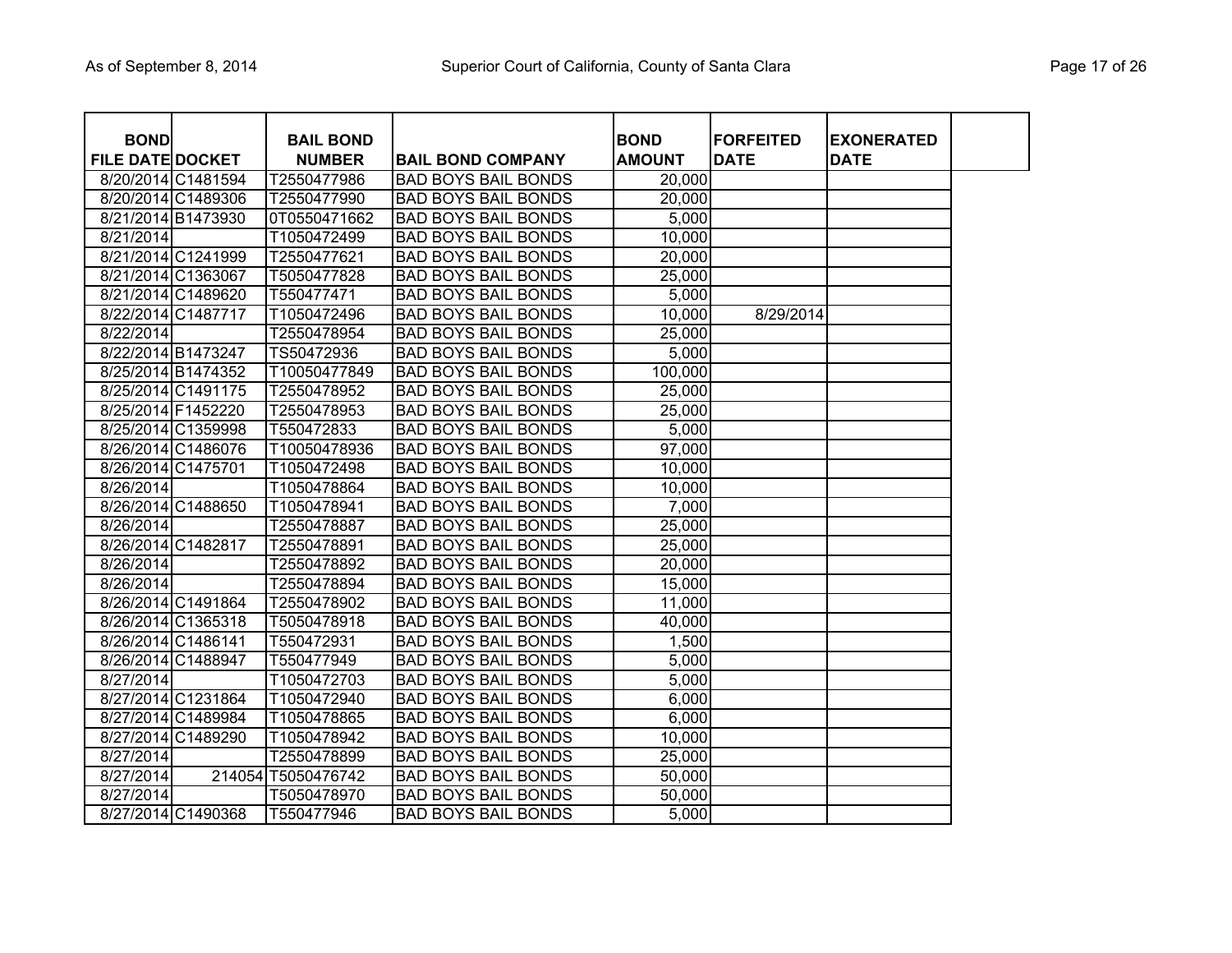| <b>BOND</b>             |                    | <b>BAIL BOND</b> |                                       | <b>BOND</b>   | <b>FORFEITED</b> | <b>IEXONERATED</b> |
|-------------------------|--------------------|------------------|---------------------------------------|---------------|------------------|--------------------|
| <b>FILE DATE DOCKET</b> |                    | <b>NUMBER</b>    | <b>BAIL BOND COMPANY</b>              | <b>AMOUNT</b> | <b>DATE</b>      | <b>DATE</b>        |
| 8/28/2014 B1474588      |                    | T10050477851     | <b>BAD BOYS BAIL BONDS</b>            | 100,000       |                  |                    |
| 8/28/2014               |                    | T1050478946      | <b>BAD BOYS BAIL BONDS</b>            | 10,000        |                  |                    |
| 8/28/2014               |                    | T2550478888      | <b>BAD BOYS BAIL BONDS</b>            | 15,000        |                  |                    |
| 8/29/2014 F1450547      |                    | T2550478889      | <b>BAD BOYS BAIL BONDS</b>            | 20,000        |                  |                    |
|                         | 8/29/2014 C1487338 | T2550478903      | <b>BAD BOYS BAIL BONDS</b>            | 25,000        |                  |                    |
| 8/29/2014               |                    | T2550479915      | <b>BAD BOYS BAIL BONDS</b>            | 10,000        |                  |                    |
|                         | 8/27/2014 C1489355 | S0602216074      | <b>BAIL BONDS MADE EASY</b>           | 5,000         |                  |                    |
|                         | 8/1/2014 C1488373  | FCS1001334415    | <b>BAIL HOTLINE BAIL BONDS</b>        | 85,000        |                  |                    |
|                         | 8/1/2014 C1489441  |                  | FCS1001334416 BAIL HOTLINE BAIL BONDS | 55,000        |                  |                    |
|                         | 8/1/2014 B1473730  | FCS251358221     | <b>BAIL HOTLINE BAIL BONDS</b>        | 25,000        |                  |                    |
|                         | 8/1/2014 B1473416  | FCS251360195     | <b>BAIL HOTLINE BAIL BONDS</b>        | 25,000        |                  | 8/19/2014          |
|                         | 8/1/2014 C1489931  | FCS501360378     | <b>BAIL HOTLINE BAIL BONDS</b>        | 40,000        |                  |                    |
| 8/1/2014                |                    | FCS501360379     | <b>BAIL HOTLINE BAIL BONDS</b>        | 35,000        |                  |                    |
|                         | 8/4/2014 C1488212  | FCS1001334417    | <b>BAIL HOTLINE BAIL BONDS</b>        | 75,000        |                  |                    |
|                         | 8/4/2014 CC962920  | FCS101350592     | <b>BAIL HOTLINE BAIL BONDS</b>        | 5,000         |                  |                    |
|                         | 8/4/2014 C1480267  | FCS2501290467    | <b>BAIL HOTLINE BAIL BONDS</b>        | 220,000       |                  |                    |
|                         | 8/4/2014 C1489383  | FCS251360198     | <b>BAIL HOTLINE BAIL BONDS</b>        | 25,000        |                  |                    |
| 8/4/2014                |                    | FCS251360199     | <b>BAIL HOTLINE BAIL BONDS</b>        | 11,000        |                  | 8/29/2014          |
| 8/4/2014                |                    | FCS251360200     | <b>BAIL HOTLINE BAIL BONDS</b>        | 25,000        |                  | 9/2/2014           |
|                         | 8/4/2014 C1490555  | FCS501360380     | <b>BAIL HOTLINE BAIL BONDS</b>        | 40,000        |                  |                    |
|                         | 8/7/2014 C1478930  | FCS1001351052    | <b>BAIL HOTLINE BAIL BONDS</b>        | 80,000        |                  |                    |
|                         | 8/7/2014 C1366106  | FCS1001355439    | <b>BAIL HOTLINE BAIL BONDS</b>        | 75,000        |                  |                    |
|                         | 8/7/2014 F1450488  | FCS101357998     | <b>BAIL HOTLINE BAIL BONDS</b>        | 10,000        |                  |                    |
|                         | 8/7/2014 C1487612  | FCS101357999     | <b>BAIL HOTLINE BAIL BONDS</b>        | 10,000        | 8/20/2014        |                    |
|                         | 8/7/2014 C1481530  | FCS101358000     | <b>BAIL HOTLINE BAIL BONDS</b>        | 10,000        |                  |                    |
| 8/7/2014                |                    | FCS251358222     | <b>BAIL HOTLINE BAIL BONDS</b>        | 25,000        |                  | 8/19/2014          |
|                         | 8/7/2014 C1480237  | FCS251360203     | <b>BAIL HOTLINE BAIL BONDS</b>        | 25,000        |                  |                    |
|                         | 8/7/2014 C1489483  | FCS251360204     | <b>BAIL HOTLINE BAIL BONDS</b>        | 12,000        |                  |                    |
|                         | 8/7/2014 C1485644  | FCS501360245     | <b>BAIL HOTLINE BAIL BONDS</b>        | 26,000        |                  |                    |
|                         | 8/7/2014 C1356515  | FCS501360377     | <b>BAIL HOTLINE BAIL BONDS</b>        | 30,000        |                  |                    |
|                         | 8/7/2014 C1368663  | FCS501360381     | <b>BAIL HOTLINE BAIL BONDS</b>        | 50,000        |                  |                    |
|                         | 8/8/2014 B1472353  | FCS1001320626    | <b>BAIL HOTLINE BAIL BONDS</b>        | 60,000        |                  |                    |
| 8/8/2014                |                    | FCS101354881     | <b>BAIL HOTLINE BAIL BONDS</b>        | 10,000        |                  | 9/4/2014           |
|                         | 8/8/2014 B1474350  | FCS251358223     | <b>BAIL HOTLINE BAIL BONDS</b>        | 21,000        |                  |                    |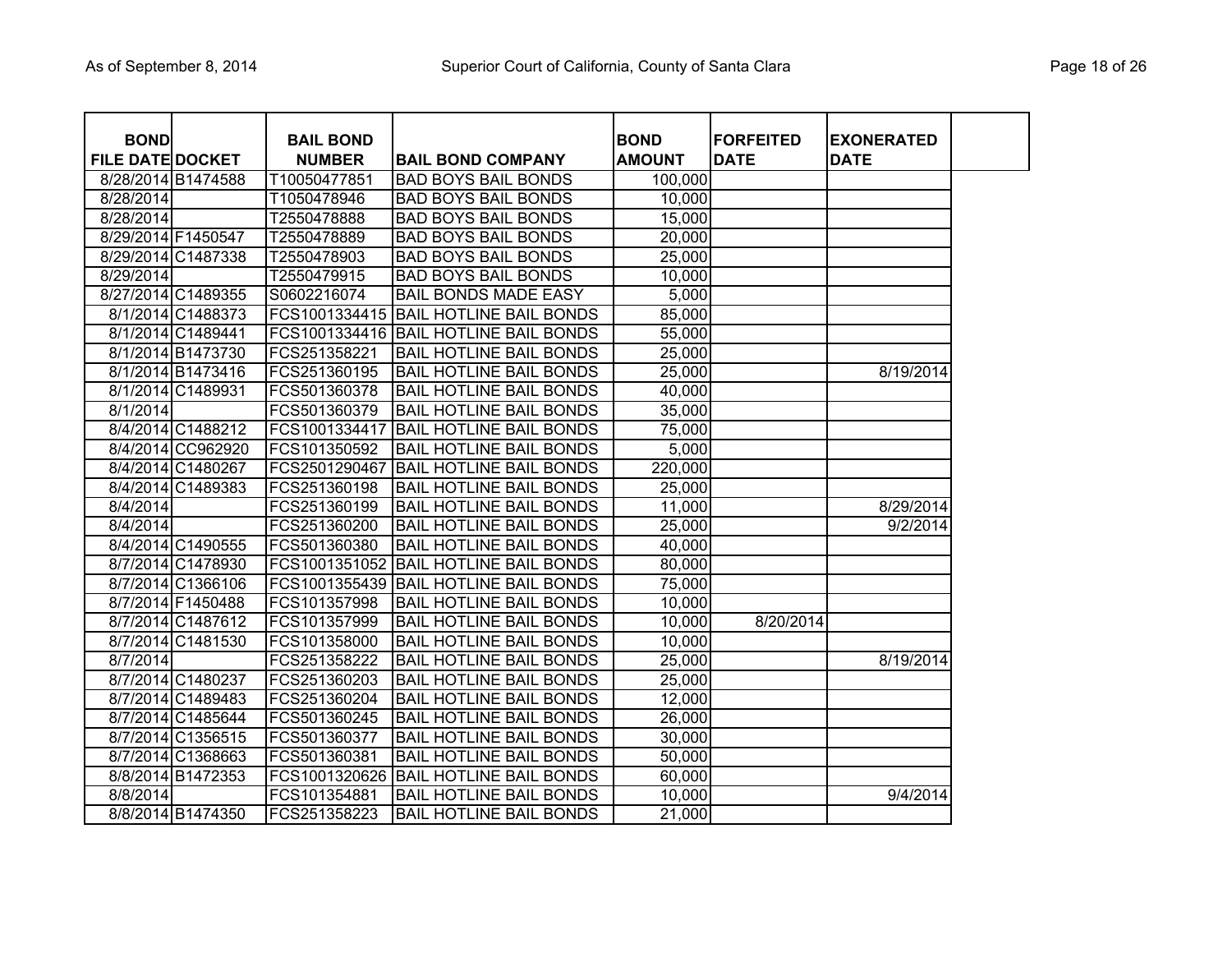| <b>BOND</b>             |                    | <b>BAIL BOND</b> |                                       | <b>BOND</b>   | <b>FORFEITED</b> | <b>EXONERATED</b> |  |
|-------------------------|--------------------|------------------|---------------------------------------|---------------|------------------|-------------------|--|
| <b>FILE DATE DOCKET</b> |                    | <b>NUMBER</b>    | <b>BAIL BOND COMPANY</b>              | <b>AMOUNT</b> | <b>DATE</b>      | <b>DATE</b>       |  |
|                         | 8/11/2014 C1478267 | FCS101354882     | <b>BAIL HOTLINE BAIL BONDS</b>        | 5,000         |                  |                   |  |
|                         | 8/11/2014 C1485966 | FCS101354883     | <b>BAIL HOTLINE BAIL BONDS</b>        | 1,000         |                  |                   |  |
| 8/11/2014               |                    | FCS101357996     | <b>BAIL HOTLINE BAIL BONDS</b>        | 10,000        |                  |                   |  |
|                         | 8/11/2014 C1487623 | FCS101357997     | <b>BAIL HOTLINE BAIL BONDS</b>        | 5,000         |                  |                   |  |
|                         | 8/11/2014 B1472143 | FCS101358001     | <b>BAIL HOTLINE BAIL BONDS</b>        | 5,000         |                  |                   |  |
|                         | 8/11/2014 C1491531 |                  | FCS1501331502 BAIL HOTLINE BAIL BONDS | 150,000       |                  |                   |  |
| 8/11/2014 C1488627      |                    | FCS251358224     | <b>BAIL HOTLINE BAIL BONDS</b>        | 20,000        |                  |                   |  |
|                         | 8/11/2014 C1491919 | FCS251364948     | <b>BAIL HOTLINE BAIL BONDS</b>        | 25,000        |                  |                   |  |
|                         | 8/11/2014 C1474797 | FCS501338131     | <b>BAIL HOTLINE BAIL BONDS</b>        | 35,000        |                  |                   |  |
| 8/11/2014               |                    | FCS501365108     | <b>BAIL HOTLINE BAIL BONDS</b>        | 35,000        |                  |                   |  |
| 8/11/2014 C1489887      |                    | FCS501365109     | <b>BAIL HOTLINE BAIL BONDS</b>        | 50,000        |                  |                   |  |
| $\overline{8}/12/2014$  |                    | FCS101357995     | <b>BAIL HOTLINE BAIL BONDS</b>        | 10,000        |                  |                   |  |
| 8/12/2014 F1349315      |                    | FCS501353438     | <b>BAIL HOTLINE BAIL BONDS</b>        | 50,000        |                  |                   |  |
|                         | 8/13/2014 C1370758 | FCS101357994     | <b>BAIL HOTLINE BAIL BONDS</b>        | 1,000         |                  |                   |  |
| 8/13/2014 F1451930      |                    | FCS251358225     | <b>BAIL HOTLINE BAIL BONDS</b>        | 13,000        | 8/20/2014        |                   |  |
|                         | 8/13/2014 B1474342 | FCS251358226     | <b>BAIL HOTLINE BAIL BONDS</b>        | 11,000        |                  |                   |  |
|                         | 8/13/2014 C1357866 | FCS501338132     | <b>BAIL HOTLINE BAIL BONDS</b>        | 50,000        |                  |                   |  |
| 8/14/2014 F1451311      |                    |                  | FCS1001331429 BAIL HOTLINE BAIL BONDS | 80,000        |                  |                   |  |
| 8/14/2014 C1483097      |                    | FCS101357889     | <b>BAIL HOTLINE BAIL BONDS</b>        | 5,000         |                  |                   |  |
|                         | 8/15/2014 C1353902 |                  | FCS2501297782 BAIL HOTLINE BAIL BONDS | 250,000       |                  |                   |  |
|                         | 8/15/2014 C1489303 | FCS501338133     | <b>BAIL HOTLINE BAIL BONDS</b>        | 25,000        | 8/22/2014        |                   |  |
|                         | 8/18/2014 C1487348 | FCS101350593     | <b>BAIL HOTLINE BAIL BONDS</b>        | 5,000         |                  |                   |  |
|                         | 8/18/2014 C1094284 | FCS101357887     | <b>BAIL HOTLINE BAIL BONDS</b>        | 5,000         |                  |                   |  |
|                         | 8/18/2014 C1490823 | FCS101357888     | <b>BAIL HOTLINE BAIL BONDS</b>        | 5,000         |                  |                   |  |
| 8/18/2014 F1032631      |                    | FCS101364549     | <b>BAIL HOTLINE BAIL BONDS</b>        | 7,500         |                  |                   |  |
| 8/18/2014 F1452189      |                    | FCS101367967     | <b>BAIL HOTLINE BAIL BONDS</b>        | 6,000         |                  |                   |  |
| 8/18/2014 C1241561      |                    | FCS101367974     | <b>BAIL HOTLINE BAIL BONDS</b>        | 3,000         | 8/28/2014        |                   |  |
|                         | 8/18/2014 C1490466 | FCS101367975     | <b>BAIL HOTLINE BAIL BONDS</b>        | 7,500         | 8/28/2014        |                   |  |
|                         | 8/18/2014 C1476044 | FCS2501297783    | <b>BAIL HOTLINE BAIL BONDS</b>        | 240,000       |                  |                   |  |
| 8/18/2014               |                    | FCS251358228     | <b>BAIL HOTLINE BAIL BONDS</b>        | 11,000        |                  |                   |  |
| 8/18/2014               |                    | FCS251368201     | <b>BAIL HOTLINE BAIL BONDS</b>        | 16,000        |                  |                   |  |
| 8/18/2014               |                    | FCS251368204     | <b>BAIL HOTLINE BAIL BONDS</b>        | 25,000        |                  |                   |  |
| 8/18/2014               |                    | FCS251368205     | <b>BAIL HOTLINE BAIL BONDS</b>        | 15,000        |                  |                   |  |
|                         | 8/18/2014 C1491290 | FCS501338134     | <b>BAIL HOTLINE BAIL BONDS</b>        | 50,000        |                  |                   |  |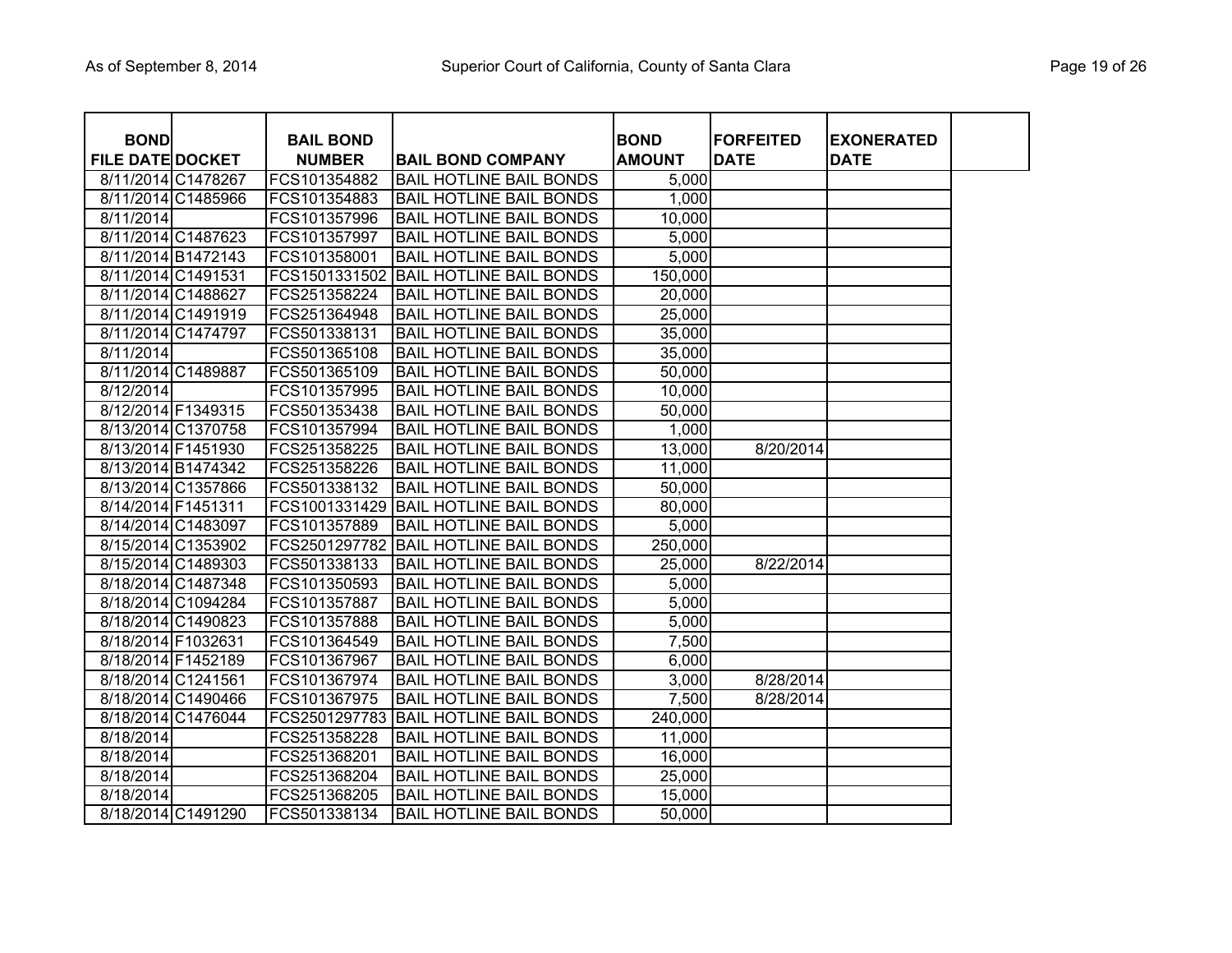| <b>BOND</b>             |                    | <b>BAIL BOND</b> |                                       | <b>BOND</b>   | <b>FORFEITED</b> |                                  |
|-------------------------|--------------------|------------------|---------------------------------------|---------------|------------------|----------------------------------|
| <b>FILE DATE DOCKET</b> |                    | <b>NUMBER</b>    | <b>BAIL BOND COMPANY</b>              | <b>AMOUNT</b> | <b>DATE</b>      | <b>EXONERATED</b><br><b>DATE</b> |
|                         | 8/18/2014 C1473867 | FCS501360383     | <b>BAIL HOTLINE BAIL BONDS</b>        | 30,000        |                  |                                  |
| 8/18/2014               |                    | FCS501365107     | <b>BAIL HOTLINE BAIL BONDS</b>        | 30,000        |                  |                                  |
|                         | 8/19/2014 F1451532 | FCS251358227     | <b>BAIL HOTLINE BAIL BONDS</b>        | 15,000        |                  |                                  |
| 8/19/2014               |                    | FCS251358229     | <b>BAIL HOTLINE BAIL BONDS</b>        | 15,000        |                  |                                  |
| 8/19/2014               |                    | FCS251360201     | <b>BAIL HOTLINE BAIL BONDS</b>        | 21,000        |                  |                                  |
| 8/19/2014               |                    | FCS251360202     | <b>BAIL HOTLINE BAIL BONDS</b>        | 20,000        |                  |                                  |
|                         | 8/19/2014 F1451895 | FCS251368203     | <b>BAIL HOTLINE BAIL BONDS</b>        | 20,000        |                  |                                  |
|                         | 8/20/2014 C1488863 | FCS101367968     | <b>BAIL HOTLINE BAIL BONDS</b>        | 5,000         |                  |                                  |
| 8/20/2014               |                    | FCS251364945     | <b>BAIL HOTLINE BAIL BONDS</b>        | 16,000        |                  |                                  |
|                         | 8/20/2014 C1491560 | FCS501338135     | <b>BAIL HOTLINE BAIL BONDS</b>        | 35,000        |                  |                                  |
|                         | 8/21/2014 C1370803 | FCS101364571     | <b>BAIL HOTLINE BAIL BONDS</b>        | 10,000        |                  |                                  |
|                         | 8/21/2014 C1371539 |                  | FCS1501331509 BAIL HOTLINE BAIL BONDS | 150,000       |                  |                                  |
|                         | 8/21/2014 F1452257 | FCS251364946     | <b>BAIL HOTLINE BAIL BONDS</b>        | 11,000        |                  |                                  |
|                         | 8/22/2014 C1489285 | FCS251364944     | <b>BAIL HOTLINE BAIL BONDS</b>        | 20,000        |                  |                                  |
|                         | 8/25/2014 C1489190 | FCS251370894     | <b>BAIL HOTLINE BAIL BONDS</b>        | 15,000        |                  |                                  |
|                         | 8/26/2014 C1490563 |                  | FCS1001334418 BAIL HOTLINE BAIL BONDS | 95,000        |                  |                                  |
| 8/26/2014               |                    | FCS101369500     | BAIL HOTLINE BAIL BONDS               | 2,250         |                  |                                  |
|                         | 8/26/2014 C1491907 | FCS251370895     | <b>BAIL HOTLINE BAIL BONDS</b>        | 25,000        |                  |                                  |
|                         | 8/26/2014 C1491893 | FCS501341084     | <b>BAIL HOTLINE BAIL BONDS</b>        | 30,000        |                  |                                  |
|                         | 8/26/2014 C1491444 | FCS501341085     | <b>BAIL HOTLINE BAIL BONDS</b>        | 41,000        |                  |                                  |
| 8/26/2014               |                    | FCS501341086     | <b>BAIL HOTLINE BAIL BONDS</b>        | 36,000        |                  |                                  |
|                         | 8/27/2014 C1488058 | FCS101367973     | <b>BAIL HOTLINE BAIL BONDS</b>        | 5,000         |                  |                                  |
| 8/27/2014 F1452301      |                    | FCS101369495     | <b>BAIL HOTLINE BAIL BONDS</b>        | 10,000        |                  |                                  |
| 8/27/2014               |                    | FCS101369496     | <b>BAIL HOTLINE BAIL BONDS</b>        | 5,000         |                  |                                  |
|                         | 8/27/2014 C1488855 | FCS101369497     | <b>BAIL HOTLINE BAIL BONDS</b>        | 5,000         |                  |                                  |
|                         | 8/27/2014 C1491858 | FCS251364939     | <b>BAIL HOTLINE BAIL BONDS</b>        | 11,000        |                  |                                  |
|                         | 8/27/2014 F1452399 | FCS251364943     | <b>BAIL HOTLINE BAIL BONDS</b>        | 16,000        |                  |                                  |
|                         | 8/27/2014 F1452338 | FCS501341083     | <b>BAIL HOTLINE BAIL BONDS</b>        | 30,000        | 9/5/2014         |                                  |
|                         | 8/27/2014 C1473867 | FCS501368277     | <b>BAIL HOTLINE BAIL BONDS</b>        | 30,000        |                  |                                  |
|                         | 8/28/2014 B1473347 | FCS101369508     | <b>BAIL HOTLINE BAIL BONDS</b>        | 10,000        |                  |                                  |
| 8/28/2014               |                    | FCS251370893     | <b>BAIL HOTLINE BAIL BONDS</b>        | 15,000        |                  |                                  |
| 8/28/2014               |                    | FCS251373529     | <b>BAIL HOTLINE BAIL BONDS</b>        | 15,000        |                  |                                  |
| 8/28/2014               |                    | FCS251373538     | <b>BAIL HOTLINE BAIL BONDS</b>        | 20,000        |                  |                                  |
| 8/28/2014               |                    | FCS501371121     | <b>BAIL HOTLINE BAIL BONDS</b>        | 35,000        |                  |                                  |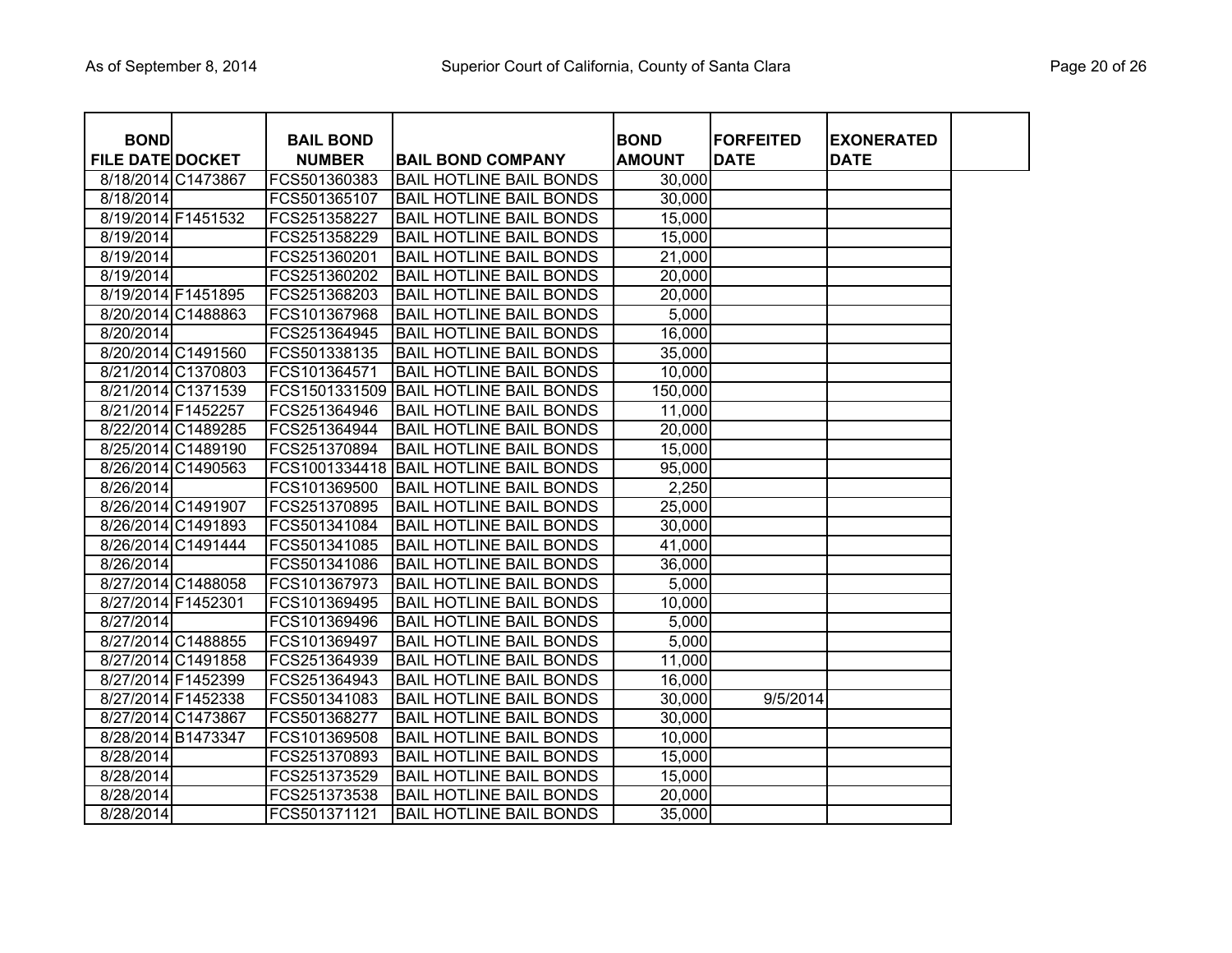| <b>BOND</b>             |                    | <b>BAIL BOND</b> |                                  | <b>BOND</b>   | <b>FORFEITED</b> | <b>EXONERATED</b> |
|-------------------------|--------------------|------------------|----------------------------------|---------------|------------------|-------------------|
| <b>FILE DATE DOCKET</b> |                    | <b>NUMBER</b>    | <b>BAIL BOND COMPANY</b>         | <b>AMOUNT</b> | <b>DATE</b>      | <b>DATE</b>       |
|                         | 8/29/2014 C1491374 | FCS1001338201    | <b>BAIL HOTLINE BAIL BONDS</b>   | 85,000        |                  |                   |
|                         | 8/29/2014 C1368373 | FCS101370812     | <b>BAIL HOTLINE BAIL BONDS</b>   | 5,000         |                  |                   |
|                         | 8/29/2014 C1350774 | FCS251373530     | <b>BAIL HOTLINE BAIL BONDS</b>   | 25,000        |                  |                   |
|                         | 8/29/2014 C1360687 | FCS501371119     | <b>BAIL HOTLINE BAIL BONDS</b>   | 40,000        |                  |                   |
|                         | 8/29/2014 C1371069 | FCS501371120     | <b>BAIL HOTLINE BAIL BONDS</b>   | 40,000        |                  |                   |
|                         | 8/18/2014 C1477951 | S2502203402      | BAY AREA BAIL BONDS              | 25,000        |                  |                   |
|                         | 8/20/2014 C1371151 | AS50173266       | <b>BBB BAIL BONDS CORP</b>       | 50,000        |                  |                   |
| 8/8/2014                |                    |                  | 5271995098 BODYGUARD BAIL BONDS  | 15,000        |                  | 9/4/2014          |
|                         | 8/21/2014 B1474057 |                  | 5112631886 BODYGUARD BAIL BONDS  | 5,000         |                  |                   |
| 8/25/2014               |                    |                  | 5271995100 BODYGUARD BAIL BONDS  | 25,000        |                  | 9/5/2014          |
|                         | 8/29/2014 C1489314 |                  | 5112668336 CROSSROADS BAIL BONDS | 10,000        |                  |                   |
| 8/6/2014                |                    | 2014BB025926     | <b>DISCREET BAIL BONDS</b>       | 10,000        |                  |                   |
| 8/13/2014               |                    | 2014CC017271     | <b>DISCREET BAIL BONDS</b>       | 25,000        |                  | 8/25/2014         |
| $\overline{8}/13/2014$  |                    | 2014DD010180     | <b>DISCREET BAIL BONDS</b>       | 35,000        |                  |                   |
| 8/27/2014 F1348957      |                    | 2014AA059938     | <b>DISCREET BAIL BONDS</b>       | 5,000         |                  |                   |
| 8/27/2014               |                    | 2014BB023681     | <b>DISCREET BAIL BONDS</b>       | 10,000        |                  |                   |
|                         | 8/27/2014 F1452378 | 2014BB025927     | <b>DISCREET BAIL BONDS</b>       | 11,000        |                  |                   |
|                         | 8/4/2014 C1487695  | 2014BB025104     | ED MUMBERT BAIL BONDS            | 6,000         |                  |                   |
|                         | 8/8/2014 C1350633  | 2014BB019099     | <b>IED MUMBERT BAIL BONDS</b>    | 10,000        |                  |                   |
| 8/18/2014               |                    | 2014CC018343     | <b>IED MUMBERT BAIL BONDS</b>    | 25,000        |                  |                   |
|                         | 8/27/2014 C1489346 |                  | 5112655060 EIGHT BALL BAIL BONDS | 7,500         |                  |                   |
|                         | 8/29/2014 C1485215 |                  | 5112680194 EIGHT BALL BAIL BONDS | 10,000        |                  |                   |
|                         | 8/6/2014 C1483334  | T10050476653     | <b>GOLDEN STATE BAIL BONDS</b>   | 100,000       |                  |                   |
|                         | 8/6/2014 F1451125  | T550476647       | <b>GOLDEN STATE BAIL BONDS</b>   | 5,000         |                  |                   |
|                         | 8/7/2014 C1486795  | T5050476652      | <b>GOLDEN STATE BAIL BONDS</b>   | 40,000        | 8/20/2014        |                   |
|                         | 8/11/2014 C1490841 | T5050476651      | <b>GOLDEN STATE BAIL BONDS</b>   | 16,000        |                  |                   |
|                         | 8/12/2014 C1483028 | T10050472640     | <b>GOLDEN STATE BAIL BONDS</b>   | 80,000        |                  |                   |
|                         | 8/12/2014 C1491049 | T15050472641     | <b>GOLDEN STATE BAIL BONDS</b>   | 60,000        |                  |                   |
|                         | 8/13/2014 B1473397 | T1550473117      | <b>GOLDEN STATE BAIL BONDS</b>   | 5,000         |                  |                   |
| 8/13/2014               |                    | T25050473127     | <b>GOLDEN STATE BAIL BONDS</b>   | 10,000        |                  |                   |
| 8/13/2014               |                    | T25050473128     | <b>GOLDEN STATE BAIL BONDS</b>   | 35,000        |                  |                   |
| 8/15/2014               |                    | T1550478121      | <b>GOLDEN STATE BAIL BONDS</b>   | 15,000        |                  |                   |
|                         | 8/15/2014 C1491277 | T2550478123      | <b>GOLDEN STATE BAIL BONDS</b>   | 10,000        |                  |                   |
|                         | 8/15/2014 C1491277 | T5050478126      | <b>GOLDEN STATE BAIL BONDS</b>   | 50,000        |                  |                   |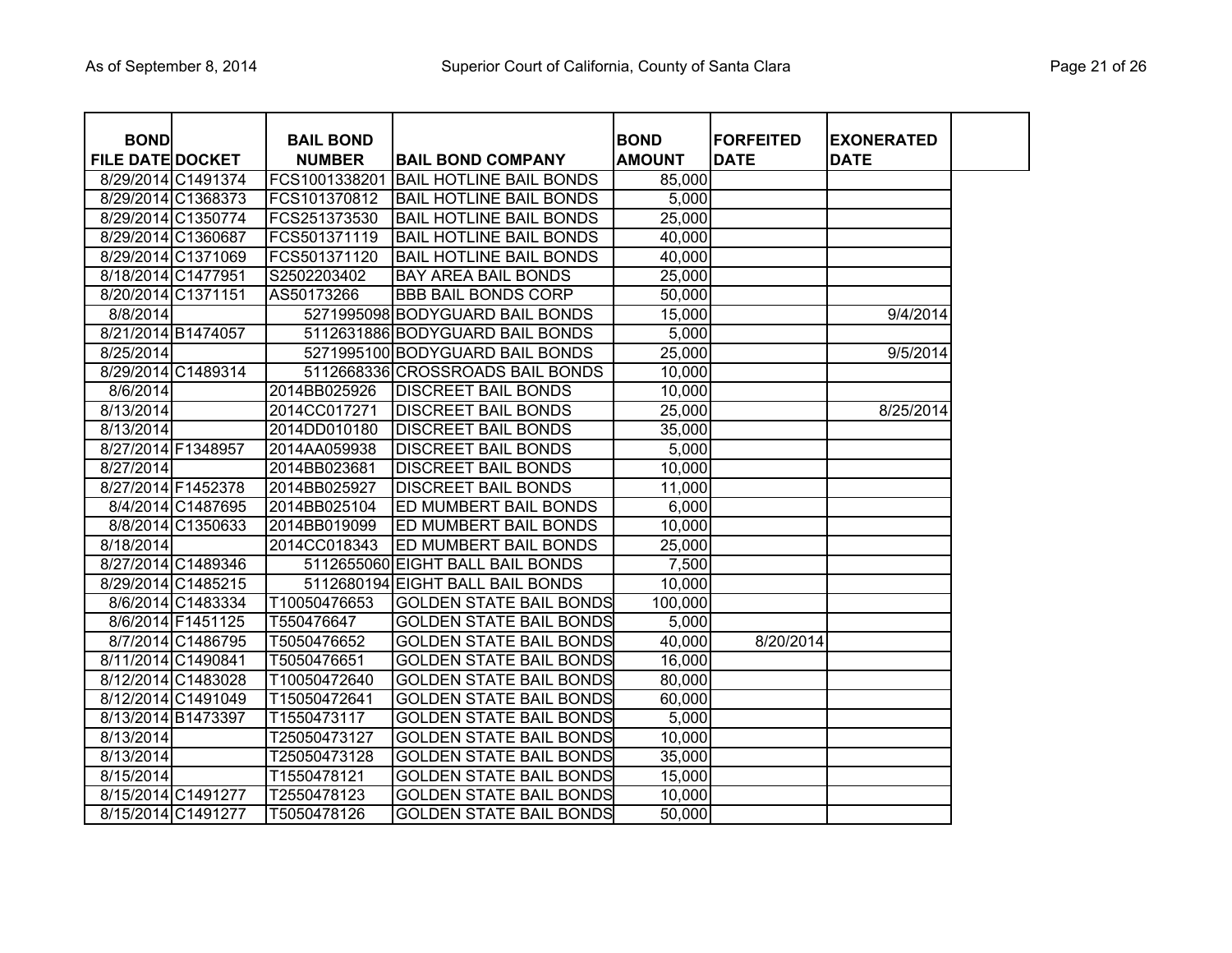| <b>BOND</b>             |                    | <b>BAIL BOND</b> |                                | <b>BOND</b>   | <b>FORFEITED</b> | <b>EXONERATED</b> |
|-------------------------|--------------------|------------------|--------------------------------|---------------|------------------|-------------------|
| <b>FILE DATE DOCKET</b> |                    | <b>NUMBER</b>    | <b>BAIL BOND COMPANY</b>       | <b>AMOUNT</b> | <b>DATE</b>      | <b>DATE</b>       |
| 8/18/2014               |                    | T10050478128     | <b>GOLDEN STATE BAIL BONDS</b> | 25,000        |                  |                   |
|                         | 8/18/2014 C1489768 | T1550478122      | <b>GOLDEN STATE BAIL BONDS</b> | 10,000        |                  |                   |
| 8/18/2014               |                    | T20050473126     | <b>GOLDEN STATE BAIL BONDS</b> | 25,000        |                  |                   |
|                         | 8/18/2014 C1354763 | T2550478124      | <b>GOLDEN STATE BAIL BONDS</b> | 10,000        |                  |                   |
|                         | 8/18/2014 C1490956 | T5050478127      | <b>GOLDEN STATE BAIL BONDS</b> | 36,000        |                  |                   |
|                         | 8/20/2014 C1476706 | T25050468264     | <b>GOLDEN STATE BAIL BONDS</b> | 75,000        |                  |                   |
|                         | 8/20/2014 C1491605 | T2550458764      | <b>GOLDEN STATE BAIL BONDS</b> | 10,250        |                  |                   |
|                         | 8/20/2014 C1491523 | T50050467573     | <b>GOLDEN STATE BAIL BONDS</b> | 25,000        |                  |                   |
|                         | 8/22/2014 C1369741 | T2550479708      | <b>GOLDEN STATE BAIL BONDS</b> | 20,000        | 8/22/2014        |                   |
|                         | 8/26/2014 C1491388 | T1550479737      | <b>GOLDEN STATE BAIL BONDS</b> | 15,000        |                  |                   |
|                         | 8/26/2014 C1485502 | T1550479739      | <b>GOLDEN STATE BAIL BONDS</b> | 10,000        |                  |                   |
|                         | 8/26/2014 C1479748 | T550478118       | <b>GOLDEN STATE BAIL BONDS</b> | 1,000         |                  |                   |
| 8/27/2014               |                    | T10050479712     | <b>GOLDEN STATE BAIL BONDS</b> | 82,000        |                  |                   |
| 8/27/2014               |                    | T1050479736      | <b>GOLDEN STATE BAIL BONDS</b> | 10,000        |                  |                   |
|                         | 8/27/2014 C1488945 | T1550479738      | <b>GOLDEN STATE BAIL BONDS</b> | 10,000        |                  |                   |
|                         | 8/27/2014 C1489964 | T2550479740      | <b>GOLDEN STATE BAIL BONDS</b> | 10,000        |                  |                   |
|                         | 8/12/2014 C1487279 |                  | 5250002326 JAKE'S BAIL BONDS   | 125,000       |                  |                   |
|                         | 8/29/2014 C1481272 | 2014CC013032     | <b>JM BAIL BONDS</b>           | 10,000        |                  |                   |
| 8/13/2014               |                    | AD00721364       | KEITH CARTER BAIL BONDS        | 35,000        |                  |                   |
|                         | 8/4/2014 C1490519  | S1002199603      | LATINO BAIL BONDS              | 10,000        |                  |                   |
|                         | 8/4/2014 C1485232  | S2502148584      | LATINO BAIL BONDS              | 15,000        |                  | 8/21/2014         |
|                         | 8/4/2014 C1484106  | S2502148585      | LATINO BAIL BONDS              | 15,000        |                  | 8/21/2014         |
|                         | 8/21/2014 C1491519 | S2502148586      | LATINO BAIL BONDS              | 20,000        | 9/2/2014         |                   |
|                         | 8/25/2014 B1473925 | S0502132590      | LATINO BAIL BONDS              | 5,000         |                  |                   |
|                         | 8/27/2014 C1489582 | S2502148588      | LATINO BAIL BONDS              | 26,000        |                  |                   |
|                         | 8/28/2014 B1473704 | S0502132591      | LATINO BAIL BONDS              | 5,000         |                  |                   |
|                         | 8/5/2014 B1473705  |                  | 5271956604 LE BAIL BONDS       | 25,000        |                  |                   |
|                         | 8/7/2014 C1488015  |                  | 5112640349 LE BAIL BONDS       | 10,000        |                  |                   |
| 8/11/2014               |                    |                  | 5271967976 LE BAIL BONDS       | 15,000        |                  |                   |
|                         | 8/12/2014 C9560346 |                  | 5551181951 LE BAIL BONDS       | 50,000        |                  |                   |
|                         | 8/13/2014 C1488456 |                  | 5112640381 LE BAIL BONDS       | 5,000         |                  |                   |
|                         | 8/13/2014 B1474255 |                  | 5271967918 LE BAIL BONDS       | 25,000        |                  |                   |
| 8/13/2014               |                    |                  | 5271967947 LE BAIL BONDS       | 21,000        |                  |                   |
| 8/13/2014               |                    |                  | 5272001987 LE BAIL BONDS       | 25,000        |                  |                   |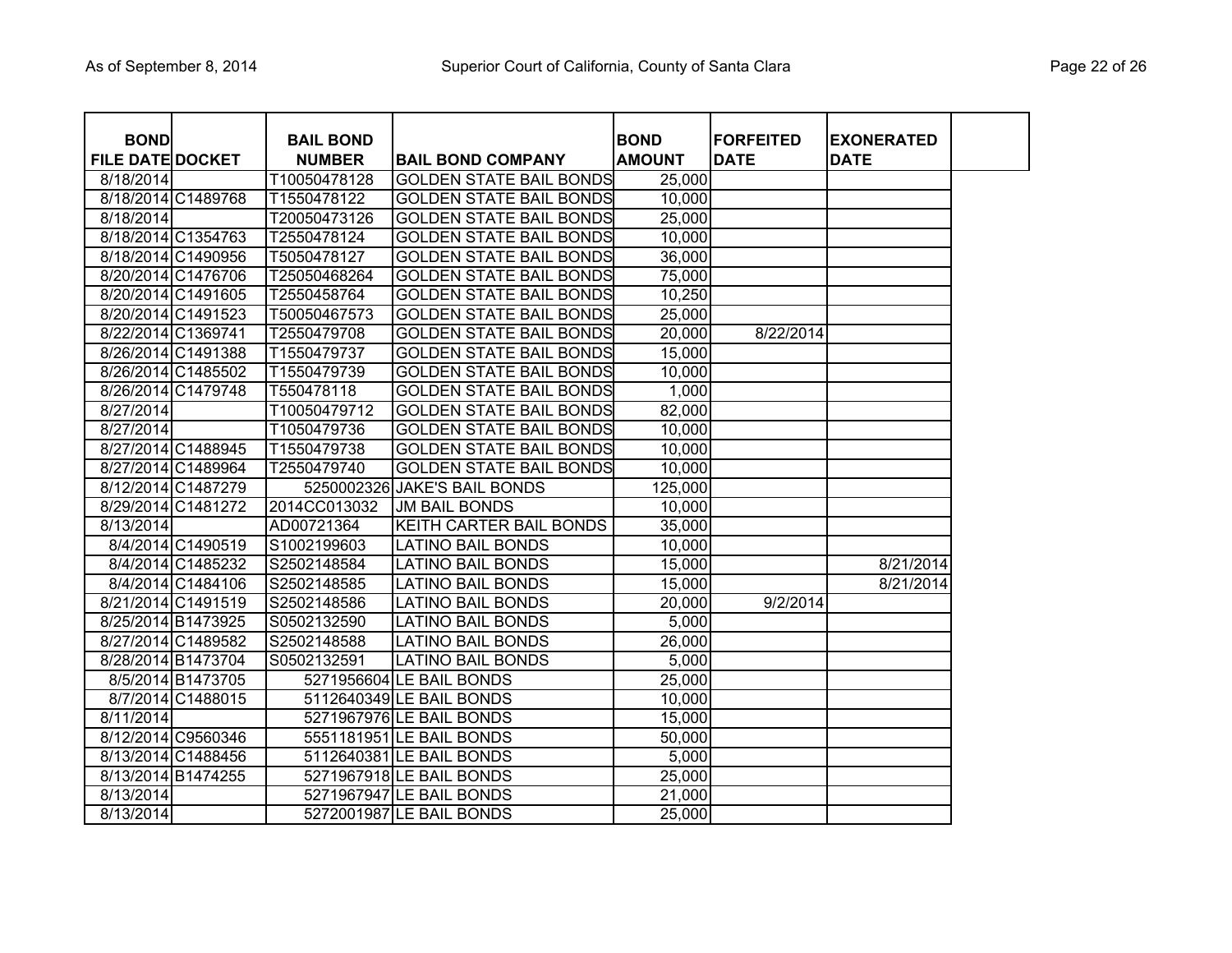| <b>BOND</b>             |                    | <b>BAIL BOND</b> |                           | <b>BOND</b>   | <b>FORFEITED</b> | <b>EXONERATED</b> |  |
|-------------------------|--------------------|------------------|---------------------------|---------------|------------------|-------------------|--|
| <b>FILE DATE DOCKET</b> |                    | <b>NUMBER</b>    | <b>BAIL BOND COMPANY</b>  | <b>AMOUNT</b> | <b>DATE</b>      | <b>DATE</b>       |  |
| 8/15/2014               |                    |                  | 5551181906 LE BAIL BONDS  | 46,000        |                  |                   |  |
| 8/20/2014               |                    |                  | 5271967921 LE BAIL BONDS  | 25,000        |                  |                   |  |
|                         | 8/26/2014 C1491716 |                  | 5105390370 LE BAIL BONDS  | 62,000        |                  |                   |  |
|                         | 8/26/2014 C1491983 |                  | 5271778860 LE BAIL BONDS  | 25,000        |                  |                   |  |
|                         | 8/26/2014 C1488647 |                  | 5271967934 LE BAIL BONDS  | 25,000        |                  |                   |  |
|                         | 8/27/2014 C1487425 |                  | 5250006887 LE BAIL BONDS  | 250,000       |                  |                   |  |
|                         | 8/28/2014 C1487266 |                  | 5150007548 LE BAIL BONDS  | 150,000       |                  |                   |  |
|                         | 8/29/2014 C1491472 |                  | 5551189720 LE BAIL BONDS  | 35,000        |                  |                   |  |
|                         | 8/14/2014 B1369206 | 2014AA089275     | <b>LIBERTY BAIL BONDS</b> | 5,000         |                  |                   |  |
|                         | 8/1/2014 C1487359  | AS25228947       | <b>LUNA BAIL BONDS</b>    | 20,000        |                  |                   |  |
|                         | 8/4/2014 C1371515  | 2014AA077100     | <b>LUNA BAIL BONDS</b>    | 5,000         |                  |                   |  |
|                         | 8/4/2014 C1479987  | 2014AA091494     | <b>LUNA BAIL BONDS</b>    | 5,000         |                  |                   |  |
| 8/4/2014                |                    | AS25228951       | <b>LUNA BAIL BONDS</b>    | 10,000        |                  |                   |  |
|                         | 8/5/2014 F1349091  | 2014AA077268     | <b>LUNA BAIL BONDS</b>    | 5,000         |                  |                   |  |
|                         | 8/5/2014 F1349128  | 2014AA077886     | <b>LUNA BAIL BONDS</b>    | 5,000         |                  |                   |  |
| 8/5/2014                |                    | 2014CC018042     | <b>LUNA BAIL BONDS</b>    | 16,000        |                  |                   |  |
| 8/6/2014                |                    | 2014CC019013     | <b>LUNA BAIL BONDS</b>    | 15,000        |                  |                   |  |
|                         | 8/8/2014 C1488044  | 2014EE004734     | <b>LUNA BAIL BONDS</b>    | 75,000        |                  |                   |  |
|                         | 8/8/2014 C1358470  | 2014FF000833     | <b>LUNA BAIL BONDS</b>    | 110,000       |                  |                   |  |
|                         | 8/11/2014 C1487342 | 2014AA091492     | <b>LUNA BAIL BONDS</b>    | 5,000         |                  |                   |  |
|                         | 8/11/2014 C1355827 | 2014AA091496     | <b>LUNA BAIL BONDS</b>    | 5,000         |                  |                   |  |
| 8/11/2014               |                    | 2014BB024754     | <b>LUNA BAIL BONDS</b>    | 11,000        |                  |                   |  |
|                         | 8/11/2014 C1486388 | 2014CC018043     | <b>LUNA BAIL BONDS</b>    | 20,000        |                  |                   |  |
|                         | 8/11/2014 C1487849 | 2014DD010604     | <b>LUNA BAIL BONDS</b>    | 50,000        |                  |                   |  |
| 8/12/2014               |                    | 2014DD010605     | <b>LUNA BAIL BONDS</b>    | 50,000        |                  |                   |  |
|                         | 8/12/2014 C1486723 | 2014EE004732     | <b>LUNA BAIL BONDS</b>    | 80,000        |                  |                   |  |
|                         | 8/13/2014 C1490245 | 2014EE004733     | <b>LUNA BAIL BONDS</b>    | 100,000       | 8/27/2014        |                   |  |
| 8/14/2014               |                    | 2014DD011428     | LUNA BAIL BONDS           | 40,000        |                  |                   |  |
|                         | 8/14/2014 C1488986 | 2014FF000832     | <b>LUNA BAIL BONDS</b>    | 115,000       |                  |                   |  |
| 8/18/2014               |                    | 2014AA091493     | <b>LUNA BAIL BONDS</b>    | 5,000         |                  |                   |  |
|                         | 8/18/2014 C1478963 | 2014BB026077     | <b>LUNA BAIL BONDS</b>    | 7,000         |                  |                   |  |
|                         | 8/18/2014 C1492446 | 2014BB026078     | <b>LUNA BAIL BONDS</b>    | 10,000        |                  |                   |  |
|                         | 8/18/2014 C1487981 | 2014CC018041     | <b>LUNA BAIL BONDS</b>    | 25,000        |                  |                   |  |
|                         | 8/18/2014 C1479430 | 2014CC019017     | <b>LUNA BAIL BONDS</b>    | 25,000        |                  |                   |  |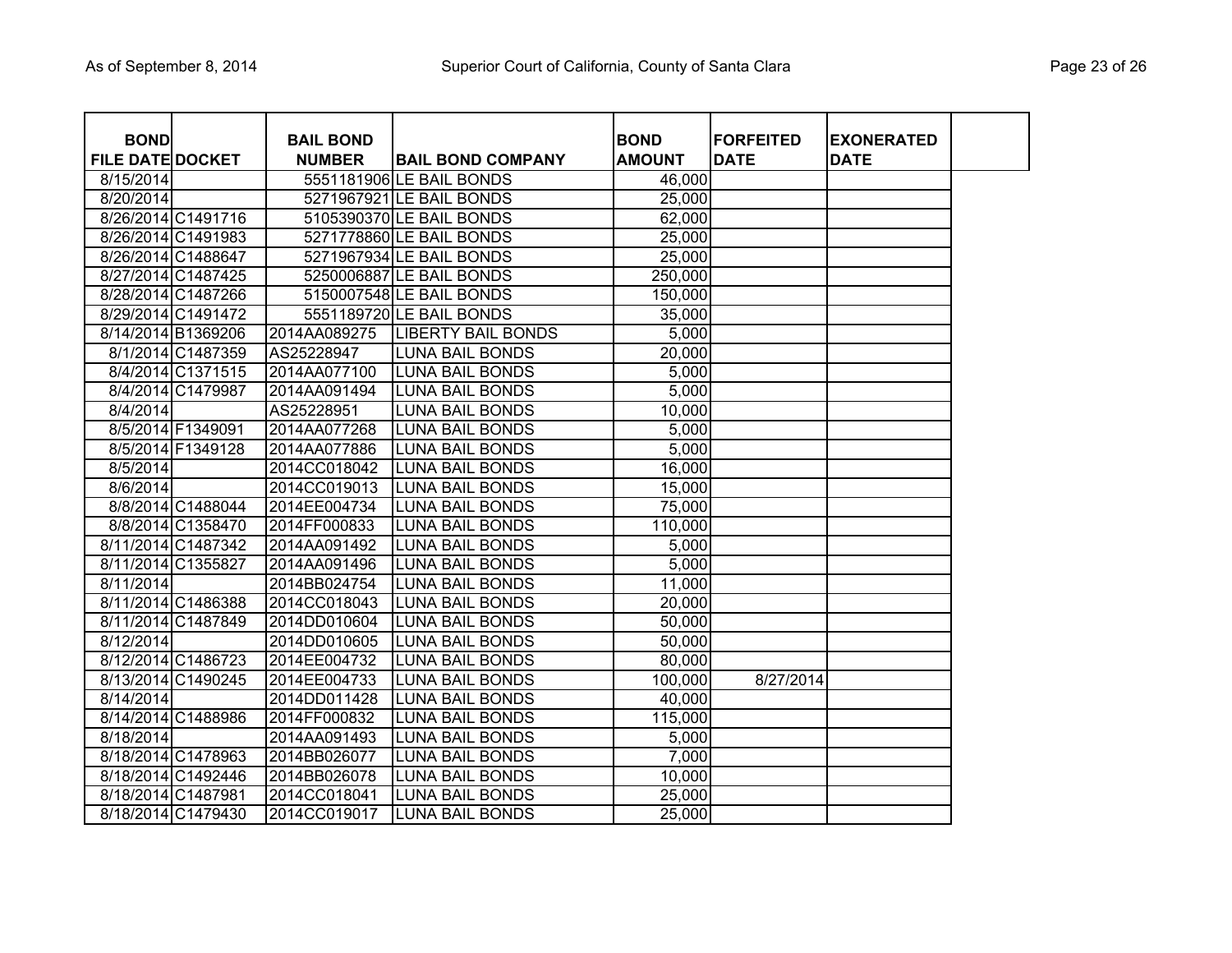| <b>BOND</b>             |                    | <b>BAIL BOND</b> |                                 | <b>BOND</b>   | <b>FORFEITED</b> | <b>IEXONERATED</b> |  |
|-------------------------|--------------------|------------------|---------------------------------|---------------|------------------|--------------------|--|
| <b>FILE DATE DOCKET</b> |                    | <b>NUMBER</b>    | <b>BAIL BOND COMPANY</b>        | <b>AMOUNT</b> | <b>DATE</b>      | <b>DATE</b>        |  |
| 8/18/2014               |                    | 2014CC019019     | <b>LUNA BAIL BONDS</b>          | 25,000        |                  |                    |  |
|                         | 8/19/2014 C1489651 | 2014CC019021     | <b>LUNA BAIL BONDS</b>          | 15,000        |                  |                    |  |
| 8/19/2014               |                    | 2014DD009955     | <b>LUNA BAIL BONDS</b>          | 10,000        |                  |                    |  |
|                         | 8/21/2014 C1491889 | 2014BB026076     | <b>LUNA BAIL BONDS</b>          | 10,000        |                  |                    |  |
|                         | 8/22/2014 C1484136 | 2014AA095225     | <b>LUNA BAIL BONDS</b>          | 5,000         |                  |                    |  |
|                         | 8/22/2014 B1473399 | 2014BB026080     | <b>LUNA BAIL BONDS</b>          | 10,000        |                  |                    |  |
|                         | 8/25/2014 B1369581 | 2014AA095221     | <b>LUNA BAIL BONDS</b>          | 5,000         |                  |                    |  |
|                         | 8/25/2014 C1489956 | 2014DD011431     | LUNA BAIL BONDS                 | 50,000        |                  |                    |  |
|                         | 8/25/2014 C1488465 | 2014EE004731     | LUNA BAIL BONDS                 | 100,000       |                  |                    |  |
|                         | 8/26/2014 C1480077 | 2014BB024753     | LUNA BAIL BONDS                 | 10,000        |                  |                    |  |
| 8/26/2014               |                    | 2014CC019018     | LUNA BAIL BONDS                 | 15,000        |                  |                    |  |
| 8/26/2014               |                    | 2014CC019024     | LUNA BAIL BONDS                 | 25,000        |                  |                    |  |
|                         | 8/27/2014 F1452333 | 2014CC019022     | LUNA BAIL BONDS                 | 25,000        |                  |                    |  |
|                         | 8/27/2014 F1452276 | AS113183         | LUNA BAIL BONDS                 | 150,000       |                  |                    |  |
|                         | 8/27/2014 C1489873 | AS25227339       | LUNA BAIL BONDS                 | 10,000        |                  |                    |  |
|                         | 8/27/2014 C1490391 | AS5982534        | LUNA BAIL BONDS                 | 5,000         |                  |                    |  |
|                         | 8/29/2014 CC306497 | 2014AA095222     | <b>LUNA BAIL BONDS</b>          | 3,000         |                  |                    |  |
|                         | 8/29/2014 C1489866 | 2014AA095229     | <b>LUNA BAIL BONDS</b>          | 1,000         |                  |                    |  |
|                         | 8/29/2014 C1489773 | 2014BB026085     | <b>LUNA BAIL BONDS</b>          | 10,000        |                  |                    |  |
| 8/29/2014               |                    | 2014DD011434     | <b>LUNA BAIL BONDS</b>          | 53,000        |                  |                    |  |
|                         | 8/4/2014 C1367312  | FCS101367766     | MARTINEZ FAMILY BAIL BON        | 10,000        |                  |                    |  |
|                         | 8/4/2014 C1122388  | FCS251359188     | <b>MARTINEZ FAMILY BAIL BON</b> | 20,000        |                  |                    |  |
|                         | 8/4/2014 C1367314  | FCS51362758      | <b>MARTINEZ FAMILY BAIL BON</b> | 5,000         |                  |                    |  |
| 8/11/2014               |                    | FCS251362741     | <b>MINUTEMAN BAIL BONDS</b>     | 15,000        |                  |                    |  |
| 8/4/2014                |                    | S0602232091      | <b>OUT NOW BAIL BONDS</b>       | 5,000         |                  |                    |  |
|                         | 8/18/2014 C1358974 | S1102271863      | <b>OUT NOW BAIL BONDS</b>       | 10,000        |                  |                    |  |
|                         | 8/1/2014 C1489932  | 2014BB025878     | <b>PACIFIC COAST BAIL BONDS</b> | 10,000        |                  | 8/28/2014          |  |
|                         | 8/4/2014 C1490491  | 2014CC018072     | PACIFIC COAST BAIL BONDS        | 26,000        |                  |                    |  |
| 8/4/2014                |                    | 2014CC018906     | PACIFIC COAST BAIL BONDS        | 25,000        |                  | 8/29/2014          |  |
|                         | 8/4/2014 C1491556  | 2014DD010811     | PACIFIC COAST BAIL BONDS        | 50,000        |                  |                    |  |
| 8/4/2014                |                    | 2014DD010812     | PACIFIC COAST BAIL BONDS        | 10,000        |                  |                    |  |
|                         | 8/5/2014 B1474230  | 2014CC018905     | PACIFIC COAST BAIL BONDS        | 26,000        | 8/14/2014        |                    |  |
|                         | 8/6/2014 F1451336  | 2014BB025879     | PACIFIC COAST BAIL BONDS        | 6,000         |                  |                    |  |
|                         | 8/6/2014 B1474251  | 2014DD010614     | PACIFIC COAST BAIL BONDS        | 25,000        |                  |                    |  |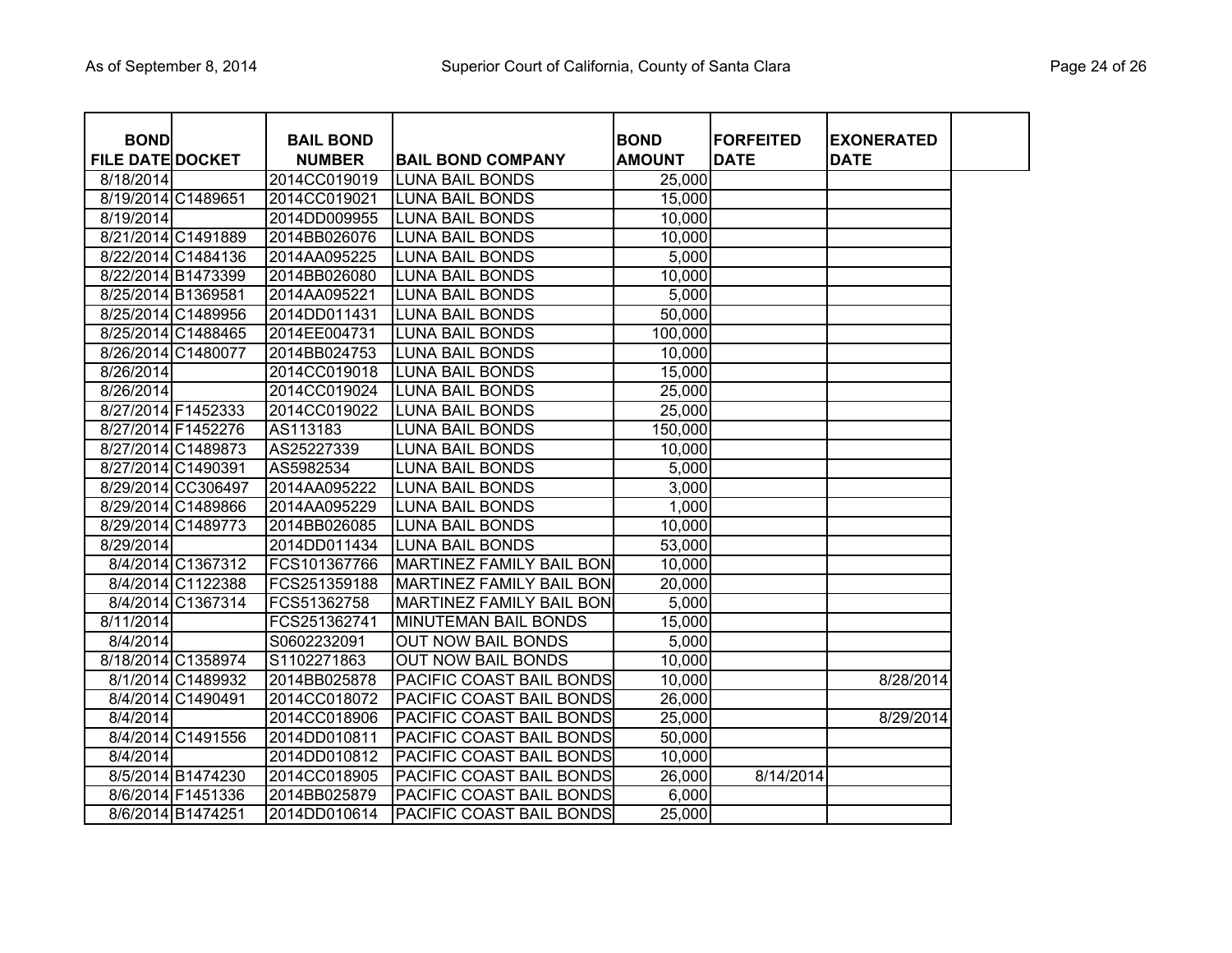| <b>BOND</b>             |                    | <b>BAIL BOND</b> |                                 | <b>BOND</b>   | <b>FORFEITED</b> | <b>EXONERATED</b> |  |
|-------------------------|--------------------|------------------|---------------------------------|---------------|------------------|-------------------|--|
| <b>FILE DATE DOCKET</b> |                    | <b>NUMBER</b>    | <b>BAIL BOND COMPANY</b>        | <b>AMOUNT</b> | <b>DATE</b>      | <b>DATE</b>       |  |
|                         | 8/7/2014 C1490774  | 2014DD011640     | <b>PACIFIC COAST BAIL BONDS</b> | 50,000        |                  |                   |  |
|                         | 8/8/2014 C1488865  | 2014CC019443     | PACIFIC COAST BAIL BONDS        | 15,000        |                  |                   |  |
| 8/11/2014               |                    | 2014DD010611     | PACIFIC COAST BAIL BONDS        | 15,000        |                  |                   |  |
|                         | 8/12/2014 C1485187 | 2014BB026772     | PACIFIC COAST BAIL BONDS        | 6,000         |                  |                   |  |
|                         | 8/12/2014 C1488802 | 2014CC019446     | PACIFIC COAST BAIL BONDS        | 21,000        |                  |                   |  |
|                         | 8/12/2014 C1478198 | 2014DD010977     | PACIFIC COAST BAIL BONDS        | 50,000        |                  |                   |  |
|                         | 8/13/2014 C1367076 | 2014CC019447     | PACIFIC COAST BAIL BONDS        | 25,000        |                  |                   |  |
| 8/13/2014 B1474367      |                    | 2014DD011639     | PACIFIC COAST BAIL BONDS        | 35,000        |                  |                   |  |
|                         | 8/14/2014 C1489280 | 2014CC019448     | PACIFIC COAST BAIL BONDS        | 20,000        |                  |                   |  |
| 8/14/2014               |                    | 2014EE004993     | PACIFIC COAST BAIL BONDS        | 25,000        |                  |                   |  |
|                         | 8/18/2014 C1491498 | 2014EE004994     | PACIFIC COAST BAIL BONDS        | 25,000        |                  |                   |  |
|                         | 8/19/2014 B1472652 | 2014AA094526     | PACIFIC COAST BAIL BONDS        | 5,000         |                  |                   |  |
| 8/21/2014               |                    | 2014EE004807     | PACIFIC COAST BAIL BONDS        | 15,000        |                  |                   |  |
|                         | 8/21/2014 B1474038 | 2014EE004808     | PACIFIC COAST BAIL BONDS        | 55,000        |                  |                   |  |
|                         | 8/26/2014 BB727328 | 2014BB026776     | PACIFIC COAST BAIL BONDS        | 10,000        |                  |                   |  |
|                         | 8/28/2014 B1474390 | 2014BB026771     | PACIFIC COAST BAIL BONDS        | 11,000        |                  |                   |  |
|                         | 8/28/2014 B1474397 | 2014FF000891     | PACIFIC COAST BAIL BONDS        | 60,000        |                  |                   |  |
| 8/29/2014               |                    | 2014BB025155     | PACIFIC COAST BAIL BONDS        | 10,000        |                  |                   |  |
| 8/4/2014                |                    | 2014DD010176     | RAMIREZ BAIL BONDS              | 32,000        |                  | 9/2/2014          |  |
| 8/6/2014                |                    | 2014BB023557     | RAMIREZ BAIL BONDS              | 10,000        |                  | 9/2/2014          |  |
| 8/15/2014               |                    | 2014CC017159     | <b>RAMIREZ BAIL BONDS</b>       | 10,000        |                  |                   |  |
| 8/15/2014               |                    | 2014DD010527     | <b>RAMIREZ BAIL BONDS</b>       | 40,000        |                  |                   |  |
|                         | 8/18/2014 B1366308 | U520514462       | <b>SCOTT STEVENSON BAIL BO</b>  | 5,000         |                  |                   |  |
|                         | 8/11/2014 C1488839 | 2014BB019754     | <b>TAPOUT BAIL BONDS</b>        | 10,000        |                  |                   |  |
|                         | 8/13/2014 C1488438 | 2014EE002418     | <b>TAPOUT BAIL BONDS</b>        | 65,000        |                  |                   |  |
|                         | 8/22/2014 C1485092 | 2014EE002420     | <b>TAPOUT BAIL BONDS</b>        | 100,000       | 9/3/2014         |                   |  |
|                         | 8/29/2014 C1489590 | 2014BB024994     | <b>TAPOUT BAIL BONDS</b>        | 10,000        |                  |                   |  |
| 8/18/2014               |                    | IS30K161773      | <b>TEDD WALLACE BAIL BONDS</b>  | 25,000        |                  |                   |  |
| 8/26/2014               |                    | IS30K165397      | <b>TEDD WALLACE BAIL BONDS</b>  | 15,000        |                  |                   |  |
|                         | 8/27/2014 C1483543 | IS15K305223      | <b>TEDD WALLACE BAIL BONDS</b>  | 7,000         |                  |                   |  |
|                         | 8/27/2014 C1489364 | IS30K165398      | TEDD WALLACE BAIL BONDS         | 15,000        |                  |                   |  |
|                         | 8/28/2014 B1474546 | IS50K101993      | TEDD WALLACE BAIL BONDS         | 50,000        |                  |                   |  |
| 8/19/2014               |                    | AS100K22390      | THANG VO BAIL BONDS             | 25,000        |                  |                   |  |
| 8/13/2014               |                    | T2550477706      | <b>TOLER BAIL BONDS</b>         | 15,000        |                  |                   |  |